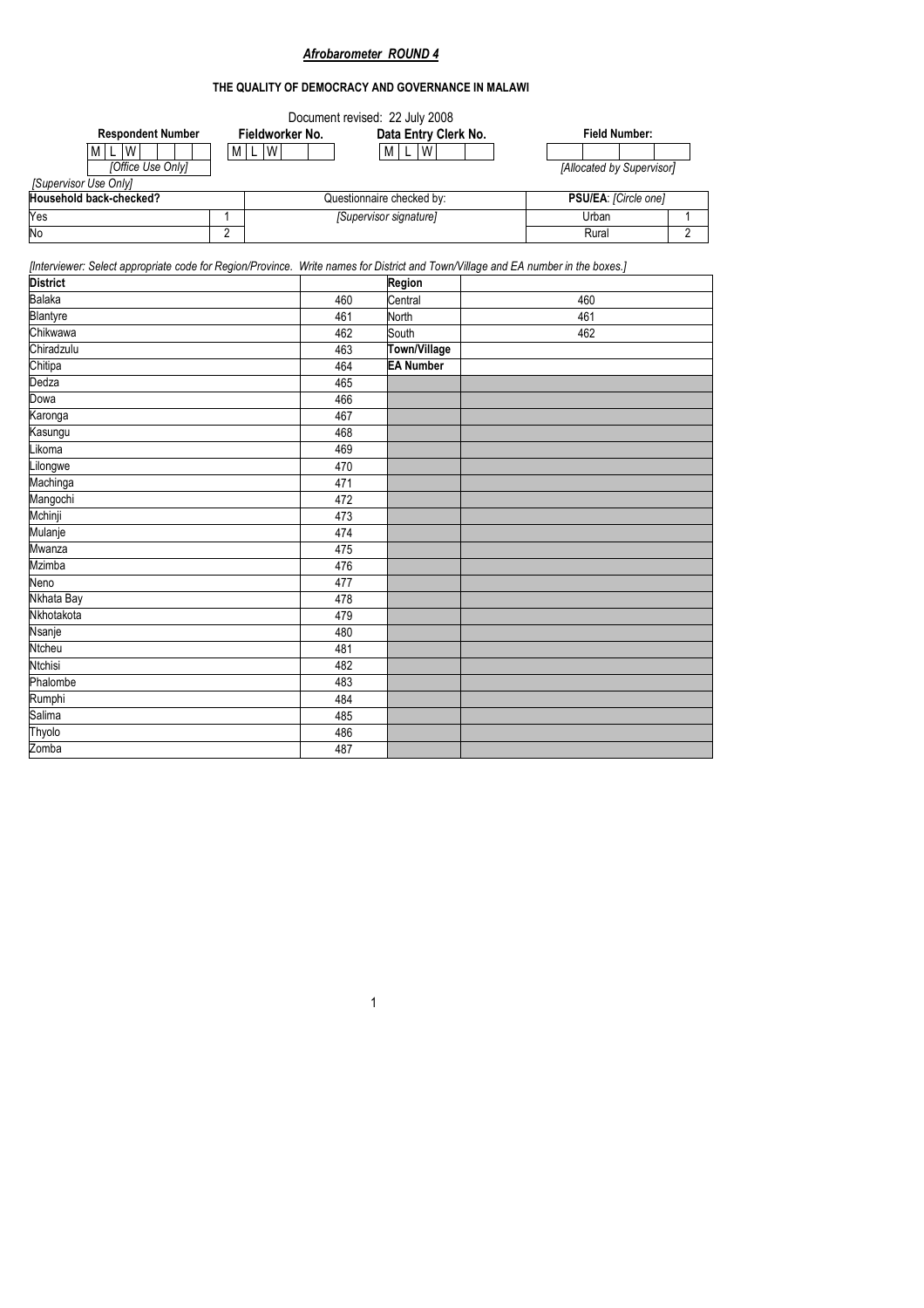#### *THE FOLLOWING QUESTIONS ARE TO BE FILLED IN CONJUNCTION WITH THE FIELD SUPERVISOR*

| EA-SVC. Are the following services present in the primary sampling unit / enumeration area? | Yes | No | Can't<br>determine |
|---------------------------------------------------------------------------------------------|-----|----|--------------------|
| A. Electricity grid that most houses could access                                           |     |    |                    |
| B. Piped water system that most houses could access                                         |     |    |                    |
| C. Sewage system that most houses could access                                              |     |    |                    |
| D. Cell phone service                                                                       |     |    |                    |

| EA-FAC. Are the following facilities available within the primary sampling unit / enumeration area,<br>or within easy walking distance? | Yes | No  | Can't<br>determine |
|-----------------------------------------------------------------------------------------------------------------------------------------|-----|-----|--------------------|
| A. Post-office                                                                                                                          |     | 0   | 9                  |
| B. School                                                                                                                               |     |     | 9                  |
| C. Police Station                                                                                                                       |     |     | 9                  |
| D. Health Clinic                                                                                                                        |     | 0   | 9                  |
| E. Market stalls (selling groceries and/or clothing)                                                                                    |     | 0   | 9                  |
| EA-SEC. In the PSU / EA, did you (or any of your colleagues) see:                                                                       | Yes | No  | Don't Know         |
| A. Any policemen or police vehicles?                                                                                                    |     | 0   | 9                  |
| B. Any soldiers or army vehicles?                                                                                                       |     | 0   | 9                  |
|                                                                                                                                         |     |     |                    |
| <b>EA-ROAD.</b> Thinking of the journey here:                                                                                           |     | Yes | No                 |
| A. Was the road at the start point in the PSU / EA paved / tarred / concrete?                                                           |     |     |                    |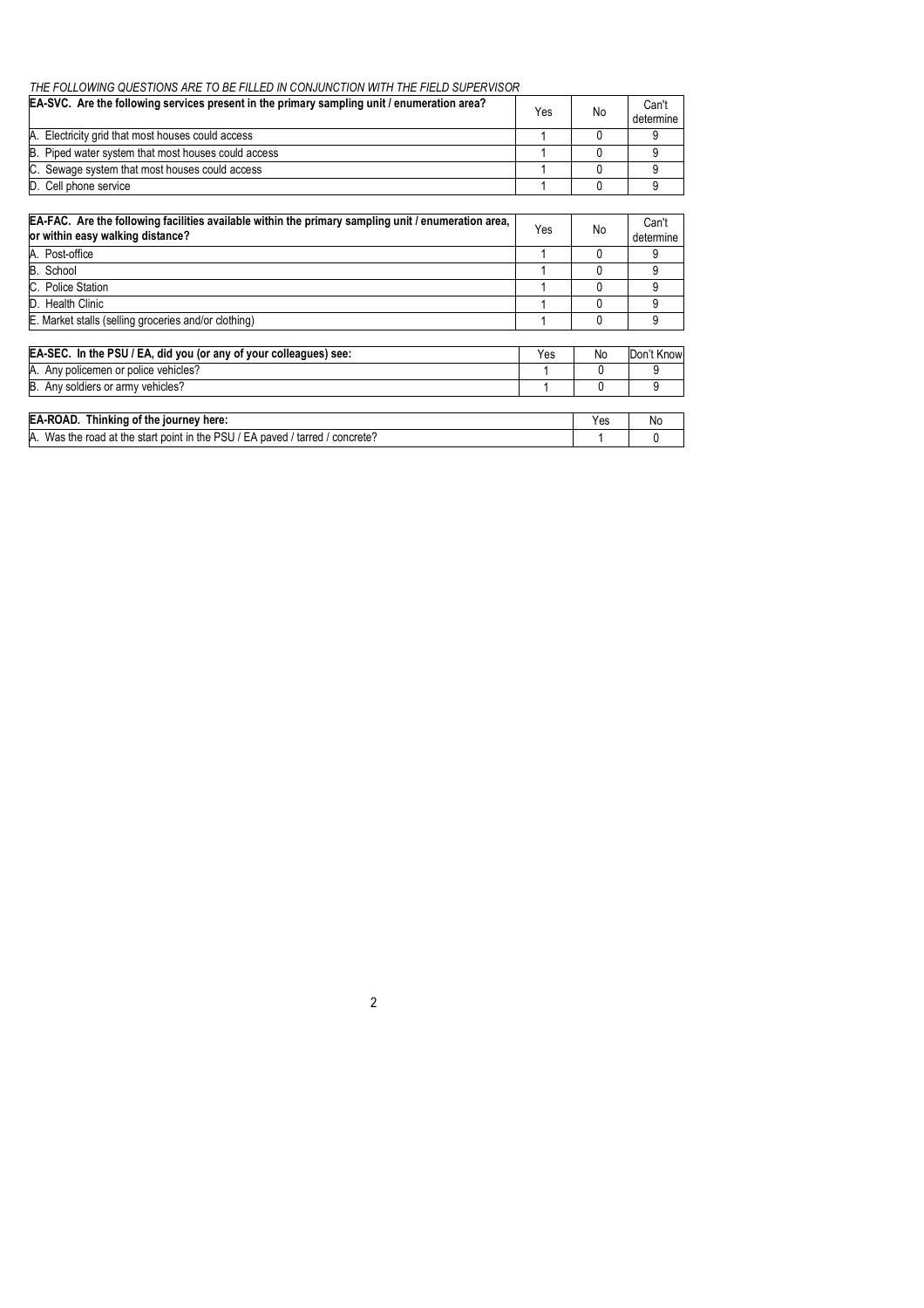#### **Household Selection Procedure**

*Interviewer: It is your job to select a random (this means any) household. A household is a group of people who presently eat together from the same pot.* 

*Start your walk pattern from the start point that has been randomly chosen by your Field Supervisor. Team members must walk in opposite directions to each other. If A walks towards the sun, B must walk away from the sun; C and D must walk at right angles to A and B.* 

*Use a 5 / 10 interval pattern to select a household. That is, walking in your designated direction away from the start point, select the 5th household for the first interview, counting houses on both the right and the left (and starting with those on the right if they are opposite each other). Once you leave your first interview, continue on in the same direction, this time selecting the 10th household, again counting houses on both the right and the left. If the settlement comes to an end and there are no more houses, turn at right angles to the right and keep walking, continuing to count until finding the tenth dwelling.* 

*Interviewer: If a call is unsuccessful, use the table below to record your progress until you make a successful call. Circle a code number for unsuccessful calls only.* 

| <b>NOCALL</b>                                                               | NOCALL 1  | NOCALL <sub>2</sub> | <b>NOCALL 3</b> | <b>NOCALL 4</b> | <b>NOCALL 5</b> | <b>NOCALL 6</b> | NOCALL 7  |
|-----------------------------------------------------------------------------|-----------|---------------------|-----------------|-----------------|-----------------|-----------------|-----------|
| <b>Reasons for Unsuccessful Calls</b>                                       | Household | Household           | Household       | Household       | Household       | Household       | Household |
| Refused to be interviewed                                                   |           |                     |                 |                 |                 |                 |           |
| Person selected was never at home after at least two visits                 |           |                     |                 |                 | ŋ               | ŋ               |           |
| Household/Premises empty for the survey period after at least<br>two visits | າ         |                     |                 |                 |                 |                 |           |
| Not a citizen/Spoke only a foreign language                                 |           |                     | 4               | 4               | 4               | 4               |           |
| Deaf/Did not speak a survey language                                        | 5         |                     | 5               | 5               | 5               | 5               |           |
| Did not fit gender quota                                                    | հ         | հ                   | 6               | 6               | 6               | 6               | հ         |
| No adults in household                                                      |           |                     |                 |                 |                 |                 |           |
| Other (specify)                                                             | ጸ         | ጸ                   | ጸ               | ጸ               | 8               | 8               | 8         |
| Not Applicable                                                              | 997       | 997                 | 997             | 997             | 997             | 997             | 997       |

*If no one is at home (i.e., premises empty), substitute with the very next household. If the interview is refused, use an interval of 10 to select a substitute household, counting houses on both the right and the left.* 

*When you find a household with someone home, please introduce yourself using the following script. You must learn this introduction so that you can say it exactly as it is written below.* 

**Good day. My name is \_\_\_\_\_\_\_\_\_\_\_\_. I am from the Centre for Social Research at the University of Malawi, an independent research organization. I do not represent the government or any political party. We are studying the views of citizens in Malawi about how the country is governed and how the economy is managed. We would like to discuss these issues with a member of your household. Every person in the country has an equal chance of being included in this study. All information will be kept confidential. Your household has been chosen by chance. We would like to choose an adult from your household. Would you help us pick one?** *Note: The person must give his or her informed consent by answering positively. If participation is refused, walk away from the household and* 

*record this in the above table on "Reasons for Unsuccessful Calls." Substitute the household using an interval of 10 households. If consent is secured, proceed to Respondent Selection.*

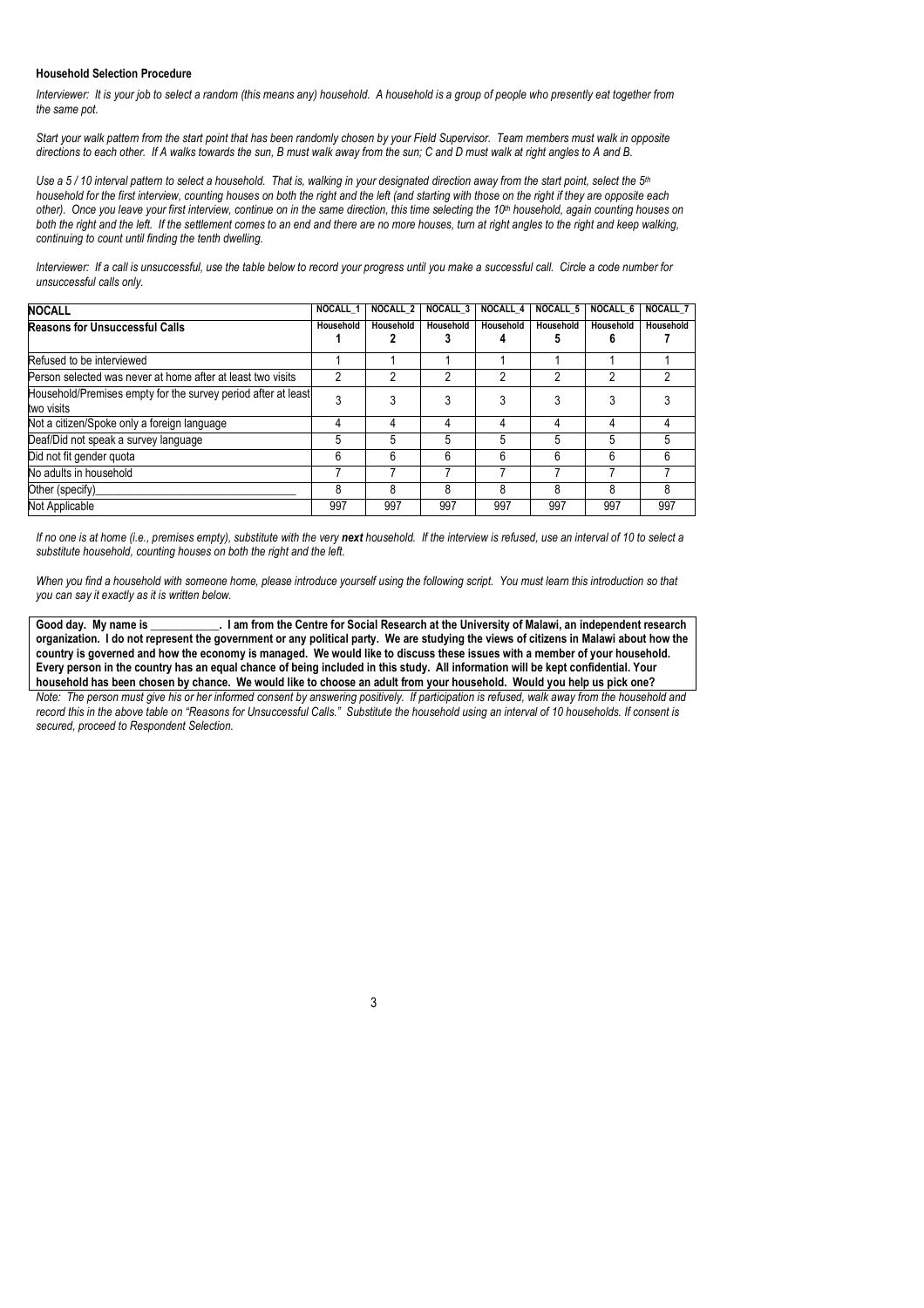#### **Respondent Selection Procedure**

*Interviewer: Within the household, it is your job to select a random (this means any) individual. This individual becomes the interview Respondent. In addition, you are responsible for alternating interviews between men and women. Circle the correct code below.* 

*Note that "First Interview" should ONLY be used for your very first interview on the first day of fieldwork, NOT your first interview every day.*

|                                            | <b>First Interview</b> | Male | ∃emale |
|--------------------------------------------|------------------------|------|--------|
| PREVINT.<br>Previous interview was with a: |                        |      |        |
| THISINT.<br>This interview must be with a: |                        |      |        |
|                                            |                        |      |        |

#### **Please tell me the names of all males / females** *[select correct gender]* **who presently live in this household. I only want the names of males / females** *[select correct gender]* **who are citizens of Malawi and who are 18 years and older.**

*If this interview must be with a female, list only women's names. If this interview is with a male, list only men's names. List all eligible household members of this gender who are 18 years or older, even those not presently at home but who will return to the house at any time that day. Include only citizens of Malawi.* 

| <b>Women's Names</b> | <b>Men's Names</b> |
|----------------------|--------------------|
|                      |                    |
|                      | c                  |
|                      | ◠                  |
|                      |                    |
|                      | $\blacksquare$     |
|                      |                    |
|                      |                    |
|                      | C                  |
|                      |                    |
|                      | 10                 |

*Please record the total number of adult women / men [select correct gender, from above table] who are citizens of Malawi in the household, i.e., how many names did you write in either the left of the right column above. Enter a two-digit number.* 

|  | <b>ADULT CT.</b> Number of women / men in the household (adult citizens) |  |  |  |
|--|--------------------------------------------------------------------------|--|--|--|
|--|--------------------------------------------------------------------------|--|--|--|

*Take out your deck of numbered cards. Present them face-down so that the numbers cannot be seen. Ask the person who is selecting respondents to pick any card, by saying:* 

#### **Please choose a card. The person who corresponds to the number chosen will be the person interviewed.**

*[Interviewer: REMEMBER to circle the code number of the person selected on the table above.]* 

|  | The person I need to speak to is [insert name] |  |  |  |
|--|------------------------------------------------|--|--|--|
|--|------------------------------------------------|--|--|--|

| If yes:                      | May I please interview this person now?                                                                                    |
|------------------------------|----------------------------------------------------------------------------------------------------------------------------|
| If no:                       | Will this person return here at any time today?                                                                            |
| $\overline{f}$ <i>If no:</i> | Thank you very much. I will select another household. Substitute with the next household to the right and repeat the       |
|                              | respondent selection procedure. (NOTE: YOU CAN ONLY SUBSTITUTE HOUSEHOLDS NOT INDIVIDUALS.)                                |
| If yes:                      | Please tell this person that I will return for an interview at finsert convenient time]. If this respondent is not present |
|                              | when you call back, replace this household with the next household to the right.                                           |

**Is this person presently at home?** 

*If the selected respondent is not the same person that you first met, repeat Introduction:* 

**Good day. My name is \_\_\_\_\_\_\_\_\_\_\_\_. I am from Centre for Social Research at the University of Malawi, an independent research organization. I do not represent the government or any political party. We are studying the views of citizens in Malawi about how the country is governed and how the economy is managed. We would like to discuss these issues with a member of your household.**  *To ALL respondents:* 

**Your answers will be confidential. They will be put together with 1200 other people we are talking to, to get an overall picture. It will be impossible to pick you out from what you say, so please feel free to tell us what you think. This interview will take about 45 minutes. There is no penalty for refusing to participate. Do you wish to proceed?** *[Proceed with interview only if answer is positive].* 

*Note: The person must give his or her informed consent by answering positively. If participation is refused, walk away from the household and record this in the above table on "Reasons for Unsuccessful Calls." Substitute the household using an interval of 10 households. If consent is secured, proceed with the interview after recording number of calls, and current date and time.*

| CALLS.                                                                               |       | Circle number |        |
|--------------------------------------------------------------------------------------|-------|---------------|--------|
| How many calls were made to the household where the interview actually took place?   |       |               |        |
|                                                                                      |       |               |        |
| DATEINTR.<br>Dav                                                                     | Month |               | Year   |
| Date of interview <i>[Interviewer: Enter day, month, and year]</i>                   |       |               |        |
|                                                                                      |       |               |        |
| <b>STRTIME.</b>                                                                      | Hour  |               | Minute |
| Time interview started <i>[Interviewer: Enter hour and minute, use 24 hr. clock]</i> |       |               |        |

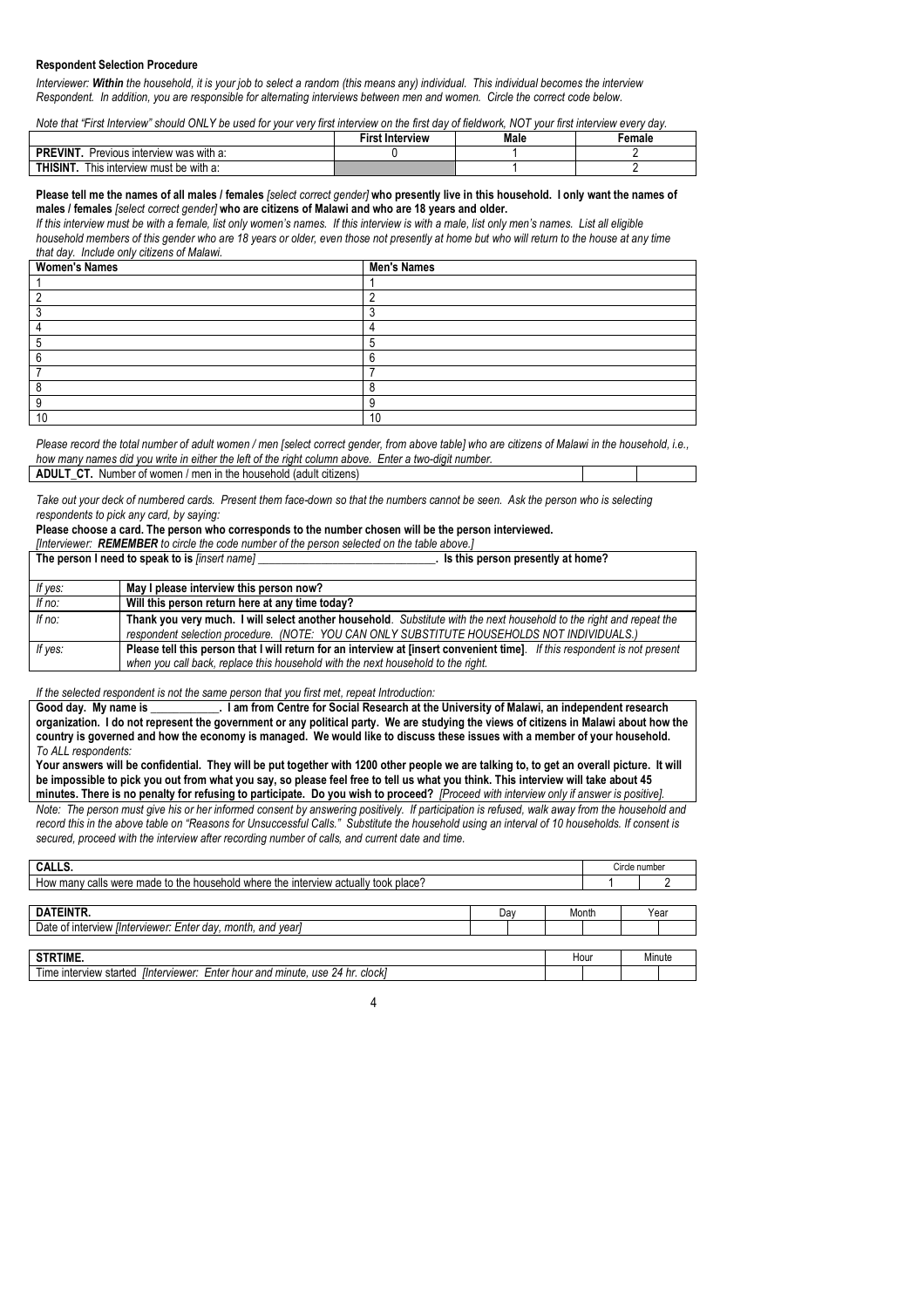| Let's begin by recording a few facts about yourself.                                                   |  |  |
|--------------------------------------------------------------------------------------------------------|--|--|
| How old are you?                                                                                       |  |  |
| [Interviewer: Enter three digit number. Don't Know = 999]                                              |  |  |
| Interviewer: If respondent is aged less than 18, stop interview and use cards to randomly draw another |  |  |
| respondent in the same householdl                                                                      |  |  |
|                                                                                                        |  |  |

|    |                                                                                  | No | Yes | Don't know<br>IDNR |
|----|----------------------------------------------------------------------------------|----|-----|--------------------|
| 2. | Are you the head of the household? [Interviewer: Circle correct response number] |    |     |                    |

| $\overline{\mathbf{3}}$<br>Which Malawian language is your home language? [Interviewer: Prompt if necessary: That is, the language of your group of origin.] |     |                  |              |  |     |  |  |
|--------------------------------------------------------------------------------------------------------------------------------------------------------------|-----|------------------|--------------|--|-----|--|--|
| English                                                                                                                                                      |     | Lomwe            |              |  | 466 |  |  |
| Kiswahili                                                                                                                                                    | 4   | Mang'anja        |              |  | 467 |  |  |
| Tumbuka                                                                                                                                                      | 460 | Sena             |              |  | 468 |  |  |
| Nkhonde                                                                                                                                                      | 461 | Sukwa            |              |  | 469 |  |  |
| Lambya                                                                                                                                                       | 462 | Senga            |              |  | 470 |  |  |
| Chewa                                                                                                                                                        | 463 | Tonga            |              |  | 471 |  |  |
| Yao                                                                                                                                                          | 464 |                  |              |  |     |  |  |
| Ngoni                                                                                                                                                        | 465 | Other [Specify]: | Post<br>code |  |     |  |  |

|                                                                                                                    | Let's discuss economic conditions.                              |  |  |  |  |  |  |  |  |  |
|--------------------------------------------------------------------------------------------------------------------|-----------------------------------------------------------------|--|--|--|--|--|--|--|--|--|
| 4.                                                                                                                 | In general, how would you describe: [Read out response options] |  |  |  |  |  |  |  |  |  |
| Neither good<br>Don't know<br>Fairly Good<br>Verv Bad<br><b>Fairly Bad</b><br>Very good<br><b>IDNR1</b><br>nor bad |                                                                 |  |  |  |  |  |  |  |  |  |
| А.                                                                                                                 | The present economic condition of this country?                 |  |  |  |  |  |  |  |  |  |
| B.                                                                                                                 | Your own present living conditions?                             |  |  |  |  |  |  |  |  |  |

| 5.<br>In general, how do you rate your living conditions compared to those of other Malawians? [Read out response options] |  |  |  |
|----------------------------------------------------------------------------------------------------------------------------|--|--|--|
| Much worse                                                                                                                 |  |  |  |
| Worse                                                                                                                      |  |  |  |
| Same                                                                                                                       |  |  |  |
| <b>Better</b>                                                                                                              |  |  |  |
| Much better                                                                                                                |  |  |  |
| Don't know [Do not read]                                                                                                   |  |  |  |

| 6.                  | Looking back, how do you rate the following compared to twelve months ago? [Read out response options] |  |  |      |               |             |                     |  |  |  |
|---------------------|--------------------------------------------------------------------------------------------------------|--|--|------|---------------|-------------|---------------------|--|--|--|
| Worse<br>Much worse |                                                                                                        |  |  | Same | <b>Better</b> | Much Better | Don't know<br>'DNRi |  |  |  |
| Α.                  | Economic conditions in this country?                                                                   |  |  |      |               |             |                     |  |  |  |
| B.                  | Your living conditions?                                                                                |  |  |      |               |             |                     |  |  |  |

|    | Looking ahead, do you expect the following to be better or worse? [Read out options] |            |       |      |               |             |                     |  |  |
|----|--------------------------------------------------------------------------------------|------------|-------|------|---------------|-------------|---------------------|--|--|
|    |                                                                                      | Much Worse | Worse | Same | <b>Better</b> | Much Better | Don't know<br>IDNR1 |  |  |
| A. | Economic conditions in this country in twelve<br>months time?                        |            |       |      |               |             |                     |  |  |
| B. | Your living conditions in twelve months time?                                        |            |       |      |               |             |                     |  |  |

| 18. | Over the past year, how often, if ever, have you or anyone in your family gone without: [Read out options] |       |       |                                       |  |        |                     |  |  |  |
|-----|------------------------------------------------------------------------------------------------------------|-------|-------|---------------------------------------|--|--------|---------------------|--|--|--|
|     |                                                                                                            | Never | twice | Just once or Several times Many times |  | Always | Don't Know<br>[DNR] |  |  |  |
| Α.  | Enough food to eat?                                                                                        |       |       |                                       |  |        |                     |  |  |  |
| B.  | Enough clean water for home use?                                                                           |       |       |                                       |  |        |                     |  |  |  |
| IC. | Medicines or medical treatment?                                                                            |       |       |                                       |  |        |                     |  |  |  |
| D.  | Enough fuel to cook your food?                                                                             |       |       |                                       |  |        |                     |  |  |  |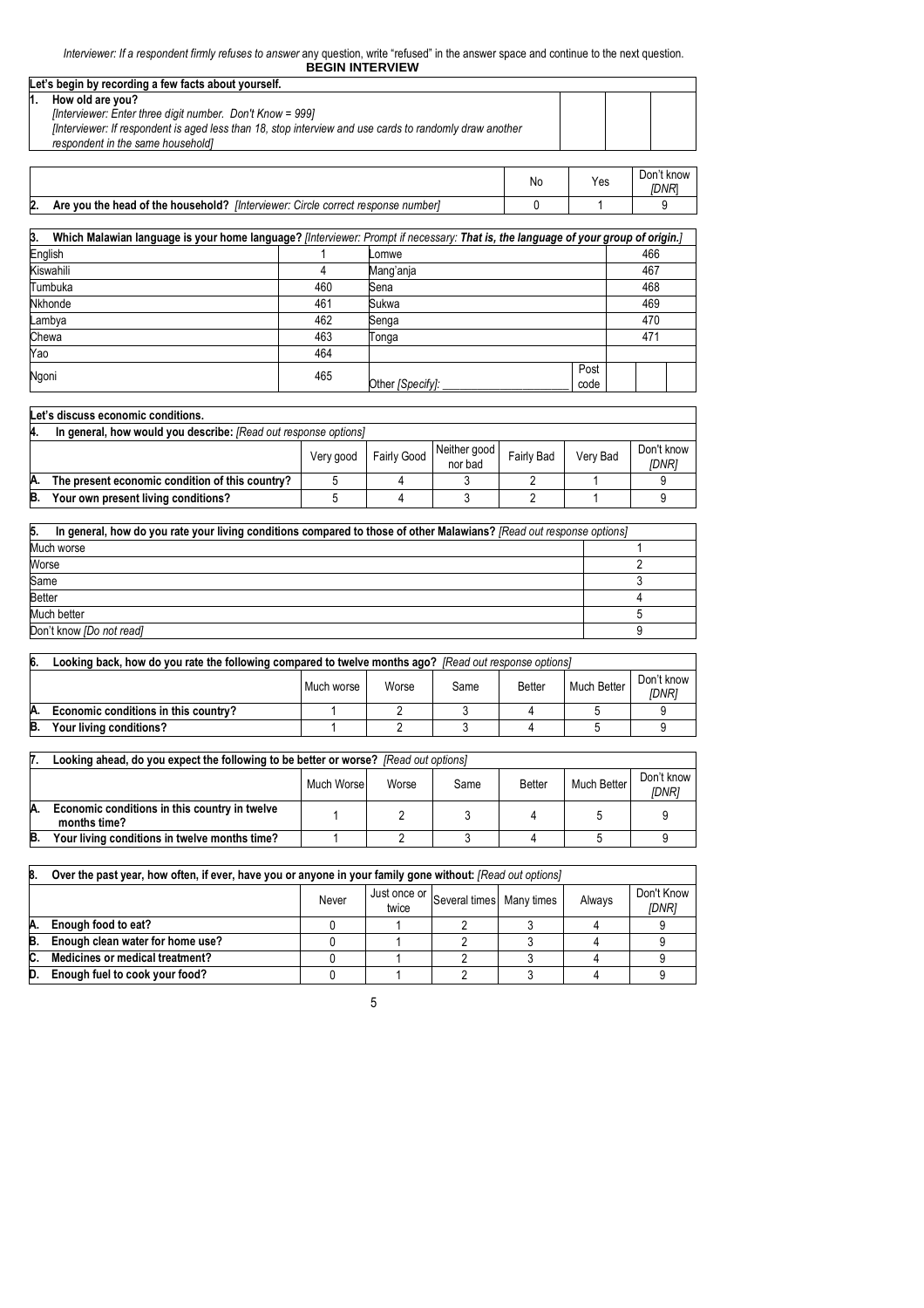| E. | A cash income?                                                                                |       |                           |                  |            |        |                            |
|----|-----------------------------------------------------------------------------------------------|-------|---------------------------|------------------|------------|--------|----------------------------|
|    |                                                                                               |       |                           |                  |            |        |                            |
| 9. | Over the past year, how often, if ever, have you or anyone in your family: [Read out options] |       |                           |                  |            |        |                            |
|    |                                                                                               | Never | I Just once or I<br>twice | Several<br>times | Many times | Always | Don't Know<br><b>IDNR1</b> |
| A. | Feared crime in your own home?                                                                |       |                           |                  |            |        |                            |
| B. | Had something stolen from your house?                                                         |       |                           |                  |            |        |                            |
| C. | Been physically attacked?                                                                     |       |                           |                  |            |        |                            |

| [Interviewer: Probe for strength of opinion: Do you agree, or agree very strongly?]<br>10.                                                 |                        |                                                                                                                            |                                         |
|--------------------------------------------------------------------------------------------------------------------------------------------|------------------------|----------------------------------------------------------------------------------------------------------------------------|-----------------------------------------|
| Statement 1: The costs of reforming the economy are too high;<br>the government should therefore abandon its current economic<br>policies. |                        | Statement 2: In order for the economy to get better in the future, it<br>is necessary for us to accept some hardships now. |                                         |
| Agree Very Strongly With<br>Statement 1                                                                                                    | Agree With Statement 1 | Agree With Statement 2                                                                                                     | Agree Very Strongly With<br>Statement 2 |
|                                                                                                                                            |                        |                                                                                                                            |                                         |
| Agree With Neither [Do not read]                                                                                                           |                        |                                                                                                                            |                                         |
| Don't know [Do not read]                                                                                                                   |                        |                                                                                                                            | 9                                       |

| I11.                                                                                                  |                        |                                                                                                    |                                         |
|-------------------------------------------------------------------------------------------------------|------------------------|----------------------------------------------------------------------------------------------------|-----------------------------------------|
| Statement 1: The government's economic policies have helped<br>most people; only a few have suffered. |                        | Statement 2: The government's economic policies have hurt most<br>people and only benefited a few. |                                         |
| Agree Very Strongly With<br>Statement 1                                                               | Agree With Statement 1 | Agree With Statement 2                                                                             | Agree Very Strongly With<br>Statement 2 |
|                                                                                                       |                        |                                                                                                    |                                         |
| Agree With Neither [Do not read]                                                                      |                        |                                                                                                    |                                         |
| Don't know <i>[Do not read]</i>                                                                       |                        |                                                                                                    |                                         |

| 12. | How often do you get news from the following sources? [Read out options] |                                          |       |                            |  |  |  |  |  |  |
|-----|--------------------------------------------------------------------------|------------------------------------------|-------|----------------------------|--|--|--|--|--|--|
|     |                                                                          | A few times a ILess than once<br>a month | Never | Don't know<br><i>IDNR1</i> |  |  |  |  |  |  |
| Α.  | Radio                                                                    |                                          |       |                            |  |  |  |  |  |  |
| B.  | <b>Television</b>                                                        |                                          |       |                            |  |  |  |  |  |  |
| IC. | <b>Newspapers</b>                                                        |                                          |       |                            |  |  |  |  |  |  |

| 13. How interested would you say you are in public affairs? [Interviewer: Prompt if necessary: You know, in politics and government?] |  |
|---------------------------------------------------------------------------------------------------------------------------------------|--|
| [Read out options]                                                                                                                    |  |
| Very interested                                                                                                                       |  |
| Somewhat interested                                                                                                                   |  |
| Not very interested                                                                                                                   |  |
| Not at all interested                                                                                                                 |  |
| Don't know <i>[Do not read]</i>                                                                                                       |  |

| 14.<br>When you get together with your friends or family, would you say you discuss political matters: [Read out options] |  |  |  |  |  |
|---------------------------------------------------------------------------------------------------------------------------|--|--|--|--|--|
| Frequently                                                                                                                |  |  |  |  |  |
| Occasionally                                                                                                              |  |  |  |  |  |
| Never                                                                                                                     |  |  |  |  |  |
| Don't know <i>[Do not read]</i>                                                                                           |  |  |  |  |  |

# **15. In this country, how free are you:** *[Read out options]*

|    |                                                     | Not at all free Not very free | Somewhat<br>tree | Completely<br>tree | Don't know<br>IDNR1 |
|----|-----------------------------------------------------|-------------------------------|------------------|--------------------|---------------------|
| Α. | To say what you think                               |                               |                  |                    |                     |
| B. | To join any political organization you want         |                               |                  |                    |                     |
|    | To choose who to vote for without feeling pressured |                               |                  |                    |                     |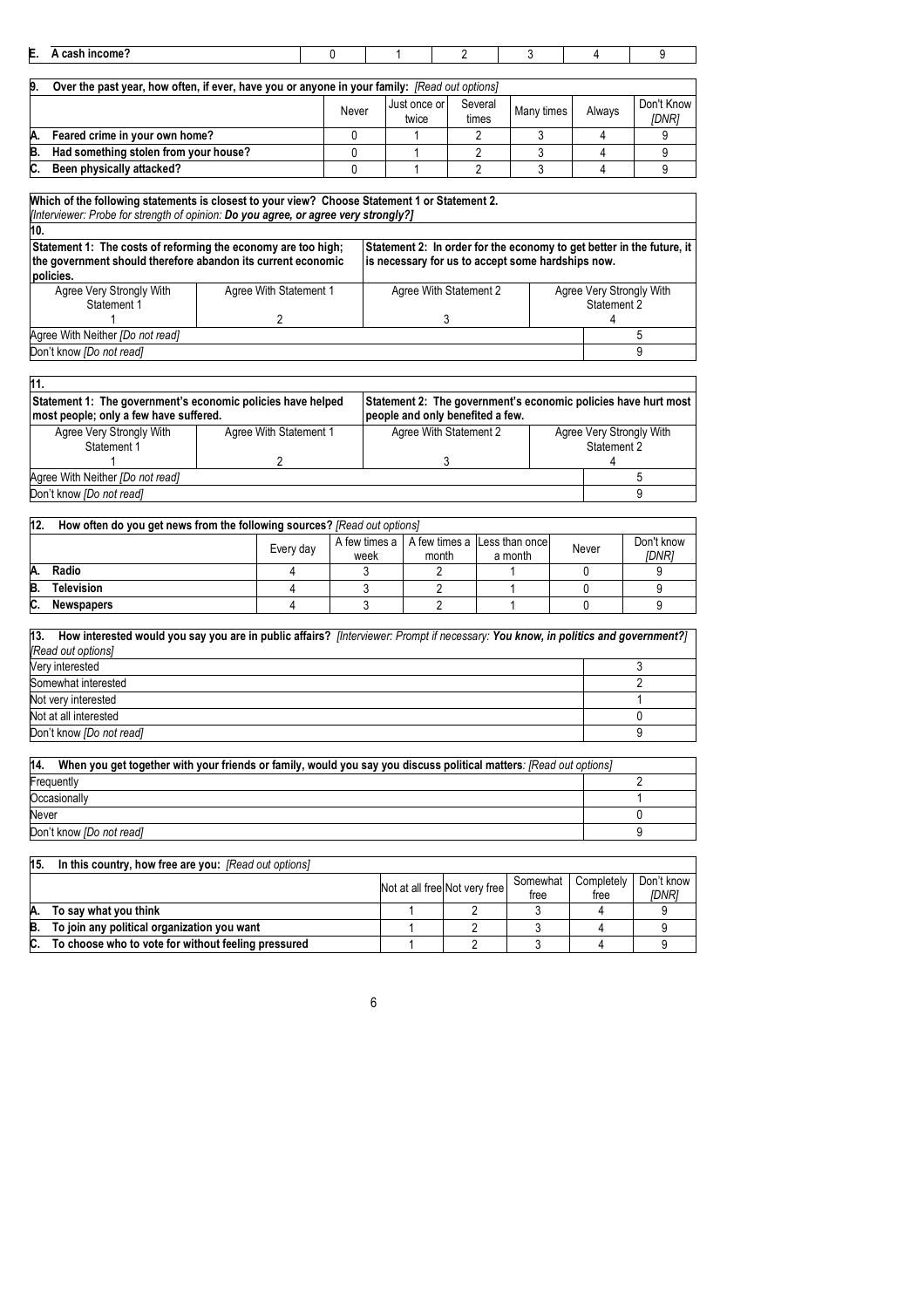| 16.                                                                                                                                                                                                                                                                                                                                                                                                                                                                                                                                                        |                        |                                                                                                             |                                         |                                         |
|------------------------------------------------------------------------------------------------------------------------------------------------------------------------------------------------------------------------------------------------------------------------------------------------------------------------------------------------------------------------------------------------------------------------------------------------------------------------------------------------------------------------------------------------------------|------------------------|-------------------------------------------------------------------------------------------------------------|-----------------------------------------|-----------------------------------------|
| Statement 1: Citizens should be more active in questioning the                                                                                                                                                                                                                                                                                                                                                                                                                                                                                             |                        | Statement 2: In our country, citizens should show more respect                                              |                                         |                                         |
| actions of leaders.                                                                                                                                                                                                                                                                                                                                                                                                                                                                                                                                        |                        | for authority.                                                                                              |                                         |                                         |
| Agree Very Strongly With                                                                                                                                                                                                                                                                                                                                                                                                                                                                                                                                   | Agree With Statement 1 | Agree With Statement 2                                                                                      |                                         | Agree Very Strongly With                |
| Statement 1                                                                                                                                                                                                                                                                                                                                                                                                                                                                                                                                                |                        |                                                                                                             |                                         | Statement 2                             |
|                                                                                                                                                                                                                                                                                                                                                                                                                                                                                                                                                            | $\overline{2}$         | 3                                                                                                           |                                         | 4                                       |
| Agree With Neither [Do not read]                                                                                                                                                                                                                                                                                                                                                                                                                                                                                                                           |                        |                                                                                                             |                                         | 5                                       |
| Don't know [Do not read]                                                                                                                                                                                                                                                                                                                                                                                                                                                                                                                                   |                        |                                                                                                             |                                         | 9                                       |
| 17.                                                                                                                                                                                                                                                                                                                                                                                                                                                                                                                                                        |                        |                                                                                                             |                                         |                                         |
| Statement 1: Since leaders represent everyone, they should not                                                                                                                                                                                                                                                                                                                                                                                                                                                                                             |                        | Statement 2: Once in office, leaders are obliged to help their home                                         |                                         |                                         |
| favour their own family or group.                                                                                                                                                                                                                                                                                                                                                                                                                                                                                                                          |                        | community.                                                                                                  |                                         |                                         |
| Agree Very Strongly With                                                                                                                                                                                                                                                                                                                                                                                                                                                                                                                                   | Agree With Statement 1 | Agree With Statement 2                                                                                      |                                         | Agree Very Strongly With                |
| Statement 1                                                                                                                                                                                                                                                                                                                                                                                                                                                                                                                                                |                        |                                                                                                             |                                         | Statement 2                             |
| 1                                                                                                                                                                                                                                                                                                                                                                                                                                                                                                                                                          | 2                      | 3                                                                                                           |                                         | 4                                       |
| Agree With Neither [Do not read]                                                                                                                                                                                                                                                                                                                                                                                                                                                                                                                           |                        |                                                                                                             |                                         | 5                                       |
| Don't know [Do not read]                                                                                                                                                                                                                                                                                                                                                                                                                                                                                                                                   |                        |                                                                                                             |                                         | g                                       |
|                                                                                                                                                                                                                                                                                                                                                                                                                                                                                                                                                            |                        |                                                                                                             |                                         |                                         |
| 18.                                                                                                                                                                                                                                                                                                                                                                                                                                                                                                                                                        |                        |                                                                                                             |                                         |                                         |
| Statement 1: People are like children; the government should take care<br>of them like a parent.                                                                                                                                                                                                                                                                                                                                                                                                                                                           |                        | Statement 2: Government is like an employee; the people<br>should be the bosses who control the government. |                                         |                                         |
| Agree Very Strongly With<br>Statement 1                                                                                                                                                                                                                                                                                                                                                                                                                                                                                                                    | Agree With Statement 1 | Agree With Statement 2                                                                                      | Agree Very Strongly With<br>Statement 2 |                                         |
| 1                                                                                                                                                                                                                                                                                                                                                                                                                                                                                                                                                          | $\overline{2}$         | 3                                                                                                           |                                         | 4                                       |
| Agree With Neither [Do not read]                                                                                                                                                                                                                                                                                                                                                                                                                                                                                                                           |                        |                                                                                                             |                                         | 5                                       |
| Don't know [Do not read]                                                                                                                                                                                                                                                                                                                                                                                                                                                                                                                                   |                        |                                                                                                             |                                         | 9                                       |
|                                                                                                                                                                                                                                                                                                                                                                                                                                                                                                                                                            |                        |                                                                                                             |                                         |                                         |
|                                                                                                                                                                                                                                                                                                                                                                                                                                                                                                                                                            |                        |                                                                                                             |                                         |                                         |
|                                                                                                                                                                                                                                                                                                                                                                                                                                                                                                                                                            |                        |                                                                                                             |                                         |                                         |
|                                                                                                                                                                                                                                                                                                                                                                                                                                                                                                                                                            |                        | Statement 2: We should be able to join any organization, whether                                            |                                         |                                         |
|                                                                                                                                                                                                                                                                                                                                                                                                                                                                                                                                                            |                        | or not the government approves of it.                                                                       |                                         |                                         |
| Agree Very Strongly With<br>Statement 1                                                                                                                                                                                                                                                                                                                                                                                                                                                                                                                    | Agree With Statement 1 | Agree With Statement 2                                                                                      |                                         | Agree Very Strongly With<br>Statement 2 |
|                                                                                                                                                                                                                                                                                                                                                                                                                                                                                                                                                            | $\overline{2}$         | 3                                                                                                           |                                         | 4                                       |
|                                                                                                                                                                                                                                                                                                                                                                                                                                                                                                                                                            |                        |                                                                                                             |                                         | 5                                       |
|                                                                                                                                                                                                                                                                                                                                                                                                                                                                                                                                                            |                        |                                                                                                             |                                         | 9                                       |
|                                                                                                                                                                                                                                                                                                                                                                                                                                                                                                                                                            |                        |                                                                                                             |                                         |                                         |
|                                                                                                                                                                                                                                                                                                                                                                                                                                                                                                                                                            |                        |                                                                                                             |                                         |                                         |
|                                                                                                                                                                                                                                                                                                                                                                                                                                                                                                                                                            |                        | Statement 2: The news media should be free to publish any story                                             |                                         |                                         |
|                                                                                                                                                                                                                                                                                                                                                                                                                                                                                                                                                            |                        | that they see fit without fear of being shut down.                                                          |                                         |                                         |
| Agree Very Strongly With                                                                                                                                                                                                                                                                                                                                                                                                                                                                                                                                   | Agree With Statement 1 | Agree With Statement 2                                                                                      |                                         | Agree Very Strongly With                |
| Statement 1                                                                                                                                                                                                                                                                                                                                                                                                                                                                                                                                                |                        |                                                                                                             |                                         | Statement 2<br>4                        |
|                                                                                                                                                                                                                                                                                                                                                                                                                                                                                                                                                            |                        | $\mathbf{3}$                                                                                                |                                         | 5                                       |
|                                                                                                                                                                                                                                                                                                                                                                                                                                                                                                                                                            |                        |                                                                                                             |                                         | 9                                       |
|                                                                                                                                                                                                                                                                                                                                                                                                                                                                                                                                                            |                        |                                                                                                             |                                         |                                         |
|                                                                                                                                                                                                                                                                                                                                                                                                                                                                                                                                                            |                        |                                                                                                             |                                         |                                         |
|                                                                                                                                                                                                                                                                                                                                                                                                                                                                                                                                                            |                        | Statement 2: People should be able to speak their minds about                                               |                                         |                                         |
|                                                                                                                                                                                                                                                                                                                                                                                                                                                                                                                                                            |                        | politics free of government influence, no matter how unpopular                                              |                                         |                                         |
|                                                                                                                                                                                                                                                                                                                                                                                                                                                                                                                                                            |                        | their views may be.                                                                                         |                                         |                                         |
| Agree Very Strongly With                                                                                                                                                                                                                                                                                                                                                                                                                                                                                                                                   | Agree With Statement 1 | Agree With Statement 2                                                                                      |                                         | Agree Very Strongly With                |
| Statement 1                                                                                                                                                                                                                                                                                                                                                                                                                                                                                                                                                |                        |                                                                                                             |                                         | Statement 2                             |
| 19.<br>Statement 1: Government should be able to ban any organization<br>that goes against its policies.<br>Agree With Neither [Do not read]<br>Don't know [Do not read]<br>20.<br>Statement 1: Government should be able to close newspapers<br>that print stories it does not like.<br>Agree With Neither [Do not read]<br>Don't know [Do not read]<br>21.<br>Statement 1: Government should not allow the expression of<br>political views that are fundamentally different from the views of<br>the majority.<br>1<br>Agree With Neither [Do not read] | 2                      | 3                                                                                                           |                                         | 4<br>5                                  |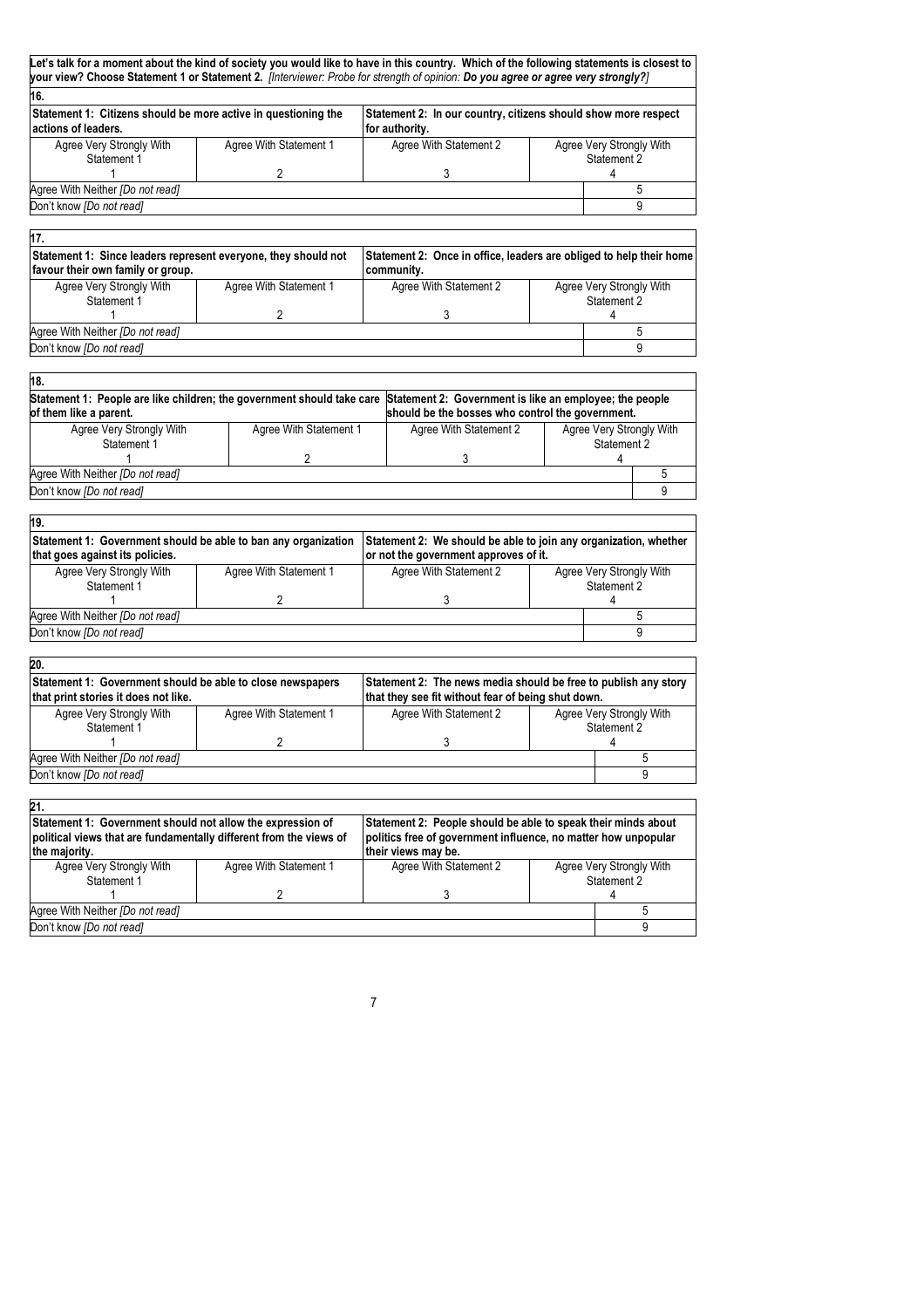|     | Let's turn to your role in the community.                                                                                           |  |                                 |                    |              |                            |  |  |
|-----|-------------------------------------------------------------------------------------------------------------------------------------|--|---------------------------------|--------------------|--------------|----------------------------|--|--|
| 22. | Now I am going to read out a list of groups that people join or attend. For each one, could you tell me whether you are an official |  |                                 |                    |              |                            |  |  |
|     | leader, an active member, an inactive member, or not a member.                                                                      |  |                                 |                    |              |                            |  |  |
|     |                                                                                                                                     |  | Official Leader   Active Member | Inactive<br>Member | Not a Member | Don't Know<br><i>IDNR1</i> |  |  |
| Α.  | A religious group (e.g., church, mosque)                                                                                            |  |                                 |                    |              |                            |  |  |
| B.  | Some other voluntary association or community group                                                                                 |  |                                 |                    |              |                            |  |  |

**23. Here is a list of actions that people sometimes take as citizens. For each of these, please tell me whether you, personally, have done any of these things during the past year.** *[If Yes, read out options 2-4].* **If not, would you do this if you had the chance?** *[For No, read out options 0 and 1]* 

|    |                                               |       | <b>YES</b>    |               | ΝO                                        | Don't know |       |  |  |
|----|-----------------------------------------------|-------|---------------|---------------|-------------------------------------------|------------|-------|--|--|
|    |                                               | Often | Several times | Once or twice | Would if had the Would never do<br>chance | this       | [DNR] |  |  |
| Α. | Attended a community meeting                  |       |               |               |                                           |            |       |  |  |
| В. | Got together with others to raise an<br>issue |       |               |               |                                           |            |       |  |  |
| C. | Attended a demonstration or<br>protest march  |       |               |               |                                           |            |       |  |  |

| 23D.<br>With regard to the most recent, 2004 national elections, which statement is true for you? [Read out options] |  |
|----------------------------------------------------------------------------------------------------------------------|--|
| You were not registered or you were too young to vote                                                                |  |
| You voted in the elections                                                                                           |  |
| You decided not to vote                                                                                              |  |
| You could not find the polling station                                                                               |  |
| You were prevented from voting                                                                                       |  |
| You did not have time to vote                                                                                        |  |
| Did not vote for some other reason                                                                                   |  |
| Don't Know / Can't remember [DNR]                                                                                    |  |

| 24. | In your opinion, how likely is it that you could get together with others and make: [Read out options]   |                      |                 |                    |             |                     |  |
|-----|----------------------------------------------------------------------------------------------------------|----------------------|-----------------|--------------------|-------------|---------------------|--|
|     |                                                                                                          | Not at all<br>likely | Not very likely | Somewhat<br>likely | Very likely | Don't know<br>[DNR] |  |
| Α.  | Your District Commissioner listen to your<br>concerns about a matter of importance to the<br>community?  |                      |                 |                    |             |                     |  |
|     | A1-MLW Your Traditional leader listen to your concerns<br>about a matter of importance to the community? |                      |                 |                    |             |                     |  |
| B.  | Your Member of Parliament listen to your<br>concerns about a matter of importance to the<br>community?   |                      |                 |                    |             |                     |  |

| <b>your views?</b> [Read out options] |                                    |       |           |             |       |                            |  |
|---------------------------------------|------------------------------------|-------|-----------|-------------|-------|----------------------------|--|
|                                       |                                    | Never | Only once | A few times | Often | Don't know<br><b>IDNR1</b> |  |
| Α.                                    | <b>A District Commissioner</b>     |       |           |             |       |                            |  |
| B.                                    | A Member of Parliament             |       |           |             |       |                            |  |
| C.                                    | An official of a government agency |       |           |             |       |                            |  |

| IZD.<br>THING OF THE RISE THIS YOU CONTACTED ANY OF THESE READERS. DID YOU GO. THE SOUNDERN ANSWERED V-MEVER TO ALL PART IS OF Q20, I.E. |           |  |                                      |            |  |  |  |  |
|------------------------------------------------------------------------------------------------------------------------------------------|-----------|--|--------------------------------------|------------|--|--|--|--|
| they NEVER contacted any of these leaders, circle code 7=Not applicable in both parts of Q261                                            |           |  |                                      |            |  |  |  |  |
| Not applicable (did<br>Don't know<br>With a group<br>Alone<br>not contact any)<br>[DNR]                                                  |           |  |                                      |            |  |  |  |  |
| A. Alone or with a group?                                                                                                                |           |  |                                      |            |  |  |  |  |
|                                                                                                                                          |           |  |                                      |            |  |  |  |  |
|                                                                                                                                          | Community |  | Personal problem Not applicable (did | Don't know |  |  |  |  |
|                                                                                                                                          | problem   |  | not contact any)                     | [DNR]      |  |  |  |  |
| B. To discuss a community problem or a personal problem?                                                                                 |           |  |                                      |            |  |  |  |  |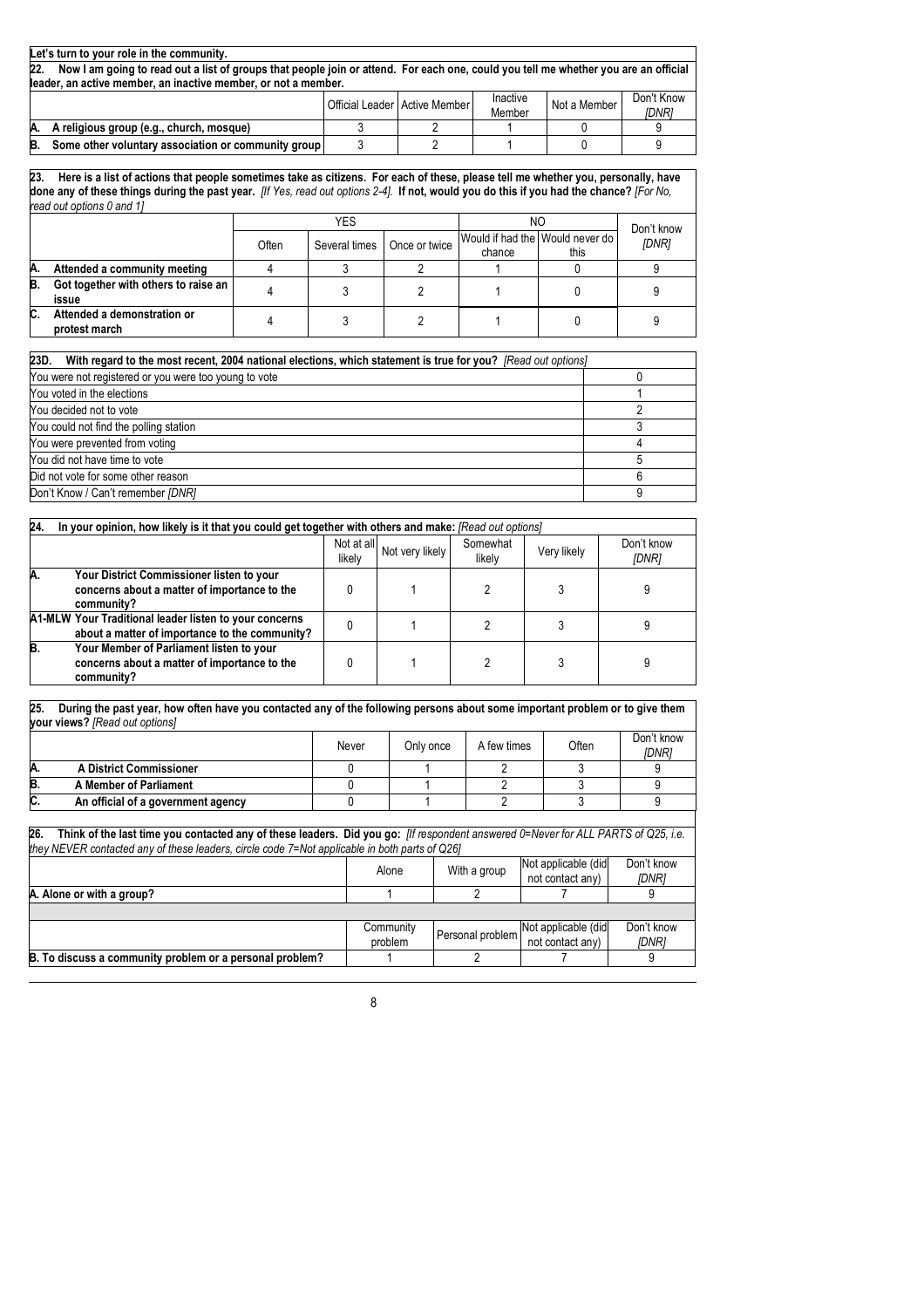| During the past year, how often have you contacted any of the following persons about some important problem or to give them<br>27.<br>vour views? [Read out options]                                                                     |              |           |                  |                                         |                     |
|-------------------------------------------------------------------------------------------------------------------------------------------------------------------------------------------------------------------------------------------|--------------|-----------|------------------|-----------------------------------------|---------------------|
|                                                                                                                                                                                                                                           | Never        | Only once | A few times      | Often                                   | Don't know<br>[DNR] |
| A religious leader<br>Α.                                                                                                                                                                                                                  | 0            |           | 2                | 3                                       |                     |
| B.<br>A traditional leader                                                                                                                                                                                                                | $\mathbf{0}$ |           | 2                | 3                                       | 9                   |
| C.<br>Some other influential person (prompt if necessary:<br>You know, someone with more money or power than<br>you who can speak on your behalf.)                                                                                        | 0            |           | 2                | 3                                       | 9                   |
| Think of the last time you contacted any of these leaders. Did you go: [If respondent answered 0=Never for ALL PARTS of Q27, i.e.<br>28.<br>they NEVER contacted any of these leaders, circle code 7=Not applicable in both parts of Q28] |              |           |                  |                                         |                     |
|                                                                                                                                                                                                                                           |              | Alone     | With a group     | Not applicable (did<br>not contact any) | Don't know<br>[DNR] |
| A. Alone or with a group?                                                                                                                                                                                                                 |              |           |                  |                                         | 9                   |
|                                                                                                                                                                                                                                           |              |           |                  |                                         |                     |
|                                                                                                                                                                                                                                           |              | Community | Personal problem | Not applicable (did                     | Don't know          |
|                                                                                                                                                                                                                                           |              | problem   |                  | not contact any)                        | [DNR]               |
| B. To discuss a community problem or a personal problem?                                                                                                                                                                                  |              |           |                  |                                         | 9                   |

**29. There are many ways to govern a country. Would you disapprove or approve of the following alternatives?** *[Interviewer: Probe for strength of opinion.]*

|    |                                                                                            | Strongly<br>Disapprove | Disapprove | Neither<br>Approve Nor<br>Disapprove<br>IDNR1 | Approve | Strongly<br>Approve | Don't know<br>[DNR] |
|----|--------------------------------------------------------------------------------------------|------------------------|------------|-----------------------------------------------|---------|---------------------|---------------------|
| Α. | Only one political party is allowed to stand for<br>election and hold office.              |                        |            |                                               |         |                     |                     |
| B. | The army comes in to govern the country.                                                   |                        |            |                                               |         |                     |                     |
| C. | Elections and the Parliament are abolished so that<br>the president can decide everything. |                        |            |                                               |         |                     |                     |

*[Interviewer: In the section that follows, which asks questions about democracy, always read the question in the language of the interview, but always read "democracy" in English. Translate "democracy" into local language only if respondent does not understand English term. Be sure to ask ALL questions of ALL respondents, even if they have difficulty understanding the term "democracy".]* 

| 30. Which of these three statements is closest to your own opinion? [Read out statements. Only one option to be chosen. Read the                |  |  |  |  |
|-------------------------------------------------------------------------------------------------------------------------------------------------|--|--|--|--|
| question in the language of the interview, but always read "democracy" in English. Translate "democracy" into local language only if respondent |  |  |  |  |
| does not understand English term.]                                                                                                              |  |  |  |  |
| STATEMENT 1: Democracy is preferable to any other kind of government.                                                                           |  |  |  |  |
| STATEMENT 2: In some circumstances, a non-democratic government can be preferable.                                                              |  |  |  |  |
| STATEMENT 3: For someone like me, it doesn't matter what kind of government we have.                                                            |  |  |  |  |
| Don't know <i>[Do not read]</i>                                                                                                                 |  |  |  |  |

**Which of the following statements is closest to your view? Choose Statement 1 or Statement 2.**  *[Interviewer: Probe for strength of opinion: Do you agree or agree very strongly?]*

| 31.                                                                                                      |                        |                                                                                                                                   |  |                                         |  |  |
|----------------------------------------------------------------------------------------------------------|------------------------|-----------------------------------------------------------------------------------------------------------------------------------|--|-----------------------------------------|--|--|
| Statement 1: We should choose our leaders in this country<br>through regular, open and honest elections. |                        | Statement 2: Since elections sometimes produce bad results, we<br>should adopt other methods for choosing this country's leaders. |  |                                         |  |  |
| Agree Very Strongly With<br>Statement 1                                                                  | Agree With Statement 1 | Agree With Statement 2                                                                                                            |  | Agree Very Strongly With<br>Statement 2 |  |  |
|                                                                                                          |                        |                                                                                                                                   |  |                                         |  |  |
| Agree With Neither [Do not read]                                                                         |                        |                                                                                                                                   |  |                                         |  |  |
| Don't know <i>[Do not read]</i>                                                                          |                        |                                                                                                                                   |  |                                         |  |  |

| 32.                                                                                                                                    |                        |                                                                                                                      |                                         |  |  |
|----------------------------------------------------------------------------------------------------------------------------------------|------------------------|----------------------------------------------------------------------------------------------------------------------|-----------------------------------------|--|--|
| Statement 1: Political parties create division and confusion; it is<br>therefore unnecessary to have many political parties in Malawi. |                        | Statement 2: Many political parties are needed to make sure that<br>Malawians have real choices in who governs them. |                                         |  |  |
| Agree Very Strongly With<br>Statement 1                                                                                                | Agree With Statement 1 | Agree With Statement 2                                                                                               | Agree Very Strongly With<br>Statement 2 |  |  |
|                                                                                                                                        |                        |                                                                                                                      |                                         |  |  |
|                                                                                                                                        |                        |                                                                                                                      |                                         |  |  |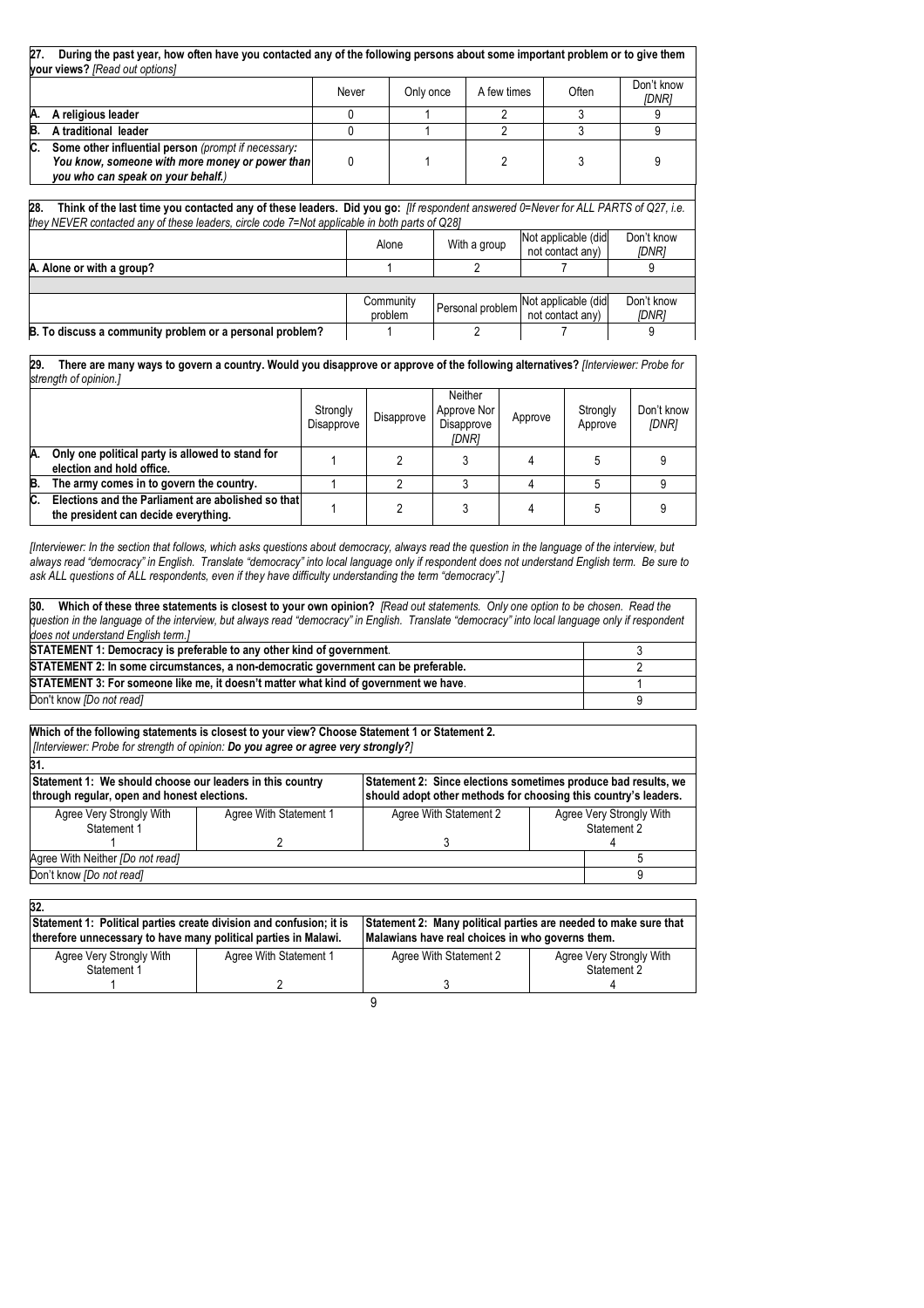| Don't know<br>not readl<br>IDO. |  |
|---------------------------------|--|

| 33.                                                                                                                             |                        |                                                                                                                              |                                         |  |  |
|---------------------------------------------------------------------------------------------------------------------------------|------------------------|------------------------------------------------------------------------------------------------------------------------------|-----------------------------------------|--|--|
| Statement 1: The Parliament should ensure that the President<br>explains to it on a regular basis how his government spends the |                        | Statement 2: The President should be able to devote his full<br>attention to developing the country rather than wasting time |                                         |  |  |
| taxpayers' money.                                                                                                               |                        | justifying his actions.                                                                                                      |                                         |  |  |
| Agree Very Strongly With<br>Statement 1                                                                                         | Agree With Statement 1 | Agree With Statement 2                                                                                                       | Agree Very Strongly With<br>Statement 2 |  |  |
|                                                                                                                                 |                        |                                                                                                                              |                                         |  |  |
| Agree With Neither [Do not read]                                                                                                |                        |                                                                                                                              |                                         |  |  |
| Don't know <i>[Do not read]</i>                                                                                                 |                        |                                                                                                                              |                                         |  |  |

| 34.<br>Statement 1: Opposition parties should regularly examine and<br>Statement 2: Opposition parties should concentrate on<br>cooperating with government and helping it develop the country.<br>criticize government policies and actions.<br>Agree Very Strongly With<br>Agree Very Strongly With<br>Agree With Statement 2<br>Agree With Statement 1<br>Statement 2<br>Statement 1 |  |  |  |  |  |  |  |  |
|-----------------------------------------------------------------------------------------------------------------------------------------------------------------------------------------------------------------------------------------------------------------------------------------------------------------------------------------------------------------------------------------|--|--|--|--|--|--|--|--|
|                                                                                                                                                                                                                                                                                                                                                                                         |  |  |  |  |  |  |  |  |
|                                                                                                                                                                                                                                                                                                                                                                                         |  |  |  |  |  |  |  |  |
|                                                                                                                                                                                                                                                                                                                                                                                         |  |  |  |  |  |  |  |  |
|                                                                                                                                                                                                                                                                                                                                                                                         |  |  |  |  |  |  |  |  |
| Agree With Neither <i>[Do not read]</i>                                                                                                                                                                                                                                                                                                                                                 |  |  |  |  |  |  |  |  |
| Don't know <i>[Do not read]</i>                                                                                                                                                                                                                                                                                                                                                         |  |  |  |  |  |  |  |  |

| 35.                                                                                                                            |                        |                                                                                                 |             |                          |  |  |
|--------------------------------------------------------------------------------------------------------------------------------|------------------------|-------------------------------------------------------------------------------------------------|-------------|--------------------------|--|--|
| Statement 1: The news media should constantly investigate and<br>report on corruption and the mistakes made by the government. |                        | Statement 2: Too much reporting on negative events, like<br>corruption, only harms the country. |             |                          |  |  |
| Agree Very Strongly With                                                                                                       | Agree With Statement 1 | Agree With Statement 2                                                                          |             | Agree Very Strongly With |  |  |
| Statement 1                                                                                                                    |                        |                                                                                                 | Statement 2 |                          |  |  |
|                                                                                                                                |                        |                                                                                                 |             |                          |  |  |
| Agree With Neither [Do not read]                                                                                               |                        |                                                                                                 |             |                          |  |  |
| Don't know [Do not read]                                                                                                       |                        |                                                                                                 |             |                          |  |  |

| Statement 1: The Members of Parliament represent the people;<br>therefore they should make laws for this country, even if the |                        | Statement 2: Since the President represents all of us, he should<br>pass laws without worrying about what the Parliament thinks. |                                         |  |  |
|-------------------------------------------------------------------------------------------------------------------------------|------------------------|----------------------------------------------------------------------------------------------------------------------------------|-----------------------------------------|--|--|
|                                                                                                                               |                        |                                                                                                                                  |                                         |  |  |
| Agree With Statement 1                                                                                                        | Agree With Statement 2 |                                                                                                                                  | Agree Very Strongly With<br>Statement 2 |  |  |
|                                                                                                                               |                        |                                                                                                                                  |                                         |  |  |
|                                                                                                                               |                        |                                                                                                                                  |                                         |  |  |
|                                                                                                                               |                        |                                                                                                                                  |                                         |  |  |

| Statement 1: Since the President was elected to lead the country,<br>he should not be bound by laws or court decisions that he thinks<br>lare wrong. |                        | Statement 2: The President must always obey the laws and the<br>courts, even if he thinks they are wrong. |             |                          |  |
|------------------------------------------------------------------------------------------------------------------------------------------------------|------------------------|-----------------------------------------------------------------------------------------------------------|-------------|--------------------------|--|
|                                                                                                                                                      |                        |                                                                                                           |             |                          |  |
| Agree Very Strongly With                                                                                                                             | Agree With Statement 1 | Agree With Statement 2                                                                                    |             | Agree Very Strongly With |  |
| Statement 1                                                                                                                                          |                        |                                                                                                           | Statement 2 |                          |  |
|                                                                                                                                                      |                        |                                                                                                           |             |                          |  |
| Agree With Neither [Do not read]                                                                                                                     |                        |                                                                                                           |             |                          |  |
| Don't know <i>[Do not read]</i>                                                                                                                      |                        |                                                                                                           |             |                          |  |

| 38.                                                                                                                                                                       |                        |                          |                                         |  |
|---------------------------------------------------------------------------------------------------------------------------------------------------------------------------|------------------------|--------------------------|-----------------------------------------|--|
| Statement 1: The constitution should limit the president to serving Statement 2: There should be no constitutional limit on how long<br>a maximum of two terms in office. |                        | the president can serve. |                                         |  |
| Agree Very Strongly With<br>Statement 1                                                                                                                                   | Agree With Statement 1 | Agree With Statement 2   | Agree Very Strongly With<br>Statement 2 |  |
|                                                                                                                                                                           |                        |                          |                                         |  |
| Agree With Neither [Do not read]                                                                                                                                          |                        |                          |                                         |  |
| Don't know [Do not read]                                                                                                                                                  |                        |                          |                                         |  |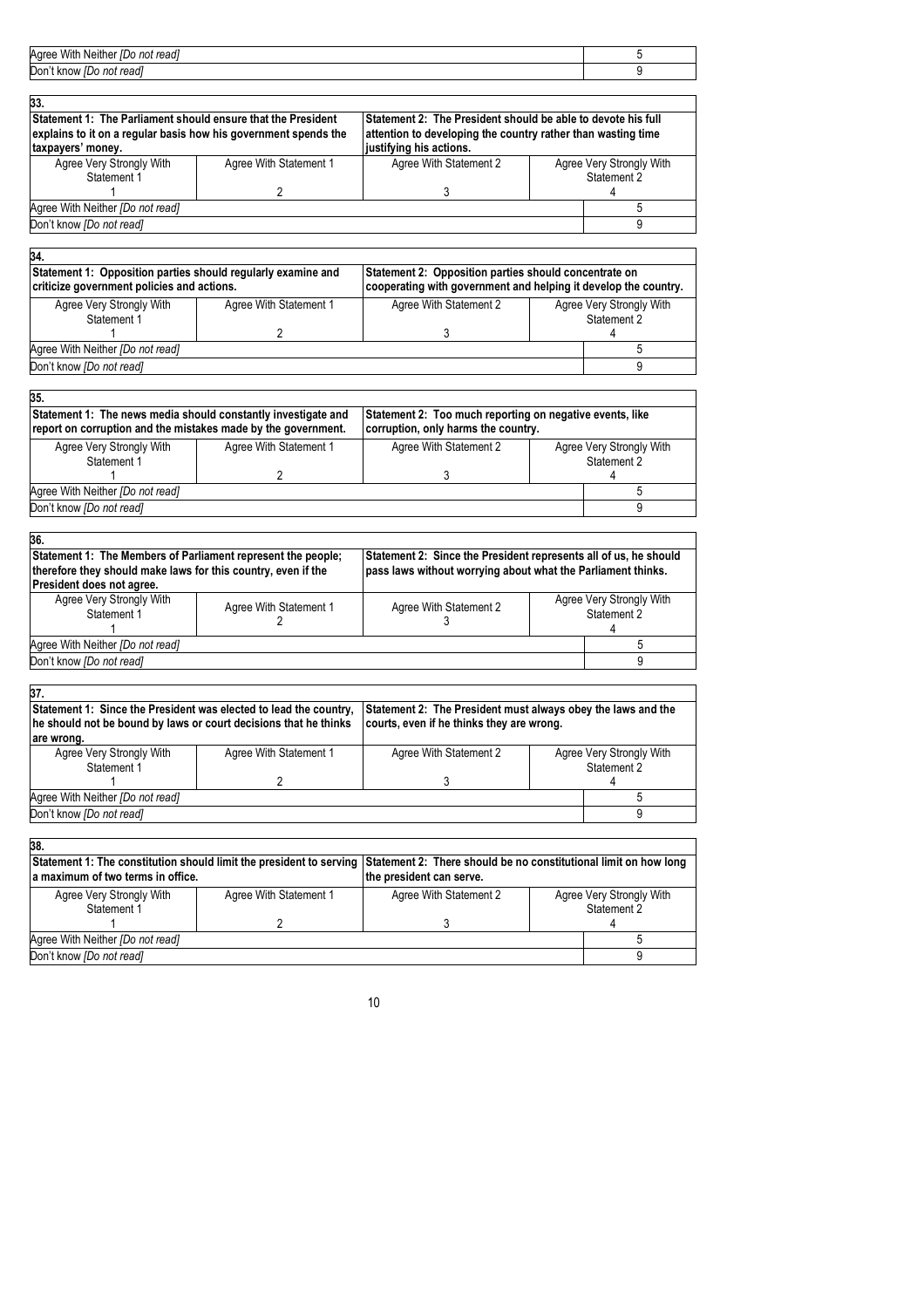| 39.                                                                                                                                                                                 |                        |                                           |  |                                         |  |
|-------------------------------------------------------------------------------------------------------------------------------------------------------------------------------------|------------------------|-------------------------------------------|--|-----------------------------------------|--|
| Statement 1: Our present system of elected government should be Statement 2: If our present system cannot produce results soon,<br>given more time to deal with inherited problems. |                        | we should try another form of government. |  |                                         |  |
| Agree Very Strongly With<br>Statement 1                                                                                                                                             | Agree With Statement 1 | Agree With Statement 2                    |  | Agree Very Strongly With<br>Statement 2 |  |
|                                                                                                                                                                                     |                        |                                           |  |                                         |  |
| Agree With Neither [Do not read]                                                                                                                                                    |                        |                                           |  |                                         |  |
| Don't know [Do not read]                                                                                                                                                            |                        |                                           |  |                                         |  |

| 40. | If you had to choose, which one of the following things: [Read out options] |                                       |                                                         |                                                |                                                     |                        |                     |
|-----|-----------------------------------------------------------------------------|---------------------------------------|---------------------------------------------------------|------------------------------------------------|-----------------------------------------------------|------------------------|---------------------|
|     |                                                                             | Maintaining<br>order in the<br>nation | Giving people<br>more say in<br>government<br>decisions | Protecting<br>people's right to<br>live freely | Improving<br>economic<br>conditions for<br>the poor | None of these<br>[DNR] | Don't Know<br>[DNR] |
| A.  | Is most important?                                                          |                                       |                                                         |                                                |                                                     |                        |                     |
| B.  | And which would be the next most<br>important?                              |                                       |                                                         |                                                |                                                     |                        |                     |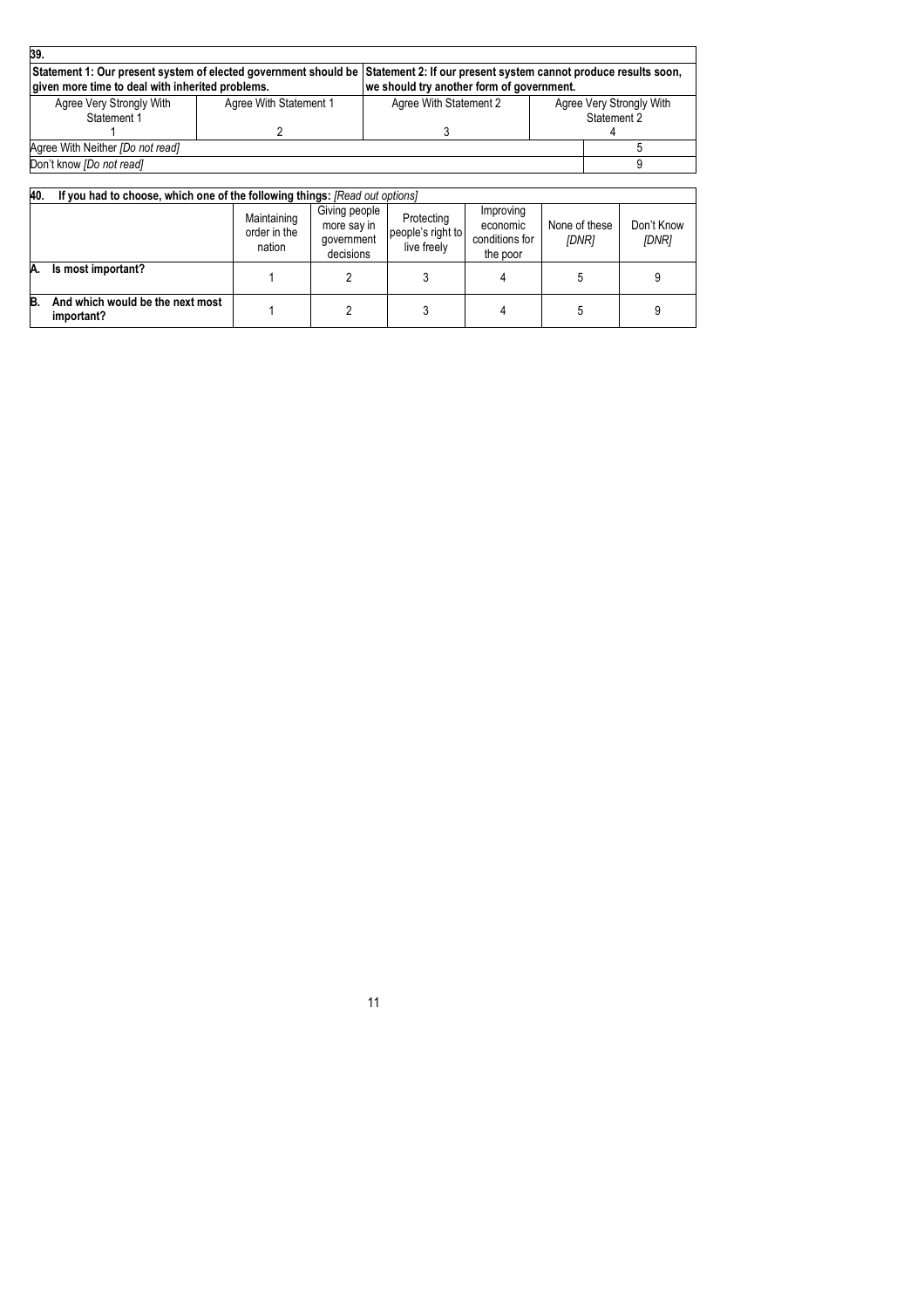| Now let us speak about the political system in this country?                                                                                                                                                                                                                                                                                                                                                                                                                                                                                                        |                                                                                                                                                                                                                                                                                                                                                                                                                                                                                                                                                               |                  |                   |           |         |                |
|---------------------------------------------------------------------------------------------------------------------------------------------------------------------------------------------------------------------------------------------------------------------------------------------------------------------------------------------------------------------------------------------------------------------------------------------------------------------------------------------------------------------------------------------------------------------|---------------------------------------------------------------------------------------------------------------------------------------------------------------------------------------------------------------------------------------------------------------------------------------------------------------------------------------------------------------------------------------------------------------------------------------------------------------------------------------------------------------------------------------------------------------|------------------|-------------------|-----------|---------|----------------|
| 41.                                                                                                                                                                                                                                                                                                                                                                                                                                                                                                                                                                 | Can you tell me the name of: [Interviewer: Write down respondent's answer. Then circle correct code. If you do not know correct name,                                                                                                                                                                                                                                                                                                                                                                                                                         |                  |                   |           |         |                |
|                                                                                                                                                                                                                                                                                                                                                                                                                                                                                                                                                                     | consult your supervisor, fill in the correct name, and circle relevant code <b>before</b> leaving PSU.]                                                                                                                                                                                                                                                                                                                                                                                                                                                       |                  |                   |           |         |                |
|                                                                                                                                                                                                                                                                                                                                                                                                                                                                                                                                                                     |                                                                                                                                                                                                                                                                                                                                                                                                                                                                                                                                                               |                  | Know But          | Incorrect | Correct |                |
|                                                                                                                                                                                                                                                                                                                                                                                                                                                                                                                                                                     |                                                                                                                                                                                                                                                                                                                                                                                                                                                                                                                                                               |                  | Can't<br>Remember | Guess     | Name    | Don't Know     |
|                                                                                                                                                                                                                                                                                                                                                                                                                                                                                                                                                                     |                                                                                                                                                                                                                                                                                                                                                                                                                                                                                                                                                               |                  |                   |           |         |                |
| A. Your Member of Parliament?                                                                                                                                                                                                                                                                                                                                                                                                                                                                                                                                       | 41a1. Name:                                                                                                                                                                                                                                                                                                                                                                                                                                                                                                                                                   | 41a2.            | 1                 | 2         | 3       | 9              |
|                                                                                                                                                                                                                                                                                                                                                                                                                                                                                                                                                                     | correct answer is:                                                                                                                                                                                                                                                                                                                                                                                                                                                                                                                                            |                  |                   |           |         |                |
|                                                                                                                                                                                                                                                                                                                                                                                                                                                                                                                                                                     |                                                                                                                                                                                                                                                                                                                                                                                                                                                                                                                                                               |                  |                   |           |         |                |
| B. Your country's Minister of<br>Finance?                                                                                                                                                                                                                                                                                                                                                                                                                                                                                                                           | 41b1. Name:                                                                                                                                                                                                                                                                                                                                                                                                                                                                                                                                                   | 41b <sub>2</sub> | 1                 | 2         | 3       | 9              |
|                                                                                                                                                                                                                                                                                                                                                                                                                                                                                                                                                                     | [correct answer is: Goodall Gondwe]                                                                                                                                                                                                                                                                                                                                                                                                                                                                                                                           |                  |                   |           |         |                |
|                                                                                                                                                                                                                                                                                                                                                                                                                                                                                                                                                                     |                                                                                                                                                                                                                                                                                                                                                                                                                                                                                                                                                               |                  |                   |           |         |                |
| 42A.<br>understand English term.]                                                                                                                                                                                                                                                                                                                                                                                                                                                                                                                                   | In your opinion how much of a democracy is Malawi today? [Read out options. Accept only one option. Read the question in the<br>language of the interview, but always read "democracy" in English Translate "democracy" into local language only if respondent does not                                                                                                                                                                                                                                                                                       |                  |                   |           |         |                |
| A full democracy                                                                                                                                                                                                                                                                                                                                                                                                                                                                                                                                                    |                                                                                                                                                                                                                                                                                                                                                                                                                                                                                                                                                               |                  |                   |           |         | 4              |
| A democracy, but with minor problems                                                                                                                                                                                                                                                                                                                                                                                                                                                                                                                                |                                                                                                                                                                                                                                                                                                                                                                                                                                                                                                                                                               |                  |                   |           |         | 3              |
| A democracy, with major problems                                                                                                                                                                                                                                                                                                                                                                                                                                                                                                                                    |                                                                                                                                                                                                                                                                                                                                                                                                                                                                                                                                                               |                  |                   |           |         | $\overline{2}$ |
| Not a democracy                                                                                                                                                                                                                                                                                                                                                                                                                                                                                                                                                     |                                                                                                                                                                                                                                                                                                                                                                                                                                                                                                                                                               |                  |                   |           |         | 1              |
|                                                                                                                                                                                                                                                                                                                                                                                                                                                                                                                                                                     | Do not understand question /do not understand what 'democracy' is [Do not read]                                                                                                                                                                                                                                                                                                                                                                                                                                                                               |                  |                   |           |         | 8              |
| Don't know [Do not read]                                                                                                                                                                                                                                                                                                                                                                                                                                                                                                                                            |                                                                                                                                                                                                                                                                                                                                                                                                                                                                                                                                                               |                  |                   |           |         | 9              |
|                                                                                                                                                                                                                                                                                                                                                                                                                                                                                                                                                                     |                                                                                                                                                                                                                                                                                                                                                                                                                                                                                                                                                               |                  |                   |           |         |                |
|                                                                                                                                                                                                                                                                                                                                                                                                                                                                                                                                                                     | 42B. Angela lives in a country with many political parties and free elections. Everyone is free to speak their minds about politics and<br>to vote for the party of their choice. Elections sometimes lead to a change of ruling party. In your opinion, how much of a democracy is<br>Angela's country? [Read out options. Accept only one option. Read the question in the language of the interview, but always read "democracy"<br>in English Translate "democracy" into local language only if respondent does not understand English term.]             |                  |                   |           |         |                |
| A full democracy                                                                                                                                                                                                                                                                                                                                                                                                                                                                                                                                                    |                                                                                                                                                                                                                                                                                                                                                                                                                                                                                                                                                               |                  |                   |           |         | 4              |
| A democracy, but with minor problems                                                                                                                                                                                                                                                                                                                                                                                                                                                                                                                                |                                                                                                                                                                                                                                                                                                                                                                                                                                                                                                                                                               |                  |                   |           |         | 3              |
| A democracy, with major problems                                                                                                                                                                                                                                                                                                                                                                                                                                                                                                                                    |                                                                                                                                                                                                                                                                                                                                                                                                                                                                                                                                                               |                  |                   |           |         | 2              |
| Not a democracy                                                                                                                                                                                                                                                                                                                                                                                                                                                                                                                                                     |                                                                                                                                                                                                                                                                                                                                                                                                                                                                                                                                                               |                  |                   |           |         | 1              |
|                                                                                                                                                                                                                                                                                                                                                                                                                                                                                                                                                                     | Do not understand question /do not understand what 'democracy' is [Do not read]                                                                                                                                                                                                                                                                                                                                                                                                                                                                               |                  |                   |           |         | 8              |
| Don't know [Do not read]                                                                                                                                                                                                                                                                                                                                                                                                                                                                                                                                            |                                                                                                                                                                                                                                                                                                                                                                                                                                                                                                                                                               |                  |                   |           |         | 9              |
| 42C. Boniface lives in a country with regular elections. It has one large political party and many small ones. People are free to<br>express their opinions and to vote as they please. But so far, elections have not led to a change of ruling party. In your opinion, how<br>much of a democracy is Boniface's country? [Read out options. Accept only one option. Read the question in the language of the interview,<br>but always read "democracy" in English Translate "democracy" into local language only if respondent does not understand English term.] |                                                                                                                                                                                                                                                                                                                                                                                                                                                                                                                                                               |                  |                   |           |         |                |
| A full democracy<br>A democracy, but with minor problems                                                                                                                                                                                                                                                                                                                                                                                                                                                                                                            |                                                                                                                                                                                                                                                                                                                                                                                                                                                                                                                                                               |                  |                   |           |         | 4<br>3         |
| A democracy, with major problems                                                                                                                                                                                                                                                                                                                                                                                                                                                                                                                                    |                                                                                                                                                                                                                                                                                                                                                                                                                                                                                                                                                               |                  |                   |           |         | 2              |
| Not a democracy                                                                                                                                                                                                                                                                                                                                                                                                                                                                                                                                                     |                                                                                                                                                                                                                                                                                                                                                                                                                                                                                                                                                               |                  |                   |           |         | 1              |
|                                                                                                                                                                                                                                                                                                                                                                                                                                                                                                                                                                     | Do not understand question /do not understand what 'democracy' is [Do not read]                                                                                                                                                                                                                                                                                                                                                                                                                                                                               |                  |                   |           |         | 8              |
| Don't know <i>[Do not read]</i>                                                                                                                                                                                                                                                                                                                                                                                                                                                                                                                                     |                                                                                                                                                                                                                                                                                                                                                                                                                                                                                                                                                               |                  |                   |           |         | 9              |
|                                                                                                                                                                                                                                                                                                                                                                                                                                                                                                                                                                     |                                                                                                                                                                                                                                                                                                                                                                                                                                                                                                                                                               |                  |                   |           |         |                |
| 42D.<br>English term.]                                                                                                                                                                                                                                                                                                                                                                                                                                                                                                                                              | Chrissy lives in a country with regular elections. It has one big political party and many small ones. People are afraid to<br>express political opinions or to vote for the opposition. The opposition is so weak that it seems that it can never win an election. In<br>your opinion, how much of a democracy is Chrissy country? [Read out options. Accept only one option. Read the question in the language<br>of the interview, but always read "democracy" in English Translate "democracy" into local language only if respondent does not understand |                  |                   |           |         |                |
| A full democracy                                                                                                                                                                                                                                                                                                                                                                                                                                                                                                                                                    |                                                                                                                                                                                                                                                                                                                                                                                                                                                                                                                                                               |                  |                   |           |         | 4              |
| A democracy, but with minor problems                                                                                                                                                                                                                                                                                                                                                                                                                                                                                                                                |                                                                                                                                                                                                                                                                                                                                                                                                                                                                                                                                                               |                  |                   |           |         | 3              |
| A democracy, with major problems                                                                                                                                                                                                                                                                                                                                                                                                                                                                                                                                    |                                                                                                                                                                                                                                                                                                                                                                                                                                                                                                                                                               |                  |                   |           |         | 2              |
| Not a democracy                                                                                                                                                                                                                                                                                                                                                                                                                                                                                                                                                     |                                                                                                                                                                                                                                                                                                                                                                                                                                                                                                                                                               |                  |                   |           |         | 1              |
|                                                                                                                                                                                                                                                                                                                                                                                                                                                                                                                                                                     | Do not understand question /do not understand what 'democracy' is [Do not read]                                                                                                                                                                                                                                                                                                                                                                                                                                                                               |                  |                   |           |         | 8              |
| Don't know <i>[Do not read]</i>                                                                                                                                                                                                                                                                                                                                                                                                                                                                                                                                     |                                                                                                                                                                                                                                                                                                                                                                                                                                                                                                                                                               |                  |                   |           |         | 9              |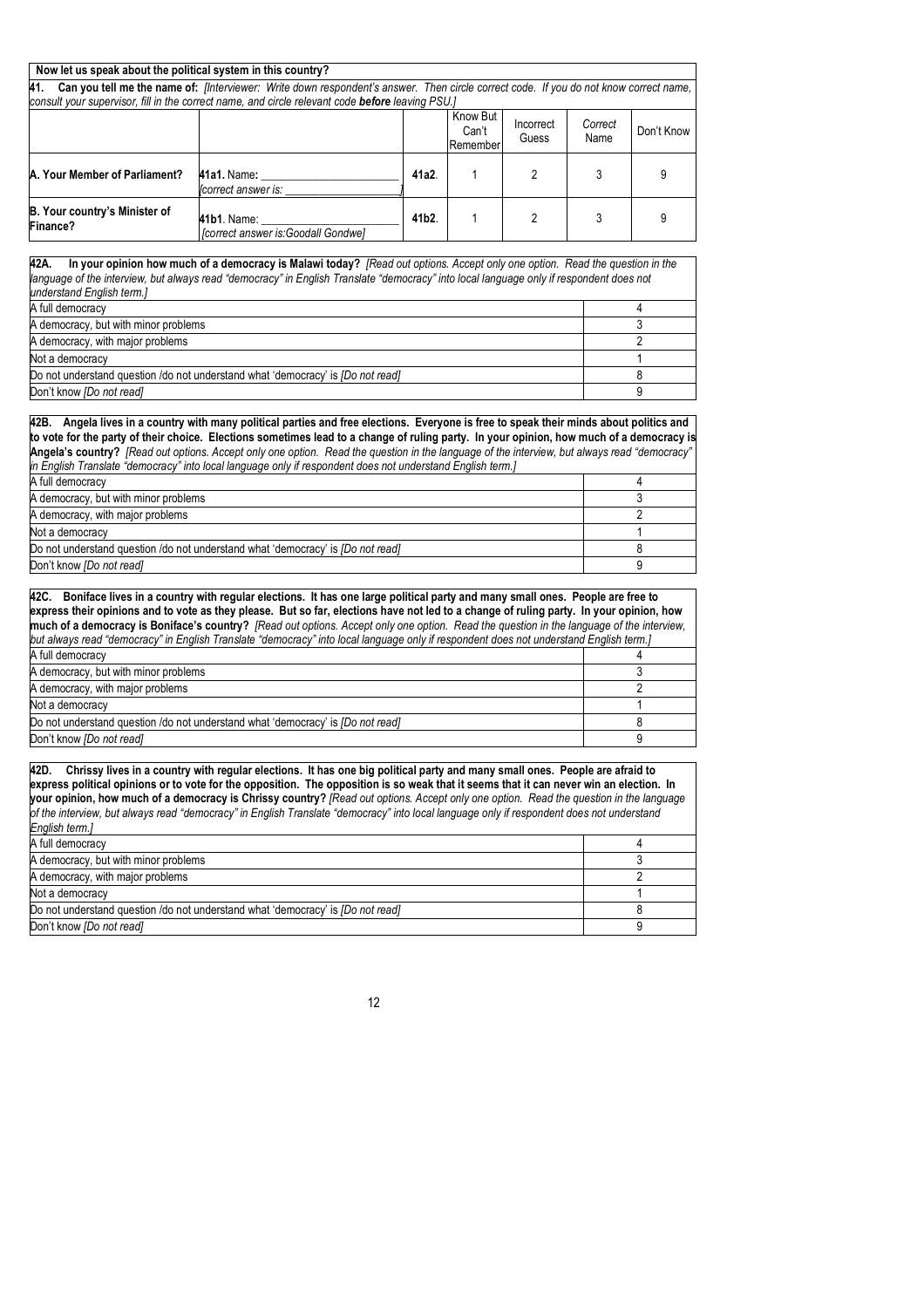| 43. Overall, how satisfied are you with the way democracy works in Malawi? Are you: [Read out options. Only one option to be chosen.          |  |
|-----------------------------------------------------------------------------------------------------------------------------------------------|--|
| Read the question in the language of the interview, but always read "democracy" in English. Translate "democracy" into local language only if |  |
| respondent does not understand English term.]                                                                                                 |  |
| Very satisfied                                                                                                                                |  |
| Fairly satisfied                                                                                                                              |  |
| Not very satisfied                                                                                                                            |  |
| Not at all satisfied                                                                                                                          |  |
| Malawi is not a democracy (DO NOT READ)                                                                                                       |  |
| Do not know (DO NOT READ)                                                                                                                     |  |

| 44. | For each of the following statements, please tell me whether you disagree or agree? [Interviewer: Probe for strength of opinion] |  |  |  |  |  |  |
|-----|----------------------------------------------------------------------------------------------------------------------------------|--|--|--|--|--|--|
|     | Neither Agree<br>Strongly<br>Strongly<br>Nor Disagree<br>Disagree<br>Agree<br>Disagree<br>Agree<br>[DNR]                         |  |  |  |  |  |  |
| A.  | The courts have the right to make decisions<br>that people always have to abide by.                                              |  |  |  |  |  |  |
| B.  | The police always have the right to make<br>people obey the law.                                                                 |  |  |  |  |  |  |
| C.  | The tax department always has the right to<br>make people pay taxes.                                                             |  |  |  |  |  |  |

| 45. | In your opinion, how often, in this country: [Read out options]         |        |       |        |       |                     |  |  |
|-----|-------------------------------------------------------------------------|--------|-------|--------|-------|---------------------|--|--|
|     |                                                                         | Always | Often | Rarely | Never | Don't know<br>[DNR] |  |  |
| Α.  | Does competition between political parties lead to violent<br>conflict? |        |       |        |       |                     |  |  |
| B.  | Does the President ignore the laws of this country?                     |        |       |        |       |                     |  |  |
| C.  | Are people treated unequally under the law?                             |        |       |        |       |                     |  |  |
| D.  | Do officials who commit crimes go unpunished?                           |        |       |        |       |                     |  |  |
| E.  | Do ordinary people who break the law go unpunished?                     |        |       |        |       |                     |  |  |

| 46.<br>In this country, how often do people have to be careful of what they say about politics? [Read out options] |  |
|--------------------------------------------------------------------------------------------------------------------|--|
| Always                                                                                                             |  |
| Often                                                                                                              |  |
| Rarely                                                                                                             |  |
| Never                                                                                                              |  |
| Don't know <i>[Do not read]</i>                                                                                    |  |

| 47.<br>During election campaigns in this country, how much do you personally fear becoming a victim of political intimidation or |  |  |  |  |  |  |
|----------------------------------------------------------------------------------------------------------------------------------|--|--|--|--|--|--|
| violence? [Read out options]                                                                                                     |  |  |  |  |  |  |
| Not at all                                                                                                                       |  |  |  |  |  |  |
| A little bit                                                                                                                     |  |  |  |  |  |  |
| Somewhat                                                                                                                         |  |  |  |  |  |  |
| A lot                                                                                                                            |  |  |  |  |  |  |
| Don't know [Do not read]                                                                                                         |  |  |  |  |  |  |

| 48. | How likely do you think it is: [Read out options]                                                                              |                      |                 |                    |             |                            |
|-----|--------------------------------------------------------------------------------------------------------------------------------|----------------------|-----------------|--------------------|-------------|----------------------------|
|     |                                                                                                                                | Not at all<br>likely | Not very likely | Somewhat<br>likelv | Verv likelv | Don't know<br><b>IDNR1</b> |
| IA. | That powerful people can find out how you voted, even though<br>there is supposed to be a secret ballot in this country?       |                      |                 |                    |             |                            |
| B.  | That people can be punished by government officials if they make<br>complaints about poor quality services or misuse of funds? |                      |                 |                    |             |                            |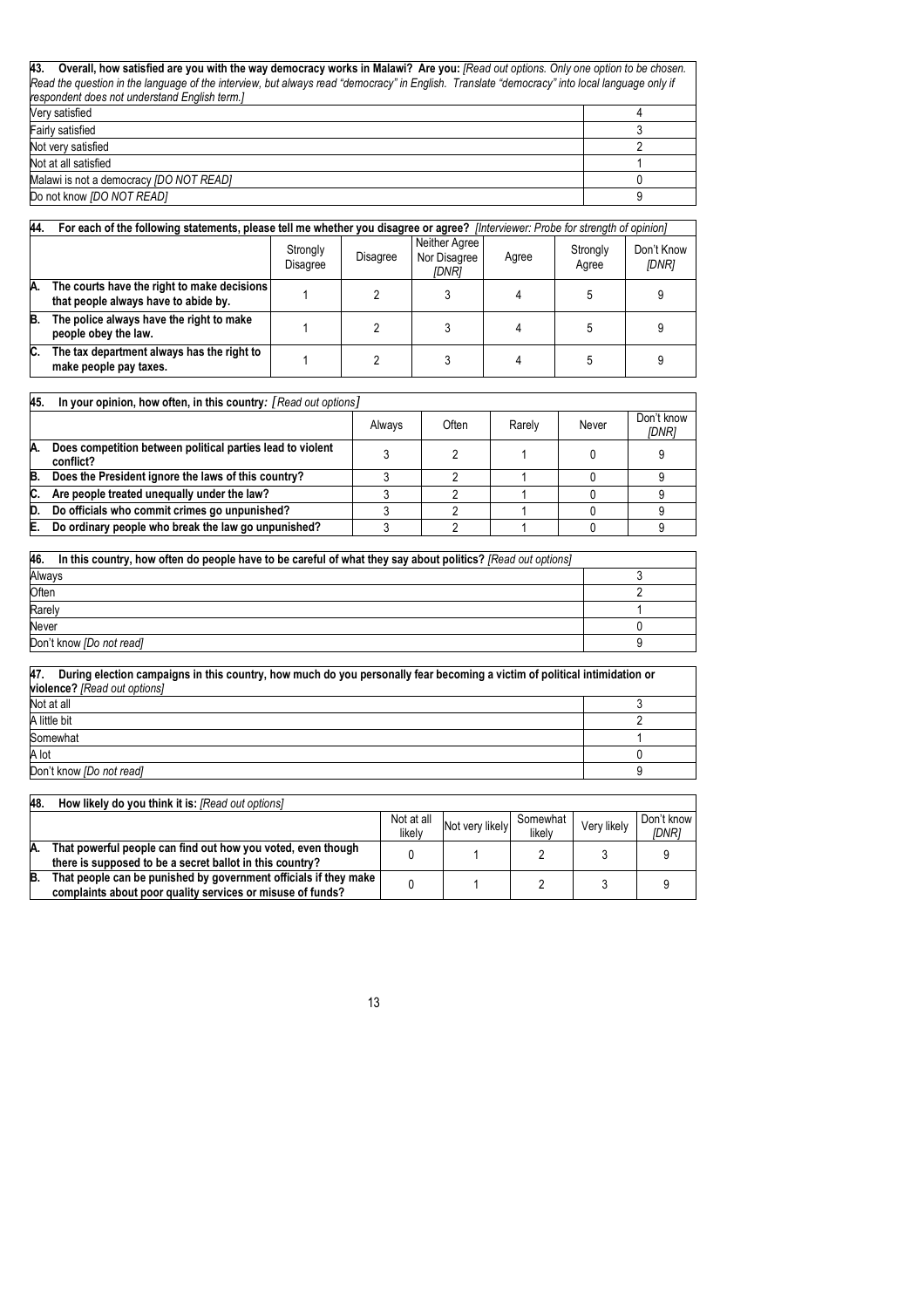| 49. | How much do you trust each of the following, or haven't you heard enough about them to say? [Read out options] |            |               |          |       |                                       |  |  |  |
|-----|----------------------------------------------------------------------------------------------------------------|------------|---------------|----------|-------|---------------------------------------|--|--|--|
|     |                                                                                                                | Not at all | Just a little | Somewhat | A lot | Don't know/<br>Haven't<br>heard [DNR] |  |  |  |
| Α.  | <b>The President</b>                                                                                           |            |               | 2        |       |                                       |  |  |  |
| B.  | <b>The Parliament</b>                                                                                          |            |               | っ        |       | 9                                     |  |  |  |
| C.  | The Malawi Electoral Commission                                                                                |            |               | 2        |       | 9                                     |  |  |  |
| D.  | <b>Your District Assembly</b>                                                                                  |            |               | 2        | 3     | 9                                     |  |  |  |
| E.  | The Ruling Party                                                                                               |            |               | ŋ        |       | 9                                     |  |  |  |
| F.  | <b>Opposition Political Parties</b>                                                                            |            |               | າ        | 3     | 9                                     |  |  |  |
| G.  | <b>The Police</b>                                                                                              |            |               | າ        | 3     | 9                                     |  |  |  |
| H.  | Courts of law                                                                                                  |            |               | ŋ        | 3     | 9                                     |  |  |  |
|     | <b>Traditional leaders</b>                                                                                     |            |               | っ        | 3     | 9                                     |  |  |  |

**50. How many of the following people do you think are involved in corruption, or haven't you heard enough about them to say?** *[Read out options]* 

|     |                                                                                          | None | Some of them | Most of them | All of them | Don't know/<br>Haven't heard<br><b>IDNRI</b> |
|-----|------------------------------------------------------------------------------------------|------|--------------|--------------|-------------|----------------------------------------------|
| Α.  | The President and Officials in his Office                                                |      |              |              |             |                                              |
| B.  | <b>Members of Parliament</b>                                                             |      |              |              |             |                                              |
| C.  | <b>District Commissioners</b>                                                            |      |              |              |             |                                              |
| ID. | <b>Government Officials</b>                                                              |      |              |              |             |                                              |
| E.  | Police                                                                                   |      |              |              |             |                                              |
| F.  | Tax Officials (e.g. Ministry of Finance officials<br>or Local Government tax collectors) |      |              |              |             |                                              |
| G.  | <b>Judges and Magistrates</b>                                                            |      |              |              |             |                                              |
| Н.  | <b>Traditional leaders</b>                                                               |      |              |              |             |                                              |

**51. In the past year, how often (if ever) have you had to pay a bribe, give a gift, or do a favour to government officials in order to:** *[Read out options.]* No experience with this in past year Never  $\bigcap_{\text{Twice}}$ Twice A Few Often Don't know *[DNR]*

|      |                                                                                                                                        | IDNR. |  |  |  |  |  |  |  |
|------|----------------------------------------------------------------------------------------------------------------------------------------|-------|--|--|--|--|--|--|--|
| IA.  | Get a document or a permit?                                                                                                            |       |  |  |  |  |  |  |  |
| B.   | Get water or sanitation services?                                                                                                      |       |  |  |  |  |  |  |  |
| IC.  | Avoid a problem with the police (like passing a<br>checkpoint or avoiding a fine or arrest)?                                           |       |  |  |  |  |  |  |  |
| le o | Manders of Badlement been different processibilities. Miklab of the following de cent think is the most important processes in illused |       |  |  |  |  |  |  |  |

| 52. Members of Parliament have different responsibilities. Which of the following do you think is the most important responsibility of |  |
|----------------------------------------------------------------------------------------------------------------------------------------|--|
| <b>your Member of Parliament?</b> [Read out options]                                                                                   |  |
| Listen to constituents and represent their needs.                                                                                      |  |
| Deliver jobs or development to your constituency.                                                                                      |  |
| Make laws for the good of the country.                                                                                                 |  |
| Monitor the president and his government.                                                                                              |  |
| None of these [Do not read]                                                                                                            |  |
| Don't know [Do not read]                                                                                                               |  |

| 53. | <b>How much time:</b> [Read out options]                                                                   |                             |                    |         |                                       |       |                            |
|-----|------------------------------------------------------------------------------------------------------------|-----------------------------|--------------------|---------|---------------------------------------|-------|----------------------------|
|     |                                                                                                            | Almost all of<br>their time | At least<br>weekly | a month | At least once At least once<br>a vear | Never | Don't know<br><b>IDNR1</b> |
| Α.  | Should your Member of Parliament spend in this<br>constituency to visit the community and its<br>citizens? |                             |                    |         |                                       |       |                            |
| B.  | Does your Member of Parliament spend in this<br>constituency?                                              |                             |                    |         |                                       |       |                            |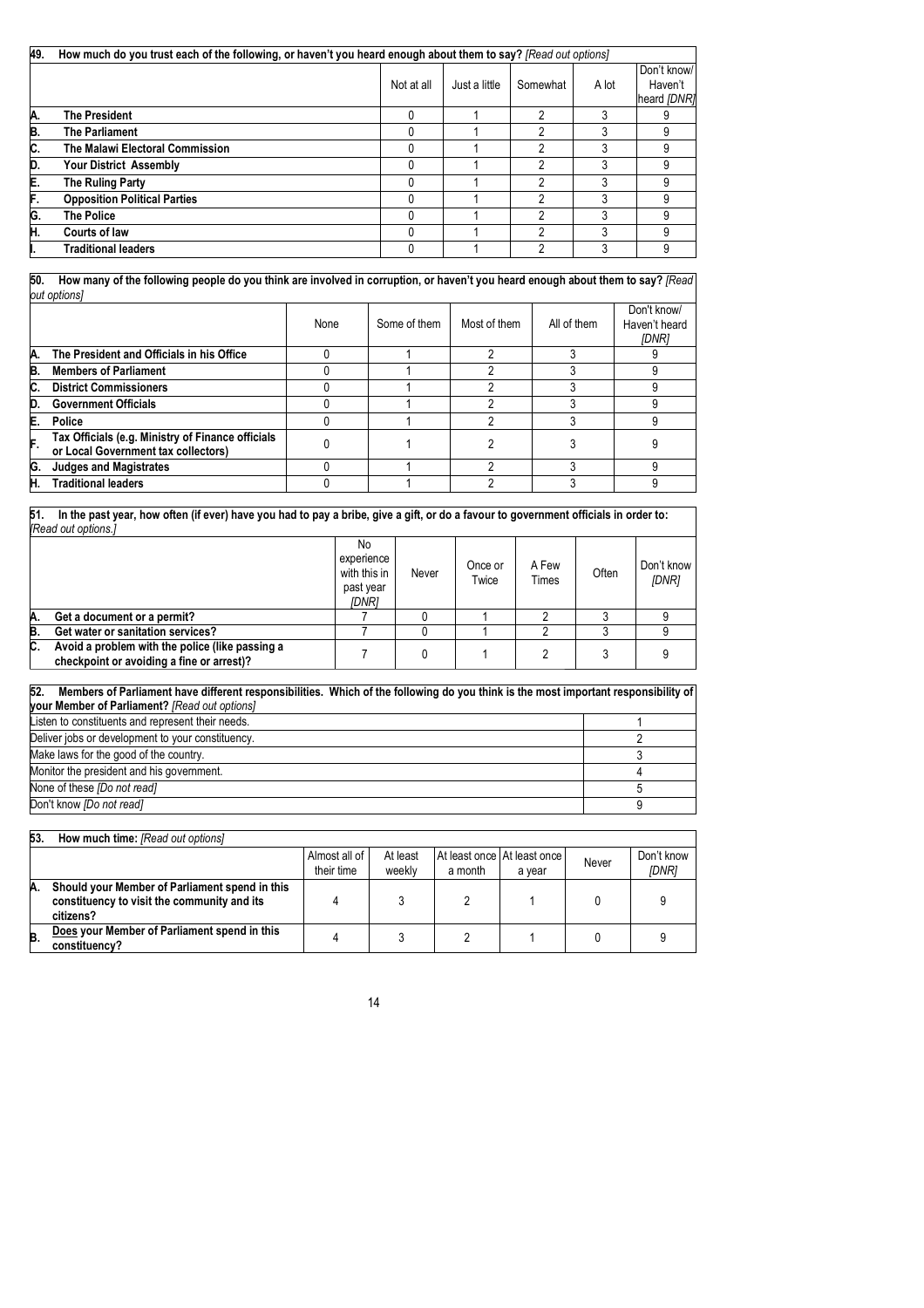| 54. | How much of the time do you think the following try their best to listen to what people like you have to say? [Read out options] |       |                   |       |        |                            |  |  |  |
|-----|----------------------------------------------------------------------------------------------------------------------------------|-------|-------------------|-------|--------|----------------------------|--|--|--|
|     |                                                                                                                                  | Never | Only<br>Sometimes | Often | Always | Don't know<br><b>IDNR1</b> |  |  |  |
|     | <b>Members of Parliament</b>                                                                                                     |       |                   |       |        |                            |  |  |  |
| B   | <b>District Commissioners</b>                                                                                                    |       |                   |       |        |                            |  |  |  |
|     | <b>Fraditional leaders</b>                                                                                                       |       |                   |       |        |                            |  |  |  |

| 55.                                                                                                                                                                                                                                           | Which of the following statements is closest to your view? Choose Statement 1 or Statement 2.                                   |                                                                                                                                                     |                          |                          |                |
|-----------------------------------------------------------------------------------------------------------------------------------------------------------------------------------------------------------------------------------------------|---------------------------------------------------------------------------------------------------------------------------------|-----------------------------------------------------------------------------------------------------------------------------------------------------|--------------------------|--------------------------|----------------|
| [Interviewer: Probe for strength of opinion: Do you agree or agree very strongly?]<br>Statement 1: In electing a Member of Parliament, I prefer to vote<br>for a candidate who can deliver goods and services to people in<br>this community. |                                                                                                                                 | Statement 2: In electing a Member of Parliament, I prefer to vote<br>for a candidate who can make policies that benefit everyone in our<br>country. |                          |                          |                |
| Agree Very Strongly With                                                                                                                                                                                                                      | Agree With Statement 1                                                                                                          | Agree With Statement 2                                                                                                                              |                          | Agree Very Strongly With |                |
| Statement 1                                                                                                                                                                                                                                   |                                                                                                                                 |                                                                                                                                                     |                          |                          | Statement 2    |
|                                                                                                                                                                                                                                               | 2                                                                                                                               | 3                                                                                                                                                   |                          | 4                        |                |
| Agree With Neither [Do not read]                                                                                                                                                                                                              |                                                                                                                                 |                                                                                                                                                     |                          |                          | 5              |
| Don't know <i>[Do not read]</i>                                                                                                                                                                                                               |                                                                                                                                 |                                                                                                                                                     |                          |                          | 9              |
| 56.<br>Code from responses. Accept up to three answers. If respondent offers more than three options, ask "Which three of these are the most<br>important?"; if respondent offers one or two answers, ask "Anything else?"]                   | In your opinion, what are the most important problems facing this country that government should address? [Do not read options. |                                                                                                                                                     | 1 <sup>st</sup> response | 2 <sup>nd</sup> response | 3rd response   |
| Economics                                                                                                                                                                                                                                     |                                                                                                                                 |                                                                                                                                                     |                          |                          |                |
|                                                                                                                                                                                                                                               |                                                                                                                                 |                                                                                                                                                     | 1                        | 1                        | 1              |
| Management of the economy<br>Wages, incomes and salaries                                                                                                                                                                                      |                                                                                                                                 |                                                                                                                                                     | $\overline{2}$           | $\overline{2}$           | $\overline{2}$ |
| Unemployment                                                                                                                                                                                                                                  |                                                                                                                                 |                                                                                                                                                     | 3                        | 3                        | 3              |
| Poverty/destitution                                                                                                                                                                                                                           |                                                                                                                                 |                                                                                                                                                     | $\overline{4}$           | 4                        | $\overline{4}$ |
| Rates and Taxes                                                                                                                                                                                                                               |                                                                                                                                 |                                                                                                                                                     | 5                        | 5                        | 5              |
| oans / credit                                                                                                                                                                                                                                 |                                                                                                                                 |                                                                                                                                                     | 6                        | 6                        | 6              |
| Food / Agriculture                                                                                                                                                                                                                            |                                                                                                                                 |                                                                                                                                                     |                          |                          |                |
| Farming/agriculture                                                                                                                                                                                                                           |                                                                                                                                 |                                                                                                                                                     | $\overline{7}$           | $\overline{7}$           | $\overline{7}$ |
| Agricultural marketing                                                                                                                                                                                                                        |                                                                                                                                 |                                                                                                                                                     | 32                       | 32                       | 32             |
| Food shortage/famine                                                                                                                                                                                                                          |                                                                                                                                 |                                                                                                                                                     | 8                        | 8                        | 8              |
| Drought                                                                                                                                                                                                                                       |                                                                                                                                 |                                                                                                                                                     | 9                        | 9                        | 9              |
| Land                                                                                                                                                                                                                                          |                                                                                                                                 |                                                                                                                                                     | 10                       | 10                       | 10             |
| Infrastructure                                                                                                                                                                                                                                |                                                                                                                                 |                                                                                                                                                     |                          |                          |                |
| Transportation                                                                                                                                                                                                                                |                                                                                                                                 |                                                                                                                                                     | 11                       | 11                       | 11             |
| Communications                                                                                                                                                                                                                                |                                                                                                                                 |                                                                                                                                                     | 12                       | 12                       | 12             |
| Infrastructure / roads                                                                                                                                                                                                                        |                                                                                                                                 |                                                                                                                                                     | 13                       | 13                       | 13             |
| <b>Government Services</b>                                                                                                                                                                                                                    |                                                                                                                                 |                                                                                                                                                     |                          |                          |                |
| Education                                                                                                                                                                                                                                     |                                                                                                                                 |                                                                                                                                                     | 14                       | 14                       | 14             |
| Housing                                                                                                                                                                                                                                       |                                                                                                                                 |                                                                                                                                                     | 15                       | 15                       | 15             |
| Electricity                                                                                                                                                                                                                                   |                                                                                                                                 |                                                                                                                                                     | 16                       | 16                       | 16             |
| Water supply                                                                                                                                                                                                                                  |                                                                                                                                 |                                                                                                                                                     | 17                       | 17                       | 17             |
| Orphans/street children/homeless children                                                                                                                                                                                                     |                                                                                                                                 |                                                                                                                                                     | 18                       | 18                       | 18             |
| Services (other)                                                                                                                                                                                                                              |                                                                                                                                 |                                                                                                                                                     | 19                       | 19                       | 19             |
| <b>Health</b>                                                                                                                                                                                                                                 |                                                                                                                                 |                                                                                                                                                     |                          |                          |                |
| Health                                                                                                                                                                                                                                        |                                                                                                                                 |                                                                                                                                                     | 20                       | 20                       | 20             |
| AIDS                                                                                                                                                                                                                                          |                                                                                                                                 |                                                                                                                                                     | 21                       | 21                       | 21             |
| Sickness / Disease                                                                                                                                                                                                                            |                                                                                                                                 |                                                                                                                                                     | 22                       | 22                       | 22             |
| Governance                                                                                                                                                                                                                                    |                                                                                                                                 |                                                                                                                                                     |                          |                          |                |
| Crime and Security                                                                                                                                                                                                                            |                                                                                                                                 |                                                                                                                                                     | 23                       | 23                       | 23             |
| Corruption                                                                                                                                                                                                                                    |                                                                                                                                 |                                                                                                                                                     | 24                       | 24                       | 24             |
| Political violence                                                                                                                                                                                                                            |                                                                                                                                 |                                                                                                                                                     | 25                       | 25                       | 25             |
| Political instability/political divisions/ ethnic tensions                                                                                                                                                                                    |                                                                                                                                 |                                                                                                                                                     | 26                       | 26                       | 26             |
| Discrimination/ inequality                                                                                                                                                                                                                    |                                                                                                                                 |                                                                                                                                                     | 27                       | 27                       | 27             |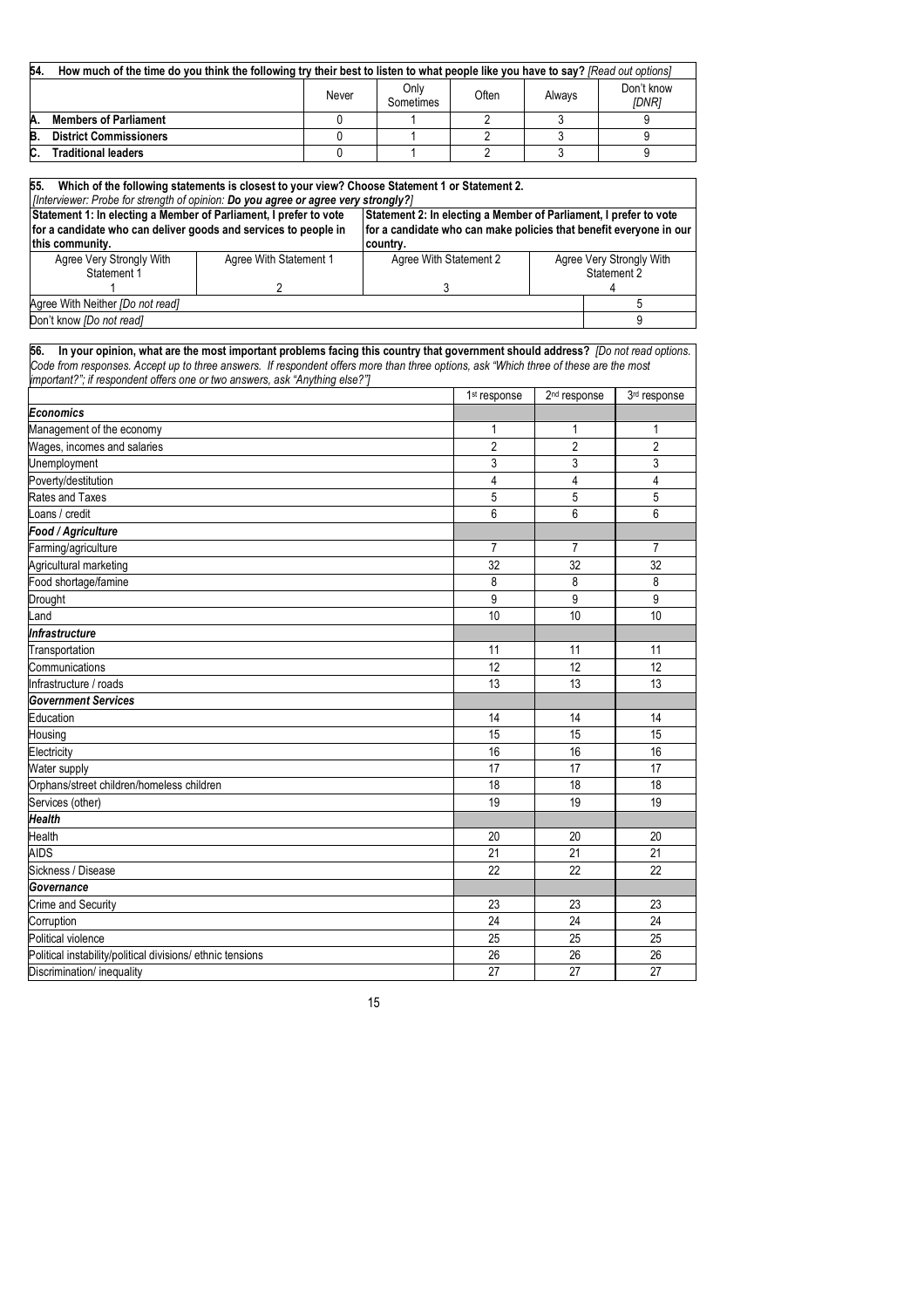| Gender issues/women's rights     | 28  | 28  | 28  |
|----------------------------------|-----|-----|-----|
| Democracy/political rights       | 29  | 29  | 29  |
| War (international)              | 30  | 30  | 30  |
| Civil war                        | 31  | 31  | 31  |
| Other responses                  |     |     |     |
| Other (i.e., some other problem) | 995 | 995 | 995 |
| Nothing/ no problems             |     |     |     |
| No further reply                 |     | 996 | 996 |
| Don't know                       | 999 |     |     |

## **Now let's speak about the performance of the present government of this country.**

**57. How well or badly would you say the current government is handling the following matters, or haven't you heard enough to say?**  *[Interviewer: Probe for strength of opinion]*

|     |                                            | Very Badly | <b>Fairly Badly</b> | <b>Fairly Well</b> | Very Well | DK / Haven't<br>heard enough<br>[DNR] |
|-----|--------------------------------------------|------------|---------------------|--------------------|-----------|---------------------------------------|
| Α.  | Managing the economy                       |            |                     |                    |           |                                       |
| B.  | Improving the living standards of the poor |            |                     |                    |           |                                       |
| C.  | <b>Creating jobs</b>                       |            |                     |                    |           |                                       |
| D.  | Keeping prices down                        |            |                     |                    |           |                                       |
| Е.  | Narrowing gaps between rich and poor       |            |                     |                    |           |                                       |
| F.  | <b>Reducing crime</b>                      |            |                     |                    |           |                                       |
| G.  | Improving basic health services            |            |                     |                    |           |                                       |
| Η.  | Addressing educational needs               |            |                     |                    |           |                                       |
| н.  | Providing water and sanitation services    |            |                     |                    |           |                                       |
| IJ. | Ensuring everyone has enough to eat        |            |                     |                    |           |                                       |
| K.  | Fighting corruption in government          |            |                     |                    |           |                                       |
|     | <b>Combating HIV/AIDS</b>                  |            |                     |                    |           |                                       |
| M.  | Maintaining roads and bridges              |            |                     |                    |           |                                       |
| IN. | Providing a reliable supply of electricity |            |                     |                    |           |                                       |
| Ю.  | Protecting our rivers and forests          |            |                     |                    |           |                                       |
| Р.  | <b>Empowering women</b>                    |            |                     |                    |           |                                       |

**58. Who do you think actually has** *primary* **responsibility for managing each of the following tasks. Is it the central government, the local government, traditional leaders, or members of your community?**

|     |                                | Central<br>Government I | Local<br>Government | Traditional<br>Leaders | Members of<br>the<br>Community | None of them<br>[DNR] | Don't Know<br>[DNR] |
|-----|--------------------------------|-------------------------|---------------------|------------------------|--------------------------------|-----------------------|---------------------|
| Α.  | Keeping the community clean    |                         |                     |                        |                                |                       |                     |
| B.  | <b>Managing schools</b>        |                         |                     |                        |                                |                       |                     |
| IC. | <b>Managing health clinics</b> |                         |                     |                        |                                |                       |                     |
| D.  | <b>Collecting income taxes</b> |                         |                     |                        |                                |                       |                     |
| Е.  | Solving local disputes         |                         |                     |                        |                                |                       |                     |
| IF. | <b>Allocating land</b>         |                         |                     |                        |                                |                       |                     |
| G.  | Protecting rivers and forests  |                         |                     |                        |                                |                       |                     |
| H.  | Maintaining law and order      |                         |                     |                        |                                |                       |                     |

**59. What about local government? I do not mean the central government. I mean your District Assembly. How well or badly would you say your local government is handling the following matters, or haven't you heard enough about them to say?** *[Interviewer: Probe for strength of opinion]*

|    |                                                                       | Very Badly | <b>Fairly Badly</b> | <b>Fairly Well</b> | Very Well | Don't know/<br>Haven't heard<br>enough [DNR] |
|----|-----------------------------------------------------------------------|------------|---------------------|--------------------|-----------|----------------------------------------------|
| Α. | <b>Maintaining local roads</b>                                        |            |                     |                    |           |                                              |
| B. | Maintaining local market places                                       |            |                     |                    |           |                                              |
| C. | Maintaining health standards in public<br>restaurants and food stalls |            |                     |                    |           |                                              |
| D. | Keeping our community clean (e.g., refuse                             |            |                     |                    |           |                                              |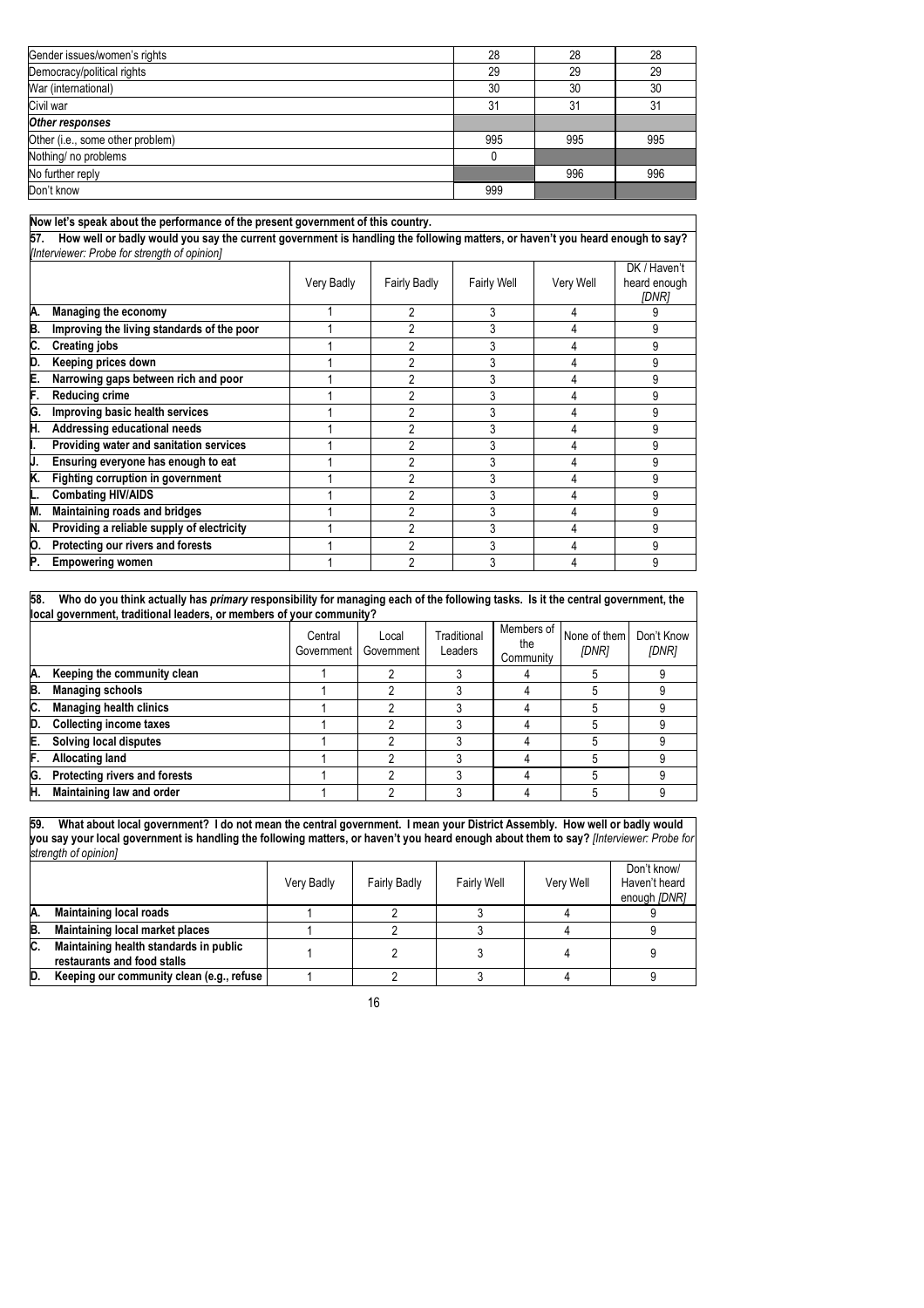|    | removed)                                                  |  |  |  |
|----|-----------------------------------------------------------|--|--|--|
| E. | Collecting license fees on bicycles, carts<br>and barrows |  |  |  |
| F. | Collecting rates on privately owned<br>houses             |  |  |  |

| 60. | How well or badly do you think your District Assembly is practicing the following procedures? Or haven't you heard enough to<br>have an opinion? [Interviewer: Probe for strength of opinion] |            |                     |                    |           |                                              |  |  |  |
|-----|-----------------------------------------------------------------------------------------------------------------------------------------------------------------------------------------------|------------|---------------------|--------------------|-----------|----------------------------------------------|--|--|--|
|     |                                                                                                                                                                                               | Very Badly | <b>Fairly Badly</b> | <b>Fairly Well</b> | Very Well | Don't know/<br>Haven't heard<br>enough [DNR] |  |  |  |
| Α.  | Making the Assembly's program of work known to<br>ordinary people                                                                                                                             |            |                     |                    |           |                                              |  |  |  |
| B.  | Providing citizens with information about the assembly's<br>budget (i.e. revenues and expenditures)                                                                                           |            |                     |                    |           |                                              |  |  |  |
| C.  | Allowing citizens like yourself to participate in the<br>assembly's decisions                                                                                                                 |            | っ                   |                    |           |                                              |  |  |  |
| D.  | Consulting others (including traditional, civic and<br>community leaders) before making decisions                                                                                             |            | 2                   |                    |           |                                              |  |  |  |
| E.  | Providing effective ways to handle complaints about<br>district officials                                                                                                                     |            | 2                   |                    |           |                                              |  |  |  |
| F.  | Guaranteeing that local government revenues are used<br>for public services and not for private gain                                                                                          |            |                     |                    |           |                                              |  |  |  |

| 61.<br>When there are problems with how local government is run in your community, how much can an ordinary person do to improve |  |
|----------------------------------------------------------------------------------------------------------------------------------|--|
| the situation? [Read out options]                                                                                                |  |
| A great deal                                                                                                                     |  |
| Some                                                                                                                             |  |
| A small amount                                                                                                                   |  |

Nothing the contract of the contract of the contract of the contract of the contract of the contract of the contract of the contract of the contract of the contract of the contract of the contract of the contract of the co Don't know *[Do not read]* 9

| 62A1. In the past year, have you yourself seen any problems with how local government is run? |  |
|-----------------------------------------------------------------------------------------------|--|
| No                                                                                            |  |

Yes the contract of the contract of the contract of the contract of the contract of the contract of the contract of the contract of the contract of the contract of the contract of the contract of the contract of the contra

| Don't know IDo not readl |  |
|--------------------------|--|
|                          |  |

**62.** *[Interviewer: If respondent answered "yes" or "Don't know" to Q62A1, ask:]***, How often, if at all, did you do any of the following?:** *[Read out options. If respondent saw no problems, i.e., said "No" on Q62A1, use code 7=Not applicable for ALL remaining parts of Q62, and continue to Q63. Code 7 should either be used for ALL parts of Q62A-F, or NONE of them.]*

|    |                                                                                                            | Never | Once or<br>twice | Several<br>times | Many times | Not<br>Saw no<br>problems<br>[DNR] | (applicable/ Don't Know<br>[DNR] |
|----|------------------------------------------------------------------------------------------------------------|-------|------------------|------------------|------------|------------------------------------|----------------------------------|
| А. | Discuss the problem with other people in your community?                                                   |       |                  |                  |            |                                    | 9                                |
| B. | Join with others in your community to address the problem?                                                 |       |                  |                  | 3          |                                    | 9                                |
| C. | Discuss the problems with other community, religious, or<br>traditional leaders?                           |       |                  | 2                |            |                                    | g                                |
| D. | Write a letter to a newspaper or call a radio show?                                                        |       |                  | 2                |            |                                    | 9                                |
| Е. | Make a complaint to local government officials, for example, by<br>going in person or by writing a letter? |       |                  | っ                |            |                                    | 9                                |
| F. | Make a complaint to other government officials, for example, by<br>going in person or by writing a letter? |       |                  |                  |            |                                    |                                  |

**63. Looking at the members who are presently serving on your District Assembly, how qualified do you think they are to do their jobs? Please rate them according to the following types of qualification. Or haven't you heard enough to have an opinion?** *[Interviewer: Read out options]*

|    |                                               | Verv<br>Unqualified | Fairly<br>Unqualified | Fairly<br>Qualified | Verv<br>Qualified | Don't know/<br>Haven't heard<br>enough [DNR] |
|----|-----------------------------------------------|---------------------|-----------------------|---------------------|-------------------|----------------------------------------------|
| А. | Their level of education                      |                     |                       |                     |                   |                                              |
| B. | The extent that they care about the community |                     |                       |                     |                   |                                              |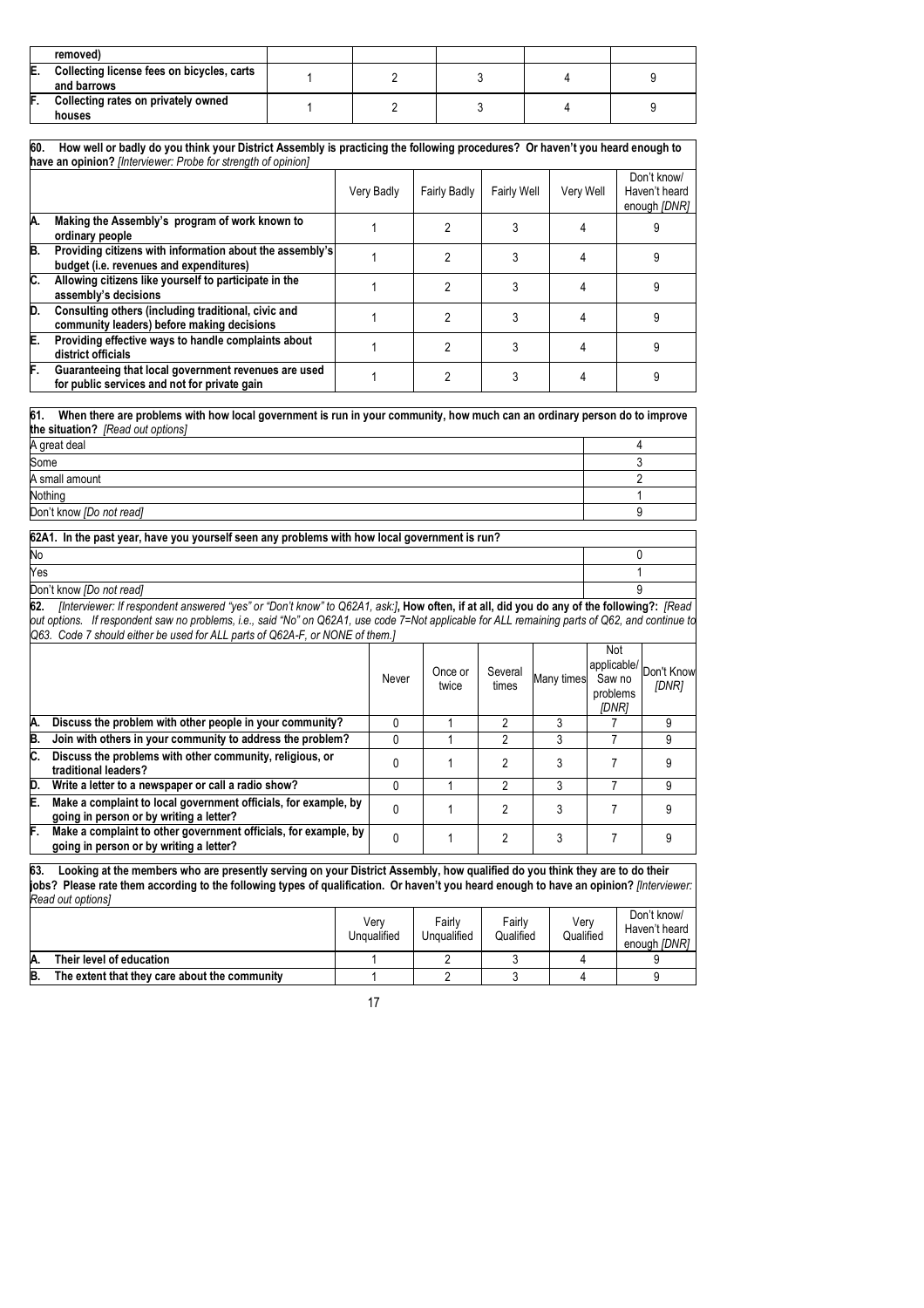| IC.<br>r experience at managing public service programs *<br>пет |  |
|------------------------------------------------------------------|--|
| D.<br>handling<br>i public tunds<br>nest                         |  |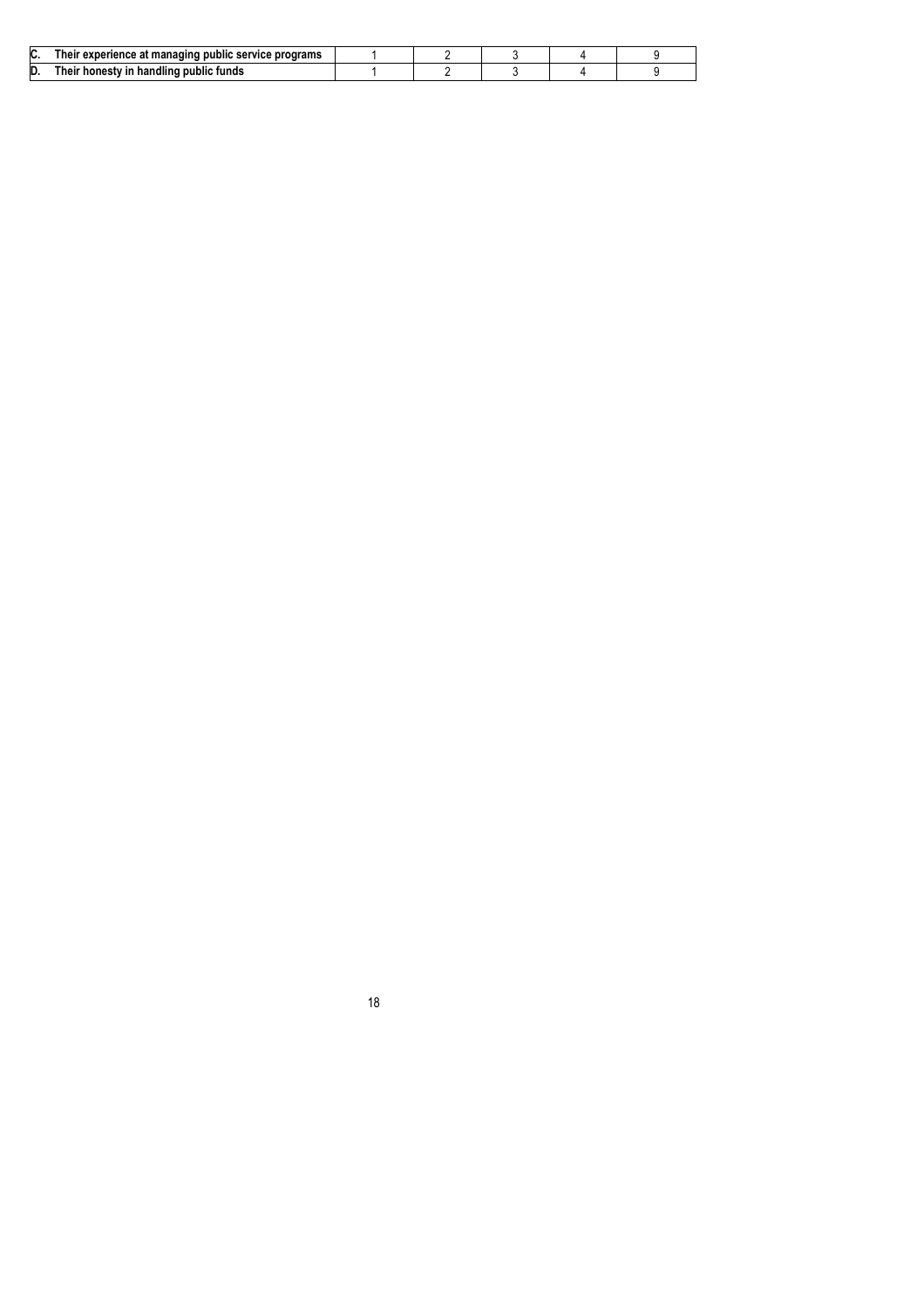| 64.<br>Have you had to make any of the following payments during the past year? |                                                                              |     |    |            |         |  |
|---------------------------------------------------------------------------------|------------------------------------------------------------------------------|-----|----|------------|---------|--|
|                                                                                 |                                                                              | Yes | No | Don't Know | Refused |  |
| Α.                                                                              | Fees for a government service such as education or health care.              |     |    |            |         |  |
| B.                                                                              | Licence fees to local government, e.g., for a bicycle, cart, or market stall |     |    |            |         |  |
|                                                                                 | Property rates or taxes                                                      |     |    |            |         |  |
| D.                                                                              | Public utility fees, e.g., for water, electricity or telephone               |     |    |            |         |  |
|                                                                                 | Income taxes                                                                 |     |    |            |         |  |

| 65.<br>How much influence do traditional leaders currently have in governing your local community? [Read out options] |  |
|-----------------------------------------------------------------------------------------------------------------------|--|
| A great deal                                                                                                          |  |
| Some                                                                                                                  |  |
| A small amount                                                                                                        |  |
| None                                                                                                                  |  |
| Don't know <i>[Do not read]</i>                                                                                       |  |

| 66. Do you think that the amount of influence traditional leaders have in governing your local community should increase, stay the |  |  |  |  |  |  |
|------------------------------------------------------------------------------------------------------------------------------------|--|--|--|--|--|--|
| same, or decrease? [Interviewer: Probe for strength of opinion.]                                                                   |  |  |  |  |  |  |
| Increase a lot                                                                                                                     |  |  |  |  |  |  |
| Increase somewhat                                                                                                                  |  |  |  |  |  |  |
| Stay the same                                                                                                                      |  |  |  |  |  |  |
| Decrease somewhat                                                                                                                  |  |  |  |  |  |  |
| Decrease a lot                                                                                                                     |  |  |  |  |  |  |
| Don't know [Do not read]                                                                                                           |  |  |  |  |  |  |

| 67. Do you think that traditional leaders should sit on your district assembly, or not? [If yes, ask:] If so, do you think they should be |  |  |  |  |
|-------------------------------------------------------------------------------------------------------------------------------------------|--|--|--|--|
| elected by the people to these seats, appointed by government officials, or selected in some other way?                                   |  |  |  |  |
| No, should not have seats on council                                                                                                      |  |  |  |  |
| Yes, should have seats elected by people                                                                                                  |  |  |  |  |
| Yes, should have seats appointed by government officials                                                                                  |  |  |  |  |
| Yes, should have seats selected in some other way                                                                                         |  |  |  |  |
| Don't know <i>[Do not read]</i>                                                                                                           |  |  |  |  |

| 68.<br>Which of the following statements is closest to your view? Choose Statement 1 or Statement 2.                                  |                   |                        |                          |  |  |  |
|---------------------------------------------------------------------------------------------------------------------------------------|-------------------|------------------------|--------------------------|--|--|--|
| [Interviewer: Probe for strength of opinion: Do you agree or agree very strongly?]                                                    |                   |                        |                          |  |  |  |
| Statement 1: Traditional leaders must represent all of their people Statement 2: Traditional leaders are citizens like everyone else, |                   |                        |                          |  |  |  |
| equally. They should remain non-partisan, and not affiliate<br>and have the right to decide for themselves whether to support a       |                   |                        |                          |  |  |  |
| themselves with any political party.                                                                                                  | particular party. |                        |                          |  |  |  |
| Agree Very Strongly With<br>Agree With Statement 1                                                                                    |                   | Agree With Statement 2 | Agree Very Strongly With |  |  |  |
| Statement 1                                                                                                                           |                   |                        | Statement 2              |  |  |  |
|                                                                                                                                       |                   |                        |                          |  |  |  |
| Agree With Neither [Do not read]                                                                                                      |                   |                        |                          |  |  |  |
| Don't know <i>[Do not read]</i>                                                                                                       |                   |                        |                          |  |  |  |

| 69.                                                                                                                                |                        |                                                                                                                                             |                          |  |  |
|------------------------------------------------------------------------------------------------------------------------------------|------------------------|---------------------------------------------------------------------------------------------------------------------------------------------|--------------------------|--|--|
| Statement 1: To best serve their people, traditional leaders must<br>remain independent of the government. They should not receive |                        | <b>Statement 2: Traditional leaders serve their communities and the</b><br>government, and they should receive a salary from government for |                          |  |  |
| government salaries.                                                                                                               |                        | their work.                                                                                                                                 |                          |  |  |
| Agree Very Strongly With                                                                                                           | Agree With Statement 1 | Agree With Statement 2                                                                                                                      | Agree Very Strongly With |  |  |
| Statement 1                                                                                                                        |                        |                                                                                                                                             | Statement 2              |  |  |
|                                                                                                                                    |                        |                                                                                                                                             |                          |  |  |
| Agree With Neither [Do not read]                                                                                                   |                        |                                                                                                                                             |                          |  |  |
| Don't know <i>[Do not read]</i>                                                                                                    |                        |                                                                                                                                             |                          |  |  |
|                                                                                                                                    |                        |                                                                                                                                             |                          |  |  |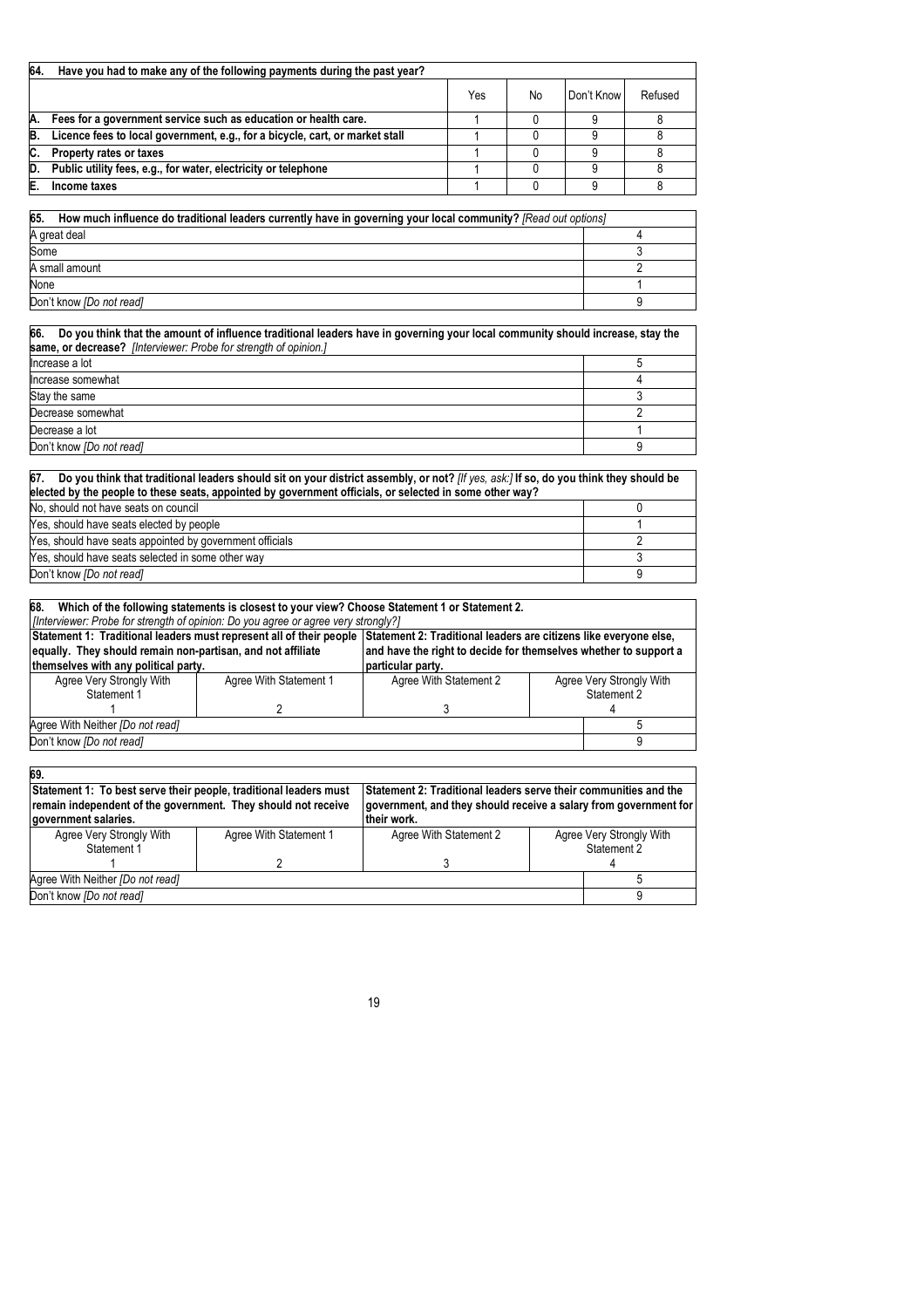| 70. | Do you approve or disapprove of the way that the following people have performed their jobs over the past twelve months, or<br>haven't you heard enough about them to say? [Interviewer: Probe for strength of opinion] |                        |            |         |                     |                                              |  |  |
|-----|-------------------------------------------------------------------------------------------------------------------------------------------------------------------------------------------------------------------------|------------------------|------------|---------|---------------------|----------------------------------------------|--|--|
|     |                                                                                                                                                                                                                         | Strongly<br>Disapprove | Disapprove | Approve | Strongly<br>Approve | Don't know/<br>Haven't heard<br>enough [DNR] |  |  |
| A.  | President Bingu wa Mutharika                                                                                                                                                                                            |                        |            |         |                     |                                              |  |  |
| B.  | <b>Your Member of Parliament</b>                                                                                                                                                                                        |                        |            |         |                     |                                              |  |  |
|     | <b>Your District Commissioner</b>                                                                                                                                                                                       |                        |            |         |                     |                                              |  |  |

| 71.<br>On the whole, how would you rate the freeness and fairness of the last national election, held in 2004. Was it: [Read out options] |  |
|-------------------------------------------------------------------------------------------------------------------------------------------|--|
| Completely free and fair                                                                                                                  |  |
| Free and fair, but with minor problems                                                                                                    |  |
| Free and fair, with major problems                                                                                                        |  |
| Not free and fair                                                                                                                         |  |
| Do not understand question (Do not read)                                                                                                  |  |
| Don't know <i>[Do not read]</i>                                                                                                           |  |

| 72. | Think about how elections work in practice in this country. How well do elections: [Read out options] |      |               |                 |                            |  |  |  |  |
|-----|-------------------------------------------------------------------------------------------------------|------|---------------|-----------------|----------------------------|--|--|--|--|
|     |                                                                                                       | Well | Not very well | Not at all well | Don't know<br><b>IDNRI</b> |  |  |  |  |
| A.  | Ensure that the Members of Parliament reflect the<br>views of voters.                                 |      |               |                 |                            |  |  |  |  |
| B.  | Enable voters to remove from office leaders who do<br>not do what the people want.                    |      |               |                 |                            |  |  |  |  |

| 73. | Who should be responsible for: [Read out options]                       |                                 |                                      |                                     |                        |                     |
|-----|-------------------------------------------------------------------------|---------------------------------|--------------------------------------|-------------------------------------|------------------------|---------------------|
|     |                                                                         | The<br>President /<br>Executive | The<br>Parliament /<br>Local Council | Their Political The Voters<br>Party | No One<br><b>IDNR1</b> | Don't know<br>[DNR] |
| A.  | Making sure that, once elected, Members of<br>Parliament do their jobs? |                                 |                                      |                                     |                        |                     |
| B.  | Making sure that members of the District Assembly<br>do their jobs?     |                                 |                                      |                                     |                        |                     |
| C.  | Making sure that, once elected, the president does<br>his job?          |                                 |                                      |                                     |                        |                     |

| 74.<br>How easy or difficult is it for an ordinary person to have his voice heard between elections? |  |  |  |  |  |
|------------------------------------------------------------------------------------------------------|--|--|--|--|--|
| Very easy                                                                                            |  |  |  |  |  |
| Somewhat easy                                                                                        |  |  |  |  |  |
| Somewhat difficult                                                                                   |  |  |  |  |  |
| Very difficult                                                                                       |  |  |  |  |  |
| Don't know <i>[Do not read]</i>                                                                      |  |  |  |  |  |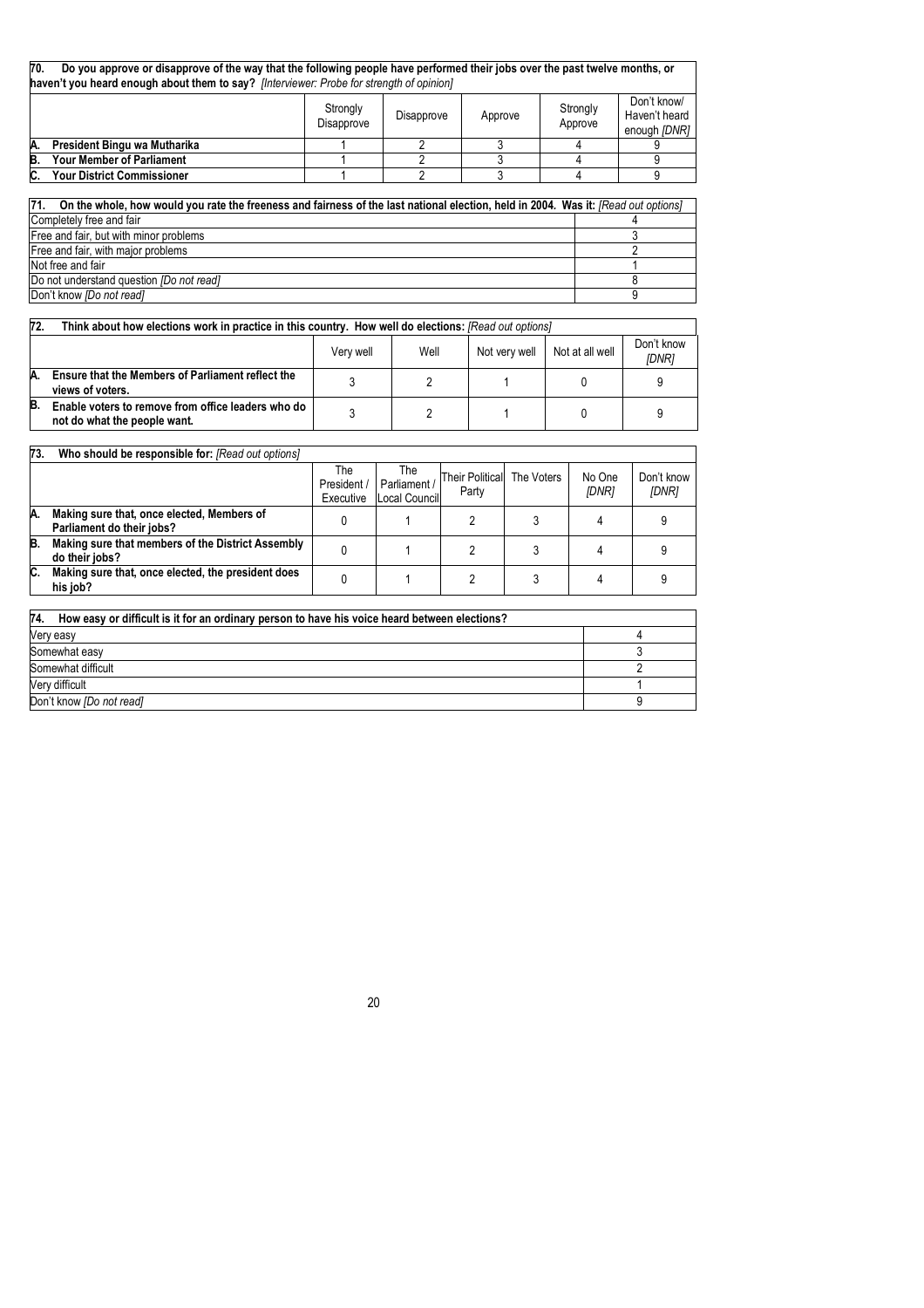| 75-MLW                                                                                                                                                                                   |                        |                                                                                                                                                                                                                               |  |                          |
|------------------------------------------------------------------------------------------------------------------------------------------------------------------------------------------|------------------------|-------------------------------------------------------------------------------------------------------------------------------------------------------------------------------------------------------------------------------|--|--------------------------|
| Statement 1: For the sake of the country's development, the<br>national budget discussions should take precedence over all other<br>agenda items during the budget session in Parliament |                        | Statement 2: For the sake of democracy, constitutional issues like<br>the implementation of section 65 concerning crossing of the floor<br>should take precedence over other agenda items, even during the<br>budget session. |  |                          |
| Agree Very Strongly With<br>Statement 1                                                                                                                                                  | Agree With Statement 1 | Agree With Statement 2<br>Agree Very Strongly With<br>Statement 2                                                                                                                                                             |  |                          |
|                                                                                                                                                                                          | 2                      | 3                                                                                                                                                                                                                             |  |                          |
| Agree With Neither [Do not read]                                                                                                                                                         |                        |                                                                                                                                                                                                                               |  | 5                        |
| Don't know <i>[Do not read]</i>                                                                                                                                                          |                        |                                                                                                                                                                                                                               |  | 9                        |
|                                                                                                                                                                                          |                        |                                                                                                                                                                                                                               |  |                          |
| .2 76A-MLW. Which of the following statements is closest to your view? Choose Statement 1 or Statement                                                                                   |                        |                                                                                                                                                                                                                               |  |                          |
| [Interviewer: Probe for strength of opinion: Do you agree or agree very strongly?]                                                                                                       |                        |                                                                                                                                                                                                                               |  |                          |
|                                                                                                                                                                                          |                        | Statement 1: In this country, we should have a pension scheme for Statement 2: The elderly should be cared for by themselves and                                                                                              |  |                          |
| the elderly to ensure that our old people are well taken care of.                                                                                                                        |                        | their own families, rather than by a pension scheme, which the                                                                                                                                                                |  |                          |
|                                                                                                                                                                                          |                        | government cannot afford.                                                                                                                                                                                                     |  |                          |
| Agree Very Strongly With                                                                                                                                                                 | Agree With Statement 1 | Agree With Statement 2                                                                                                                                                                                                        |  | Agree Very Strongly With |
| Statement 1                                                                                                                                                                              |                        |                                                                                                                                                                                                                               |  | Statement 2              |
|                                                                                                                                                                                          | $\overline{2}$         | 3                                                                                                                                                                                                                             |  |                          |
| Agree With Neither [Do not read]                                                                                                                                                         |                        |                                                                                                                                                                                                                               |  | 5                        |
| Don't know <i>[Do not read]</i>                                                                                                                                                          |                        |                                                                                                                                                                                                                               |  | 9                        |
|                                                                                                                                                                                          |                        |                                                                                                                                                                                                                               |  |                          |
| 76B-MLW.                                                                                                                                                                                 |                        |                                                                                                                                                                                                                               |  |                          |
| Statement 1: To reduce poverty in this country, we need a cash                                                                                                                           |                        | Statement 2: A cash transfer scheme is not the best way to reduce                                                                                                                                                             |  |                          |
| transfer scheme that will make payments to the poorest 10% of the                                                                                                                        |                        | poverty; the government should focus its resources on helpingthe                                                                                                                                                              |  |                          |
| population in each district.                                                                                                                                                             |                        | poor generate their own cash productively.                                                                                                                                                                                    |  |                          |
| Agree Very Strongly With                                                                                                                                                                 | Agree With Statement 1 | Agree With Statement 2                                                                                                                                                                                                        |  | Agree Very Strongly With |
| Statement 1                                                                                                                                                                              |                        |                                                                                                                                                                                                                               |  | Statement 2              |
|                                                                                                                                                                                          | 2                      | 3                                                                                                                                                                                                                             |  |                          |
| Agree With Neither [Do not read]                                                                                                                                                         |                        |                                                                                                                                                                                                                               |  | 5                        |

Don't know *[Do not read]* 9

| 76C-MLW.                                                                                                                                     |                        |                                                                                                                                                                              |  |                                         |
|----------------------------------------------------------------------------------------------------------------------------------------------|------------------------|------------------------------------------------------------------------------------------------------------------------------------------------------------------------------|--|-----------------------------------------|
| Statement 1: If there is a transfer scheme for the poor, the<br>recipients should be identified by a committee elected by each<br>community. |                        | Statement 2: If there is a transfer scheme for the poor, the<br>recipients should be identified by government or by non-<br>government officials from outside the community. |  |                                         |
| Agree Very Strongly With<br>Statement 1                                                                                                      | Agree With Statement 1 | Agree With Statement 2                                                                                                                                                       |  | Agree Very Strongly With<br>Statement 2 |
|                                                                                                                                              |                        |                                                                                                                                                                              |  |                                         |
| Agree With Neither [Do not read]                                                                                                             |                        |                                                                                                                                                                              |  |                                         |
| Don't know <i>[Do not read]</i>                                                                                                              |                        |                                                                                                                                                                              |  |                                         |

| 77A-MLW.                                                                                                                                                                                                                                                         |                        |                          |  |                          |
|------------------------------------------------------------------------------------------------------------------------------------------------------------------------------------------------------------------------------------------------------------------|------------------------|--------------------------|--|--------------------------|
| Statement 1: In the interest of unity, Malawi should adopt a<br>Statement 2: Adopting a rotational system for choosing the<br>rotational system for choosing the president that gives each<br>president will simply glorify and entrench regionalism, which is a |                        |                          |  |                          |
| region a chance to govern the country.                                                                                                                                                                                                                           |                        | threat to our democracy. |  |                          |
| Agree Very Strongly With                                                                                                                                                                                                                                         | Agree With Statement 1 | Agree With Statement 2   |  | Agree Very Strongly With |
| Statement 1                                                                                                                                                                                                                                                      |                        |                          |  | Statement 2              |
|                                                                                                                                                                                                                                                                  |                        |                          |  |                          |
| Agree With Neither [Do not read]                                                                                                                                                                                                                                 |                        |                          |  |                          |
| Don't know <i>[Do not read]</i>                                                                                                                                                                                                                                  |                        |                          |  |                          |
| 77B-MLW                                                                                                                                                                                                                                                          |                        |                          |  |                          |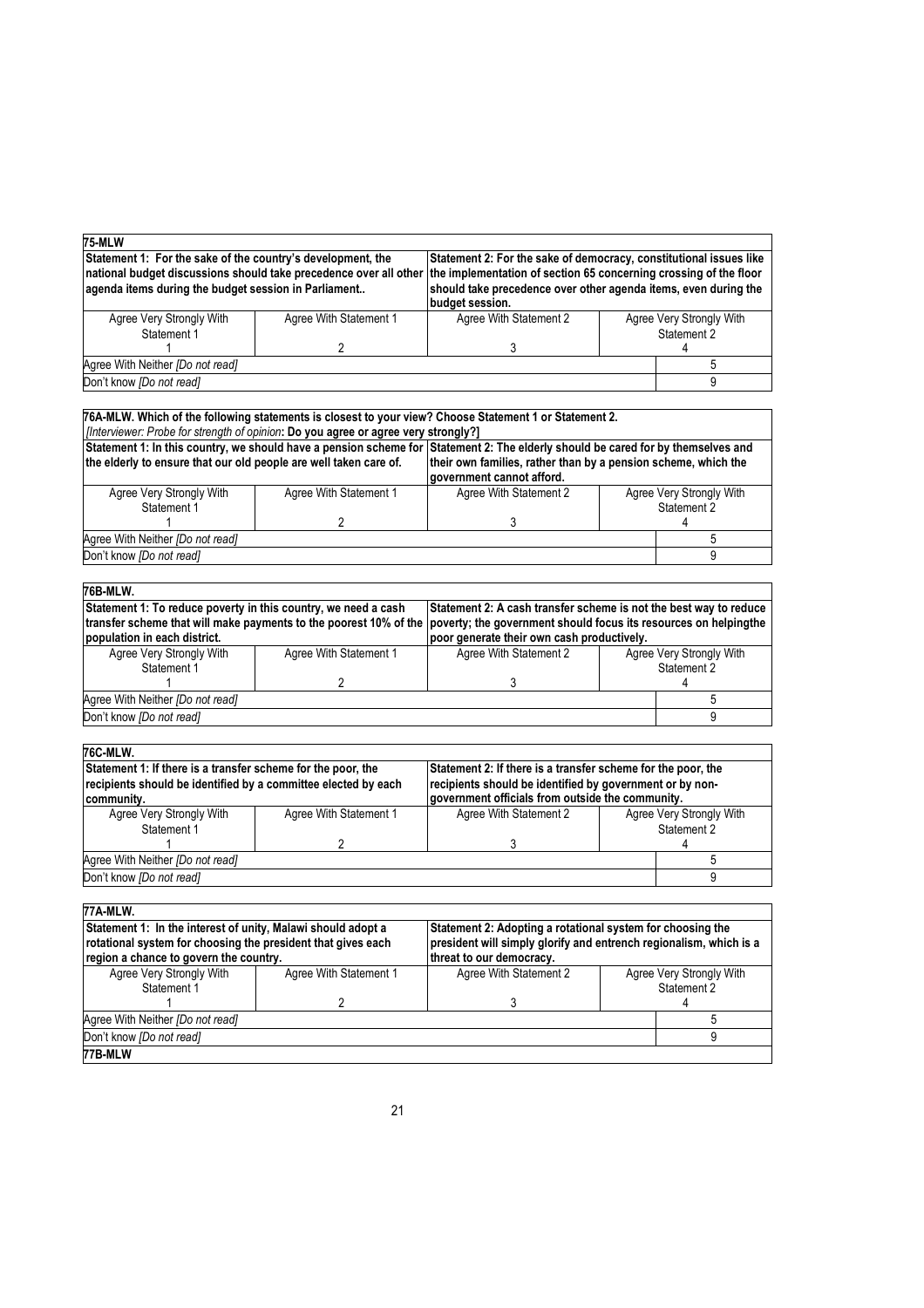| Statement 1: Presidents who serve the maximum two consecutive<br>terms should be allowed to stand for office again after some time<br>as long as their political parties nominate them. |                        | Statement 2: Once a president serves the maximum of two<br>consecutive terms, he or she should retire and never run again. |  |  |
|-----------------------------------------------------------------------------------------------------------------------------------------------------------------------------------------|------------------------|----------------------------------------------------------------------------------------------------------------------------|--|--|
| Agree Very Strongly With                                                                                                                                                                | Agree With Statement 1 | Agree Very Strongly With<br>Agree With Statement 2                                                                         |  |  |
| Statement 1                                                                                                                                                                             |                        | Statement 2                                                                                                                |  |  |
|                                                                                                                                                                                         |                        |                                                                                                                            |  |  |
| Agree With Neither <i>[Do not read]</i>                                                                                                                                                 |                        |                                                                                                                            |  |  |
| Don't know <i>[Do not read]</i>                                                                                                                                                         |                        |                                                                                                                            |  |  |

| 77C-MLW                                                                                                                               |                                                                                         |                                                                     |  |                          |
|---------------------------------------------------------------------------------------------------------------------------------------|-----------------------------------------------------------------------------------------|---------------------------------------------------------------------|--|--------------------------|
| Statement 1: Former Presidents should not be barred from leading                                                                      |                                                                                         | Statement 2: Former presidents should retire from active politics,  |  |                          |
| political parties as long as they are popularly nominated and voted and should not be allowed to lead political parties after leaving |                                                                                         |                                                                     |  |                          |
| into the leadership position.                                                                                                         |                                                                                         | office.                                                             |  |                          |
| Agree Very Strongly With                                                                                                              | Agree With Statement 1                                                                  | Agree With Statement 2                                              |  | Agree Very Strongly With |
| Statement 1                                                                                                                           |                                                                                         |                                                                     |  | Statement 2              |
|                                                                                                                                       | $\overline{2}$                                                                          | 3                                                                   |  |                          |
| Agree With Neither <i>IDo not read]</i>                                                                                               |                                                                                         |                                                                     |  | 5                        |
| Don't know [Do not read]                                                                                                              |                                                                                         |                                                                     |  | 9                        |
|                                                                                                                                       |                                                                                         |                                                                     |  |                          |
| 77D-MLW                                                                                                                               |                                                                                         |                                                                     |  |                          |
| Statement 1: Individuals should be allowed to run for president as                                                                    |                                                                                         | Statement 2: No one should be allowed to run for president more     |  |                          |
| many times as they want, as long as they have been nominated by                                                                       |                                                                                         | than two times.                                                     |  |                          |
| their party.                                                                                                                          |                                                                                         |                                                                     |  |                          |
| Agree Very Strongly With                                                                                                              | Agree With Statement 1                                                                  | Agree With Statement 2                                              |  | Agree Very Strongly With |
| Statement 1                                                                                                                           |                                                                                         |                                                                     |  | Statement 2              |
|                                                                                                                                       | 2                                                                                       | 3                                                                   |  |                          |
| Agree With Neither [Do not read]                                                                                                      |                                                                                         |                                                                     |  | 5                        |
| Don't know [Do not read]                                                                                                              |                                                                                         |                                                                     |  | 9                        |
|                                                                                                                                       |                                                                                         |                                                                     |  |                          |
| 77E-MLW                                                                                                                               |                                                                                         |                                                                     |  |                          |
| Statement 1: Just as there is a lower age limit for participating in                                                                  |                                                                                         | Statement 2: There should be no upper age limit for elected office; |  |                          |
| politics by voting or running for political office, there should also                                                                 |                                                                                         | it should be up to voters to decide whether to nominate and vote    |  |                          |
|                                                                                                                                       | be an upper age limit for all elected positions, including ward<br>for an older person. |                                                                     |  |                          |
| councillor, member of parliament and state president.                                                                                 |                                                                                         |                                                                     |  |                          |

| councillor, member of parliament and state president.                                    |                                                                  |                                                                                             |             |                                         |
|------------------------------------------------------------------------------------------|------------------------------------------------------------------|---------------------------------------------------------------------------------------------|-------------|-----------------------------------------|
| Agree Very Strongly With                                                                 | Agree With Statement 1                                           | Agree With Statement 2<br>Agree Very Strongly With                                          |             |                                         |
| Statement 1                                                                              |                                                                  |                                                                                             | Statement 2 |                                         |
|                                                                                          |                                                                  |                                                                                             |             |                                         |
| Agree With Neither <i>[Do not read]</i>                                                  |                                                                  |                                                                                             |             |                                         |
| Don't know <i>[Do not read]</i>                                                          |                                                                  |                                                                                             |             |                                         |
| 77F-MLW                                                                                  |                                                                  |                                                                                             |             |                                         |
|                                                                                          |                                                                  |                                                                                             |             |                                         |
| obtained a university degree to ensure they have a broad<br>understanding of the issues. | Statement 1: Candidates for president should be required to have | Statement 2: There should be no minimum education requirement<br>for running for president. |             |                                         |
| Agree Very Strongly With<br>Statement 1                                                  | Agree With Statement 1                                           | Agree With Statement 2                                                                      |             | Agree Very Strongly With<br>Statement 2 |
|                                                                                          |                                                                  |                                                                                             |             |                                         |

Don't know *[Do not read]* 9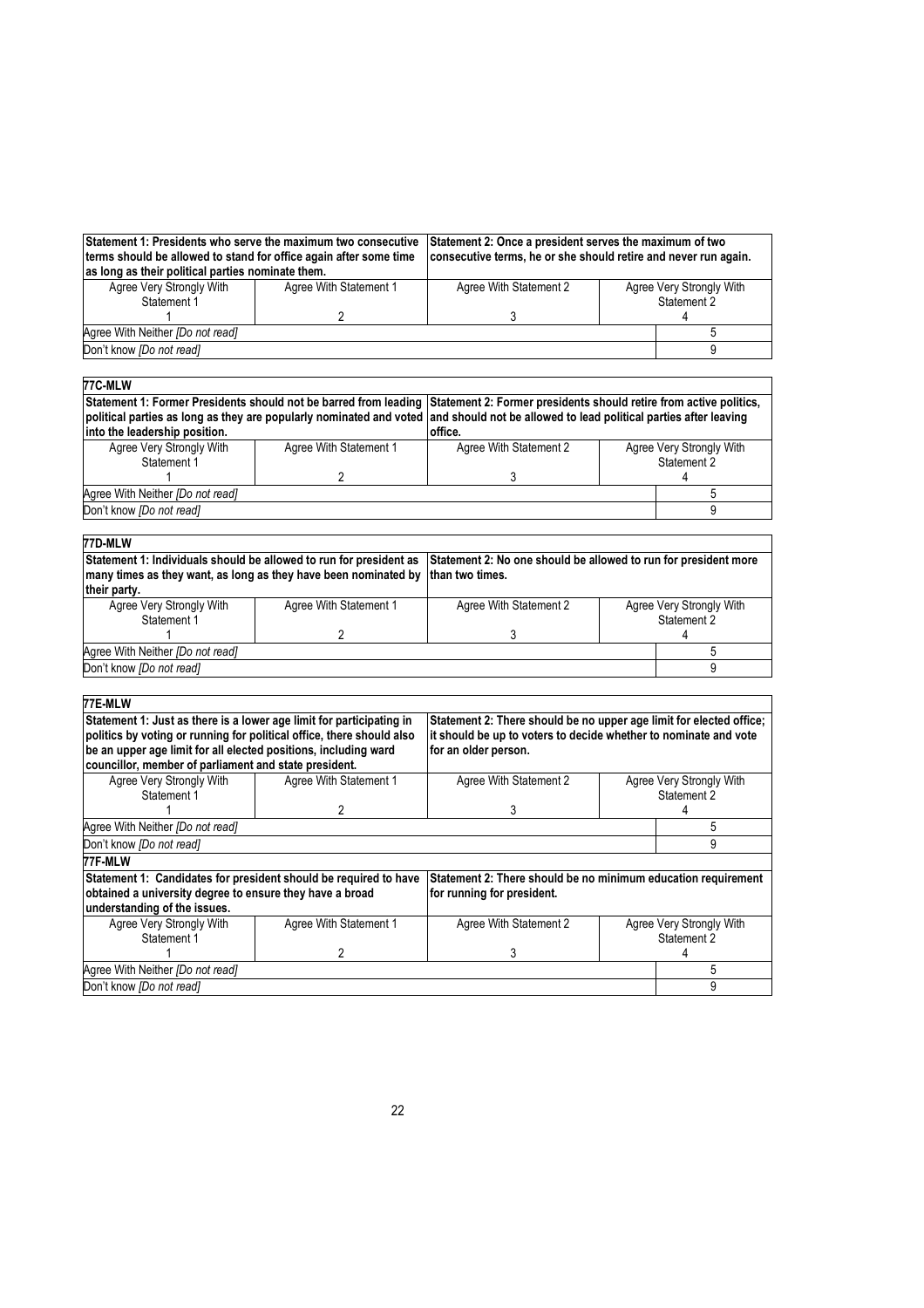| <b>78-MLW</b>                                                    |                        |                                                                   |  |                          |  |
|------------------------------------------------------------------|------------------------|-------------------------------------------------------------------|--|--------------------------|--|
| Statement 1: As the most widely spoken language in the country,  |                        | Statement 2: Malawi is a country of many languages; as such, no   |  |                          |  |
| Chichewa should be designated as an official language of Malawi, |                        | local language can properly be designated as an official language |  |                          |  |
| along with English.                                              |                        | alongside of English.                                             |  |                          |  |
| Agree Very Strongly With                                         | Agree With Statement 1 | Agree With Statement 2                                            |  | Agree Very Strongly With |  |
| Statement 1                                                      |                        |                                                                   |  | Statement 2              |  |
|                                                                  |                        |                                                                   |  |                          |  |
| Agree With Neither [Do not read]                                 |                        |                                                                   |  |                          |  |
| Don't know <i>[Do not read]</i>                                  |                        |                                                                   |  |                          |  |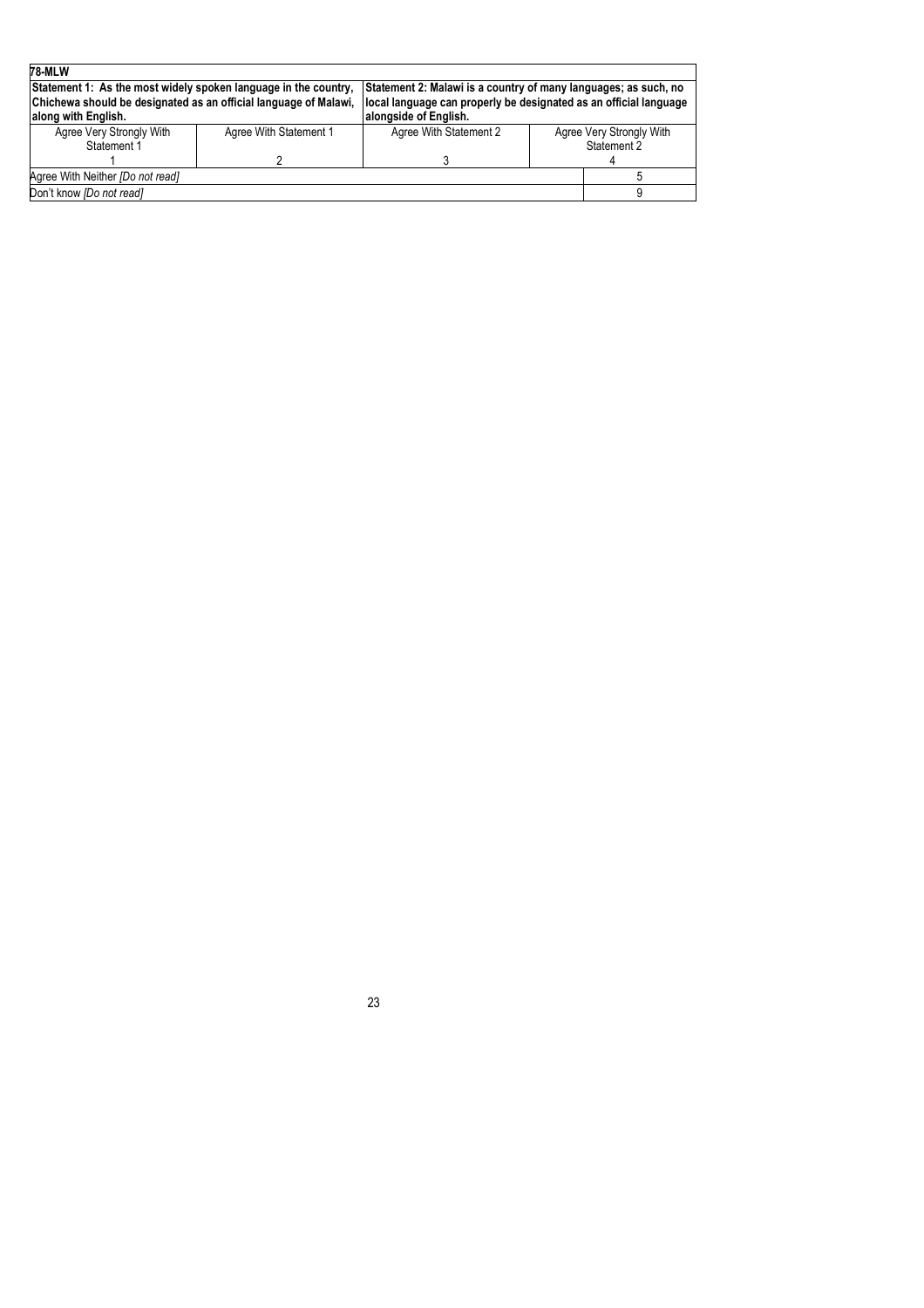#### **Let's go back to talking about you.**

**79. What is your tribe? You know, your ethnic or cultural group?** *[Do NOT read options. Code from response] [ If respondent does not identify any group on this question – that is, IF they REFUSE to answer (998), DON'T KNOW (999) or mention "Malawian only (990)"– then mark 7 = Not Applicable for questions 80-83 and continue to question 84.]*

| $-$ Not Applicable for gacations oc-oc-and continue to gacation oxit |     |                                                         |              |  |     |  |
|----------------------------------------------------------------------|-----|---------------------------------------------------------|--------------|--|-----|--|
| Tumbuka                                                              | 460 | Sena                                                    |              |  | 468 |  |
| Nkhonde                                                              | 461 | Sukwa                                                   |              |  | 469 |  |
| Lambya                                                               | 462 | Senga                                                   |              |  | 470 |  |
| Chewa                                                                | 463 | Tonga                                                   |              |  | 47  |  |
| Yao                                                                  | 464 | Malawian only or "doesn't think of self in those terms" |              |  | 990 |  |
| Ngoni                                                                | 465 | Refused to answer                                       |              |  | 998 |  |
| Lomwe                                                                | 466 | Don't know                                              |              |  | 999 |  |
| Mang'anja                                                            | 467 | Other [Specify]:                                        | Post<br>code |  |     |  |

| 80.<br>Think about the condition of [R's Ethnic Group]. Are their economic conditions worse, the same as, or better than other               |  |
|----------------------------------------------------------------------------------------------------------------------------------------------|--|
| groups in this country? [Probe for strength of opinion. If respondent did not identify any group on Q79 - that is, IF they REFUSED to answer |  |
| [(998), DIDN'T KNOW (999), or said "Malawian only" (990) - then mark 7 = Not Applicable for questions 80-83 and continue to question 84.]    |  |
| Much worse                                                                                                                                   |  |
| Worse                                                                                                                                        |  |
| Same                                                                                                                                         |  |
| <b>Better</b>                                                                                                                                |  |
| Much better                                                                                                                                  |  |
| Not applicable                                                                                                                               |  |
| Don't know <i>[Do not read]</i>                                                                                                              |  |

| 81.<br>Think about the condition of [R's Ethnic Group]. Do they have less, the same, or more influence in politics than other                                                                                                                                                            |   |
|------------------------------------------------------------------------------------------------------------------------------------------------------------------------------------------------------------------------------------------------------------------------------------------|---|
| groups in this country? [Probe for strength of opinion. If respondent did not identify any group on Q79 – that is, IF they REFUSED to answer<br>(998), DIDN'T KNOW (999), or said "Malawian only" (990) – then mark 7 = Not Applicable for questions 80-83 and continue to question 84.] |   |
| Much less                                                                                                                                                                                                                                                                                |   |
| Less                                                                                                                                                                                                                                                                                     |   |
| Same                                                                                                                                                                                                                                                                                     |   |
| More                                                                                                                                                                                                                                                                                     |   |
| Much more                                                                                                                                                                                                                                                                                |   |
| Not applicable                                                                                                                                                                                                                                                                           |   |
| Don't know [Do not read]                                                                                                                                                                                                                                                                 | a |

| 82.<br>How often are s $\Gamma$ 's Ethnic Group] treated unfairly by the government? If respondent did not identify any group on Q79 –      |  |
|---------------------------------------------------------------------------------------------------------------------------------------------|--|
| that is, IF they REFUSED to answer (998), DIDN'T KNOW (999), or said "Malawian only" (990) - then mark 7 = Not Applicable for questions 80- |  |
| 83 and continue to question 84.1                                                                                                            |  |
| Never                                                                                                                                       |  |
| Sometimes                                                                                                                                   |  |
| Often                                                                                                                                       |  |
| Always                                                                                                                                      |  |
| Not applicable                                                                                                                              |  |
| Don't know [Do not read]                                                                                                                    |  |

| 83.<br>Let us suppose that you had to choose between being a Malawian and being a                                                         | JR's ETHNIC GROUP]. Which of the |
|-------------------------------------------------------------------------------------------------------------------------------------------|----------------------------------|
| following statements best expresses your feelings? [If respondent did not identify any group on Q79 - that is, IF they REFUSED to answer  |                                  |
| ((998), DIDN'T KNOW (999), or said "Malawian only" (990) – then mark 7 = Not Applicable for questions 80-83 and continue to question 84.] |                                  |
| I feel only Malawian                                                                                                                      |                                  |
| I feel more Malawian than<br>[insert R's ethnic group]                                                                                    |                                  |
| <i>linsert R's ethnic groupl</i><br>I feel equally Malawian and                                                                           |                                  |
| <i>linsert R's ethnic group]</i> than Malawian<br>I feel more                                                                             |                                  |
| I feel only<br><i>finsert R's ethnic groupl</i>                                                                                           |                                  |
| Not applicable                                                                                                                            |                                  |
| Don't know [Do not read]                                                                                                                  |                                  |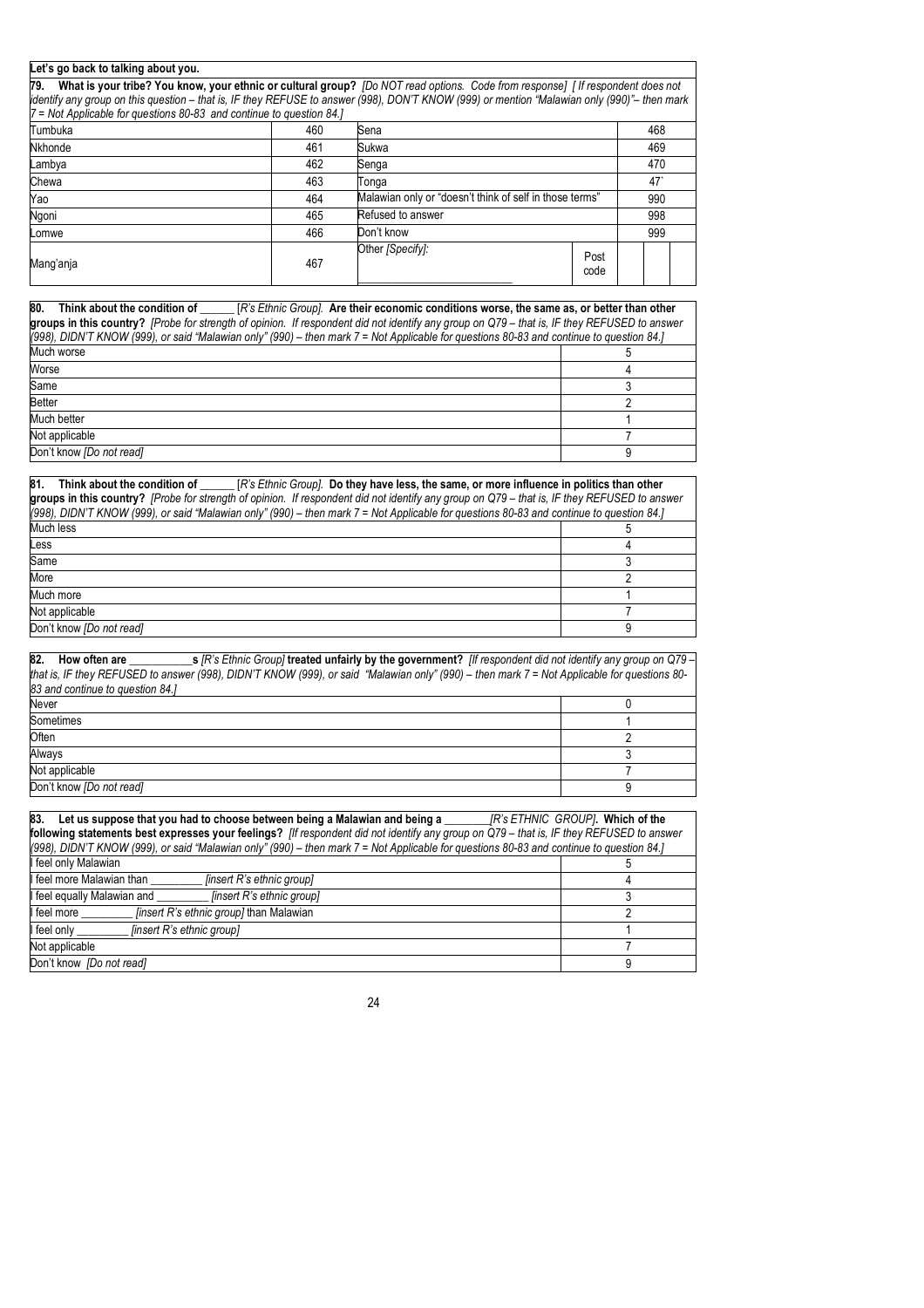|     | Let's turn to your views on your fellow citizens.                                                                                                          |  |  |  |  |  |  |  |
|-----|------------------------------------------------------------------------------------------------------------------------------------------------------------|--|--|--|--|--|--|--|
| 84. | How much do you trust each of the following types of people? [Read out options]                                                                            |  |  |  |  |  |  |  |
|     | Not applicable,<br>Don't know<br>I trust them<br>I trust them a lot i.e., no relatives<br>Not at all<br>Just a little<br>somewhat<br>[DNR]<br><b>IDNRI</b> |  |  |  |  |  |  |  |
| A   | Your relatives                                                                                                                                             |  |  |  |  |  |  |  |
| B.  | Other people you know                                                                                                                                      |  |  |  |  |  |  |  |
| C.  | <b>Other Malawians</b>                                                                                                                                     |  |  |  |  |  |  |  |

**Deleted: [Namibians]**

# **85. Do you feel close to any particular political party?**

| No (does NOT feel close to ANY party) |  |
|---------------------------------------|--|
| Yes (feels close to a party)          |  |
| Refused to answer                     |  |
| Does not know <i>[Do not read]</i>    |  |

| 86.<br>[Interviewer: if "Yes" to Q85] Which party is that? [If answer to Q85 was "No," "Don't Know," or "Refused to answer," select 997 = Not<br>applicable.] |      |     |
|---------------------------------------------------------------------------------------------------------------------------------------------------------------|------|-----|
| Alliance For Democracy (AFORD)                                                                                                                                |      | 460 |
| Democratic Progressive Party (DPP)                                                                                                                            |      | 461 |
| <b>MAFUNDE</b>                                                                                                                                                |      | 462 |
| Malawi Congress Party (MCP)                                                                                                                                   |      | 463 |
| Movement for Genuine Democracy (Mgode)                                                                                                                        |      | 464 |
| New Republican Party (NRP)                                                                                                                                    |      | 465 |
| <b>PETRA</b>                                                                                                                                                  |      | 466 |
| People's Progressive Movement (PPM)                                                                                                                           |      | 467 |
| Republican Party                                                                                                                                              |      | 468 |
| United Democratic Front (UDF)                                                                                                                                 |      | 469 |
| Yes, Other [Specify]:                                                                                                                                         | Post |     |
|                                                                                                                                                               | code |     |
| Not applicable [ONLY if response to Q85 was "No," "Don't Know," or "Refused to answer"]                                                                       |      | 997 |
| Refused to answer <i>[i.e., answered "Yes" to Q85, but will not identify party]</i>                                                                           |      | 998 |
| Don't know                                                                                                                                                    |      | 999 |

| 87.<br>How often, if at all, do you receive money remittances from friends or relatives outside of the country? [Read out options] |  |  |  |
|------------------------------------------------------------------------------------------------------------------------------------|--|--|--|
| At least once a month                                                                                                              |  |  |  |
| At least every 3 months                                                                                                            |  |  |  |
| At least every 6 months                                                                                                            |  |  |  |
| At least once a year                                                                                                               |  |  |  |
| Less than once a year                                                                                                              |  |  |  |
| Never                                                                                                                              |  |  |  |
| Don't know [Do not read]                                                                                                           |  |  |  |

| 88. | How often do you use: [Read out options]                                        |           |                       |       |                                         |       |                            |
|-----|---------------------------------------------------------------------------------|-----------|-----------------------|-------|-----------------------------------------|-------|----------------------------|
|     |                                                                                 | Every day | A few times a<br>week | month | A few times a Less than once<br>a month | Never | Don't know<br><b>IDNR1</b> |
| Α.  | A mobile phone?                                                                 |           |                       |       |                                         |       |                            |
| B.  | A computer?                                                                     |           |                       |       |                                         |       |                            |
| C.  | The internet?                                                                   |           |                       |       |                                         |       |                            |
| D.  | And how often do you travel 10 km or<br>more from the place where you live now? |           |                       |       |                                         |       |                            |

**88E. What languages do you speak well?** *[Interviewer: List all languages mentioned.]* 

 $\mathcal{L}_\text{max} = \{ \mathcal{L}_\text{max} = \{ \mathcal{L}_\text{max} = \{ \mathcal{L}_\text{max} = \{ \mathcal{L}_\text{max} = \{ \mathcal{L}_\text{max} = \{ \mathcal{L}_\text{max} = \{ \mathcal{L}_\text{max} = \{ \mathcal{L}_\text{max} = \{ \mathcal{L}_\text{max} = \{ \mathcal{L}_\text{max} = \{ \mathcal{L}_\text{max} = \{ \mathcal{L}_\text{max} = \{ \mathcal{L}_\text{max} = \{ \mathcal{L}_\text{max} = \{ \mathcal{L}_\text{max$  $\mathcal{L}_\text{max} = \mathcal{L}_\text{max} = \mathcal{L}_\text{max} = \mathcal{L}_\text{max} = \mathcal{L}_\text{max} = \mathcal{L}_\text{max} = \mathcal{L}_\text{max} = \mathcal{L}_\text{max} = \mathcal{L}_\text{max} = \mathcal{L}_\text{max} = \mathcal{L}_\text{max} = \mathcal{L}_\text{max} = \mathcal{L}_\text{max} = \mathcal{L}_\text{max} = \mathcal{L}_\text{max} = \mathcal{L}_\text{max} = \mathcal{L}_\text{max} = \mathcal{L}_\text{max} = \mathcal{$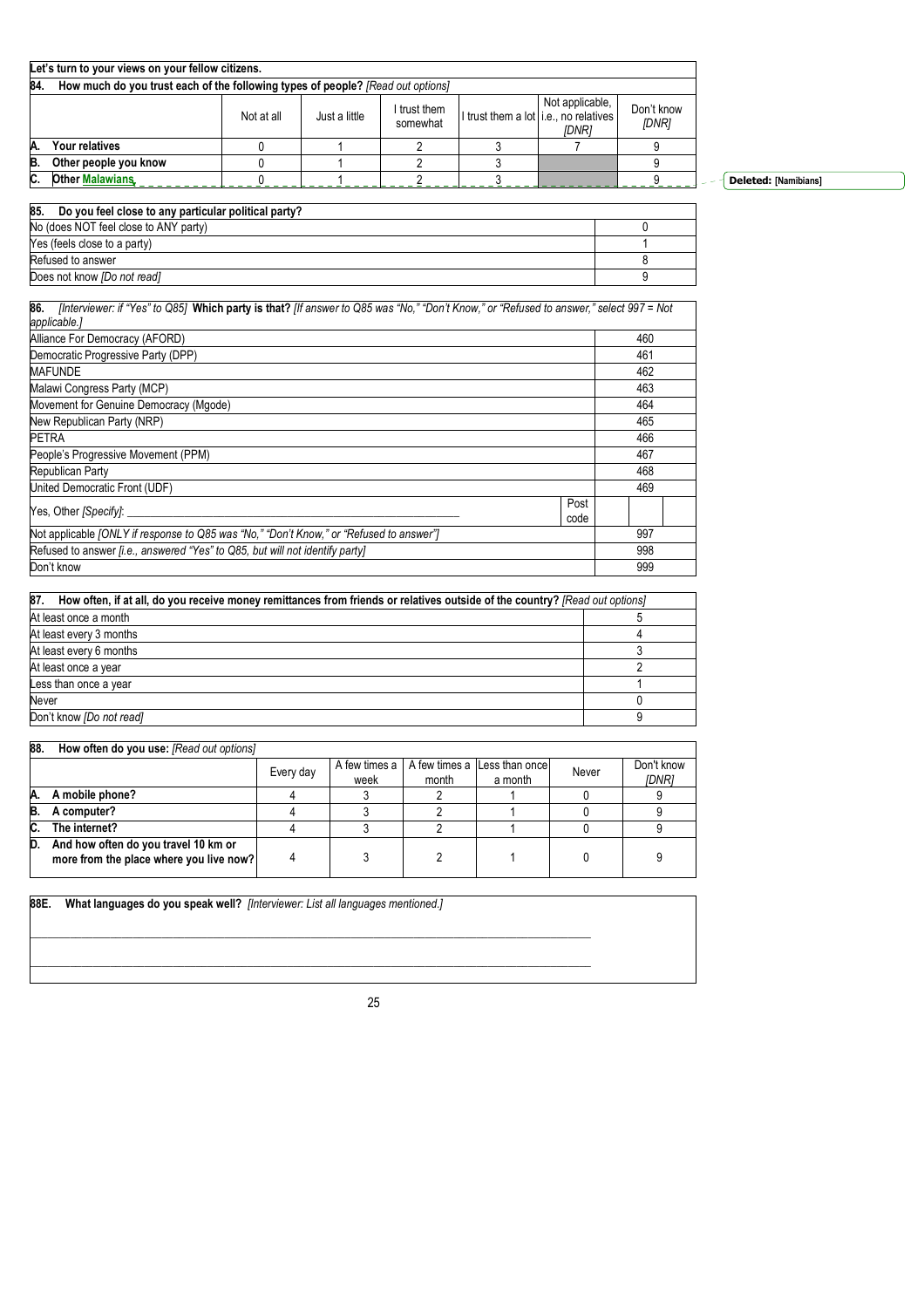| 88F. [Interviewer: Enter total number of languages listed as a two-digit number. Enter 99 for "don't know."] |  |
|--------------------------------------------------------------------------------------------------------------|--|

| 89.<br>What is the highest level of education you have completed? [Code from answer. Do not read options] |    |
|-----------------------------------------------------------------------------------------------------------|----|
| No formal schooling                                                                                       |    |
| Informal schooling only (including Koranic schooling)                                                     |    |
| Some primary schooling                                                                                    |    |
| Primary school completed                                                                                  |    |
| Some secondary school / high school                                                                       |    |
| Secondary school / high school completed                                                                  |    |
| Post-secondary qualifications, other than university e.g. a diploma or degree from a technikon or college |    |
| Some university                                                                                           |    |
| University completed                                                                                      | 8  |
| Post-graduate                                                                                             | 9  |
| Don't know [Do not read]                                                                                  | 99 |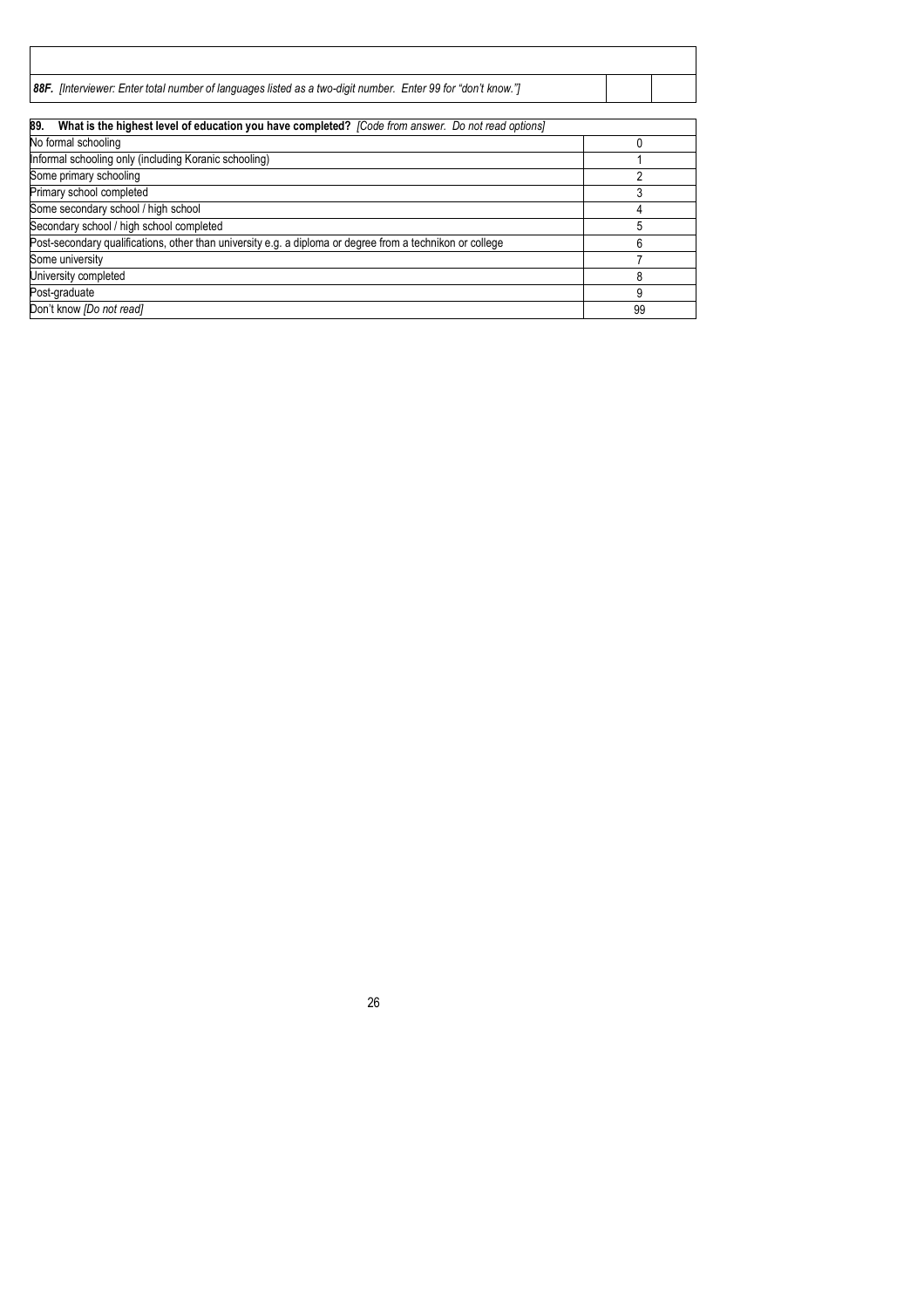| What is your religion, if any? [Code from answer. Do not read options]<br>90.                                |    |     |                |
|--------------------------------------------------------------------------------------------------------------|----|-----|----------------|
| None                                                                                                         |    |     | 0              |
| <b>CHRISTIAN GROUPS / DENOMINATIONS</b>                                                                      |    |     |                |
| Christian only (i.e., respondents says only "Christian", without identifying a specific sub-group)           |    |     | 1              |
| Roman Catholic                                                                                               |    |     | $\overline{c}$ |
| Orthodox                                                                                                     |    |     | 3              |
| Coptic                                                                                                       |    |     | $\overline{4}$ |
| <b>Protestant - Mainline</b>                                                                                 |    |     |                |
| Anglican                                                                                                     |    |     | 5              |
| Lutheran                                                                                                     |    |     | 6              |
| Methodist                                                                                                    |    |     | $\overline{7}$ |
| Presbyterian                                                                                                 |    |     | 8              |
| <b>Baptist</b>                                                                                               |    |     | 9              |
| Quaker / Friends                                                                                             |    |     | 10             |
| Mennonite                                                                                                    |    |     | 11             |
| Protestant - Non-mainline                                                                                    |    |     |                |
| Evangelical                                                                                                  |    |     | 12             |
| Pentecostal (e.g., "Born Again" and/or "Saved")                                                              |    |     | 13             |
| Independent (e.g., "African Independent Church")                                                             |    |     | 14             |
| <b>Others</b>                                                                                                |    |     |                |
| Jehovah's Witness                                                                                            |    |     | 15             |
| Seventh Day Adventist                                                                                        |    |     | 16             |
| Mormon                                                                                                       |    |     | 17             |
| <b>MUSLIM GROUPS / DENOMINATIONS</b>                                                                         |    |     |                |
| Muslim only (i.e., respondents says only "Muslim", without identifying a specific sub-group)                 |    |     | 18             |
| <b>Sunni</b>                                                                                                 |    |     |                |
| Sunni only (i.e., respondents says only "Sunni" or "Sunni Muslim", without identifying a specific sub-group) |    |     | 19             |
| Ismaeli                                                                                                      |    |     | 20             |
| Qadiriya                                                                                                     |    |     | 460            |
| Shia                                                                                                         |    |     |                |
| Shia only (i.e., respondents says only "Shia" or "Shia Muslim", without identifying a specific sub-group)    |    |     | 24             |
| Sukuti                                                                                                       |    |     | 461            |
| <b>OTHER</b>                                                                                                 |    |     |                |
| Traditional / ethnic religion                                                                                |    |     | 25             |
| Hindu                                                                                                        |    |     | 26             |
| Bahai                                                                                                        |    |     | 27             |
| Agnostic (Do not know if there is a God)                                                                     |    |     | 28             |
| Atheist (Do not believe in a God)                                                                            |    |     | 29             |
| Other                                                                                                        |    |     | 995            |
| Refused                                                                                                      |    |     | 998            |
| Don't know                                                                                                   |    |     | 999            |
|                                                                                                              |    |     |                |
| 91.<br>How important is religion in your life? [Read out options]                                            |    |     |                |
| Not at all important                                                                                         |    |     | 1              |
| Not very important                                                                                           |    |     | 2              |
| Somewhat important                                                                                           |    |     | 3              |
| Very important                                                                                               |    |     | 4              |
| Refused to answer                                                                                            |    |     | 8              |
| Don't know [DNR]                                                                                             |    |     | 9              |
|                                                                                                              |    |     |                |
| Which of these things do you personally own?<br>92.                                                          |    |     |                |
|                                                                                                              | No | Yes | Don't know     |

|     |                                  | No<br>(Don't own) | Yes<br>(Do Own) | Don't kno<br>[DNR] |
|-----|----------------------------------|-------------------|-----------------|--------------------|
| Α.  | Radio                            |                   |                 |                    |
| B.  | Television                       |                   |                 |                    |
| IC. | Motor Vehicle, Car or motorcycle |                   |                 |                    |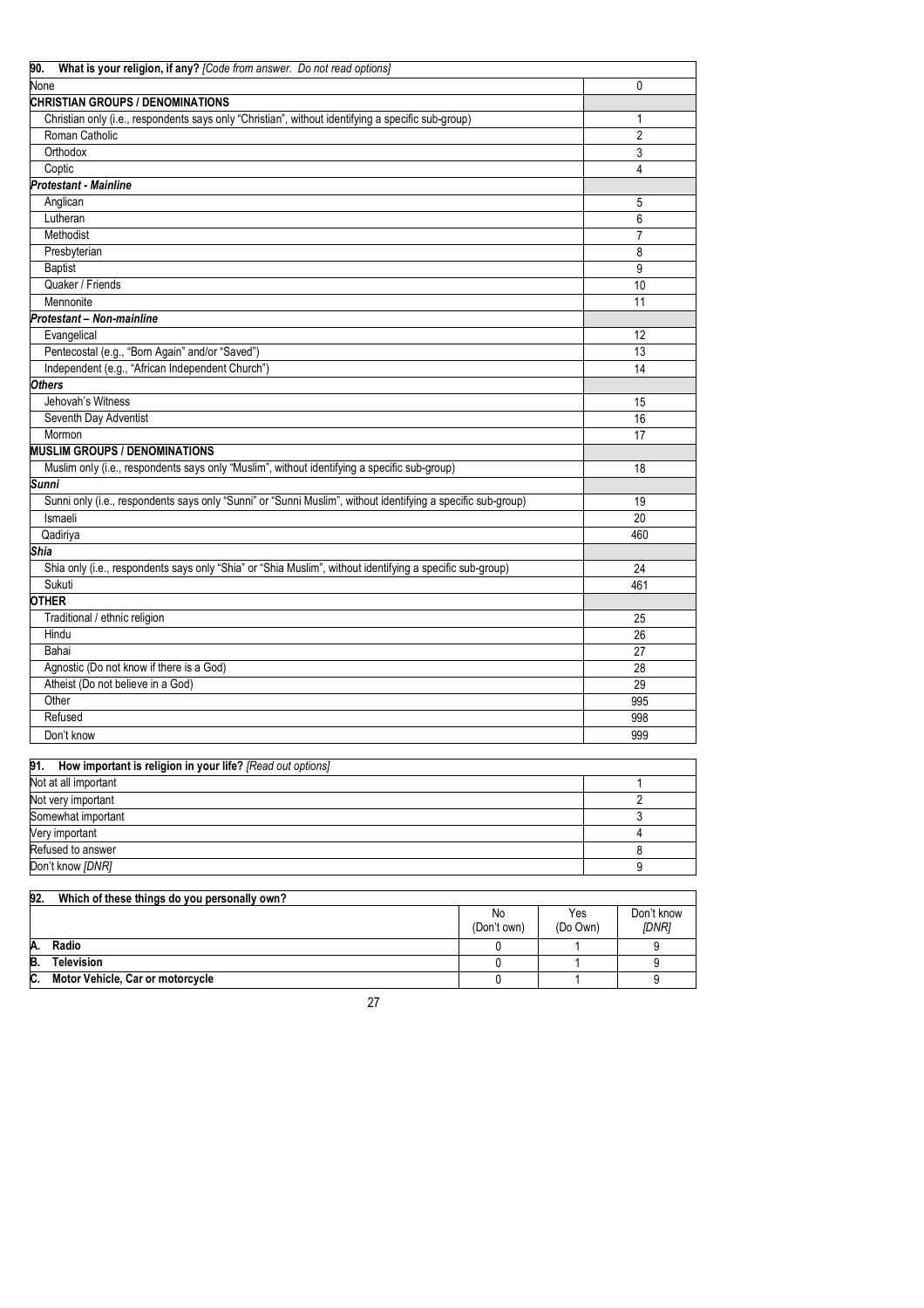| 93A.<br>Where is your main source of water for household use located? |  |
|-----------------------------------------------------------------------|--|
| Inside the house                                                      |  |
| Inside the compound                                                   |  |
| Outside the compound                                                  |  |
| Don't know [DNR]                                                      |  |

|      |                                                      | Νc | Yes | Don't know IDNR1 |
|------|------------------------------------------------------|----|-----|------------------|
| 93B. | Do you have to pay for using water from this source? |    |     |                  |

| 94.<br>Do you have a job that pays a cash income? Is it full-time or part-time? And are you presently looking for a job (even if you are |  |  |  |  |
|------------------------------------------------------------------------------------------------------------------------------------------|--|--|--|--|
| presently working)?                                                                                                                      |  |  |  |  |
| No (not looking)                                                                                                                         |  |  |  |  |
| No (looking)                                                                                                                             |  |  |  |  |
| Yes, part time (not looking)                                                                                                             |  |  |  |  |
| Yes, part time (looking)                                                                                                                 |  |  |  |  |
| Yes, full time (not looking)                                                                                                             |  |  |  |  |
| Yes, full time (looking)                                                                                                                 |  |  |  |  |
| Don't know [DNR]                                                                                                                         |  |  |  |  |

| 95.<br>Do you know a close friend or relative who has died of AIDS? |  |
|---------------------------------------------------------------------|--|
| No                                                                  |  |
| Yes                                                                 |  |
| Refused to answer                                                   |  |
| Don't know [DNR]                                                    |  |

| 96. | finterviewer: If respondent answered "yes" to Q95, ask] How many friends or relatives is that? finterviewer:              |  |
|-----|---------------------------------------------------------------------------------------------------------------------------|--|
|     | IEnter 3 digit number. If respondent refuses enter 998, and enter 999 for "don't know." If answer to Q95 was "No." "Don't |  |
|     | Know." or "Refused to answer." enter 997 = Not applicable.1                                                               |  |

|           |  |  |  | 97. If a presidential election were held tomorrow, which party's candidate would you vote for? [DO NOT read options. Code from |
|-----------|--|--|--|--------------------------------------------------------------------------------------------------------------------------------|
| response] |  |  |  |                                                                                                                                |
|           |  |  |  |                                                                                                                                |

| Alliance For Democracy (AFORD)         |      | 460 |
|----------------------------------------|------|-----|
| Democratic Progressive Party (DPP)     |      | 461 |
| <b>MAFUNDE</b>                         |      | 462 |
| Malawi Congress Party (MCP)            |      | 463 |
| Movement for Genuine Democracy (Mgode) |      | 464 |
| New Republican Party (NRP)             |      | 465 |
| <b>PETRA</b>                           |      | 466 |
| People's Progressive Movement (PPM)    |      | 467 |
| Republican Party                       |      | 468 |
| United Democratic Front (UDF)          |      | 469 |
|                                        | Post |     |
| Other [Specify]:                       | Code |     |
| Would not vote                         |      | 997 |
| Refused to answer                      |      | 998 |
| Don't know                             |      | 999 |

**98. In your opinion, how much do each of the following do to help your country, or haven't you heard enough to say?** *[Read out options]* 

|    |                                                                                | help | Do nothing, no Help a little bit | Help<br>somewhat | Help a lot | Don't know<br><b>IDNR1</b> |
|----|--------------------------------------------------------------------------------|------|----------------------------------|------------------|------------|----------------------------|
| Α. | <b>African Union</b>                                                           |      |                                  |                  |            |                            |
| B. | <b>SADC</b>                                                                    |      |                                  |                  |            |                            |
| C. | <b>United Nations</b>                                                          |      |                                  |                  |            |                            |
| D. | Other international donors and NGOs (apart from the United<br><b>Nations</b> ) |      |                                  |                  |            |                            |
| E. | International businesses and investors                                         |      |                                  |                  |            |                            |
| F. | Nigeria                                                                        |      |                                  |                  |            |                            |
| G. | <b>South Africa</b>                                                            |      |                                  |                  |            |                            |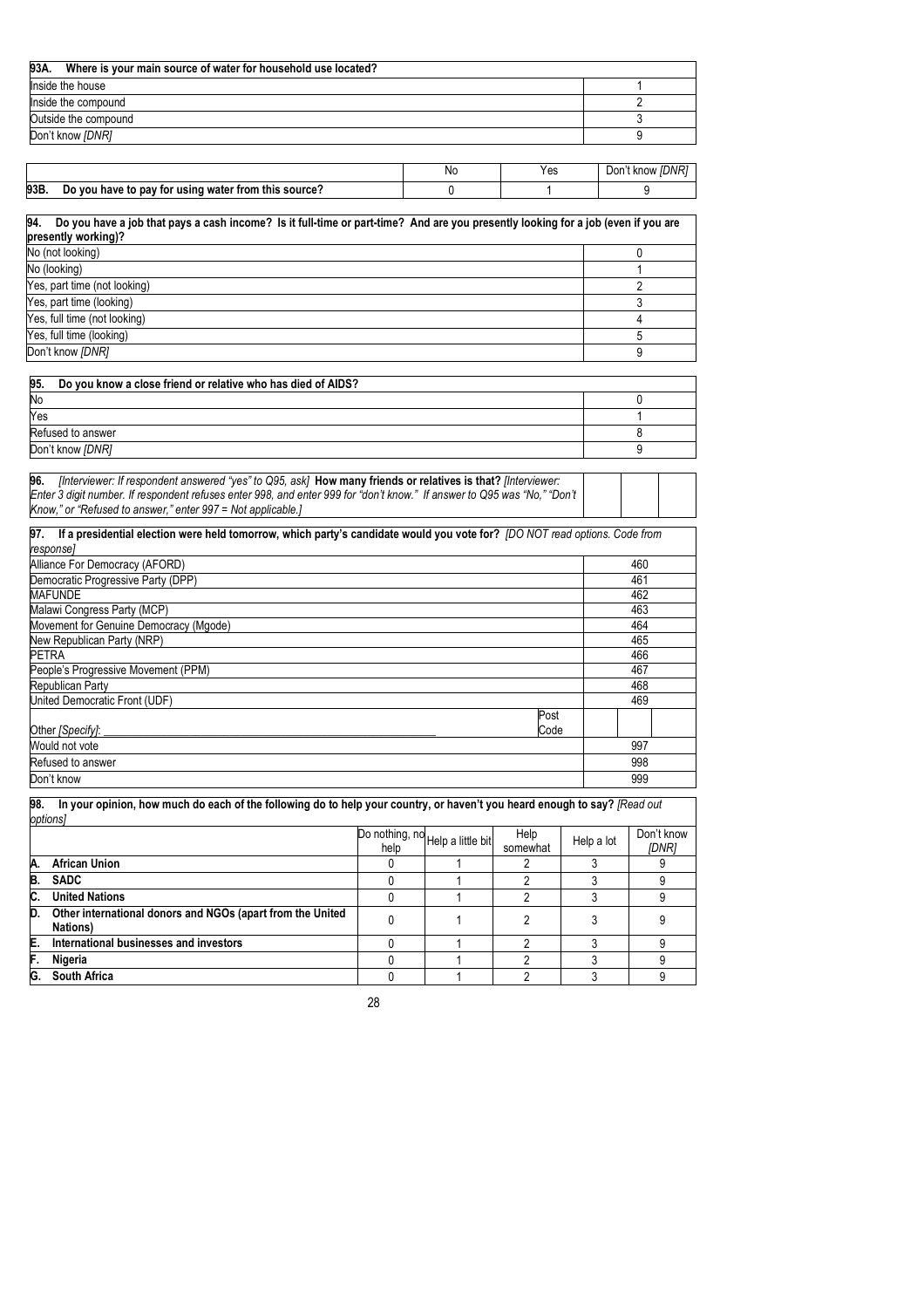| Н.   | China                |  |  |  |
|------|----------------------|--|--|--|
| п.   | <b>United States</b> |  |  |  |
| IJ.  | <b>Britain</b>       |  |  |  |
| IJ1. | The European Union   |  |  |  |

|                                                                                                                    | 98K. Which of the following statements is closest to your view? Choose Statement 1 or Statement 2. |                                                             |                          |             |  |  |  |
|--------------------------------------------------------------------------------------------------------------------|----------------------------------------------------------------------------------------------------|-------------------------------------------------------------|--------------------------|-------------|--|--|--|
| [Interviewer: Probe for strength of opinion: Do you agree or agree very strongly?]                                 |                                                                                                    |                                                             |                          |             |  |  |  |
| Statement 1: The NEPAD African Peer Review Mechanism<br>Statement 2: The NEPAD/APRM is an empty initiative that is |                                                                                                    |                                                             |                          |             |  |  |  |
| (NEPAD/APRM) is a useful initiative that will help promote good                                                    |                                                                                                    | unlikely to do anything to improve governance in Africa. We |                          |             |  |  |  |
| governance in Africa. It should be given all necessary support.                                                    |                                                                                                    | should not waste time or resources in supporting it.        |                          |             |  |  |  |
| Agree Very Strongly With                                                                                           | Agree With Statement 1                                                                             | Agree With Statement 2                                      | Agree Very Strongly With |             |  |  |  |
| Statement 1                                                                                                        |                                                                                                    |                                                             |                          | Statement 2 |  |  |  |
|                                                                                                                    |                                                                                                    |                                                             |                          |             |  |  |  |
| Agree With Neither [Do not read]                                                                                   |                                                                                                    |                                                             |                          |             |  |  |  |
| Don't know [Do not read]                                                                                           |                                                                                                    |                                                             |                          |             |  |  |  |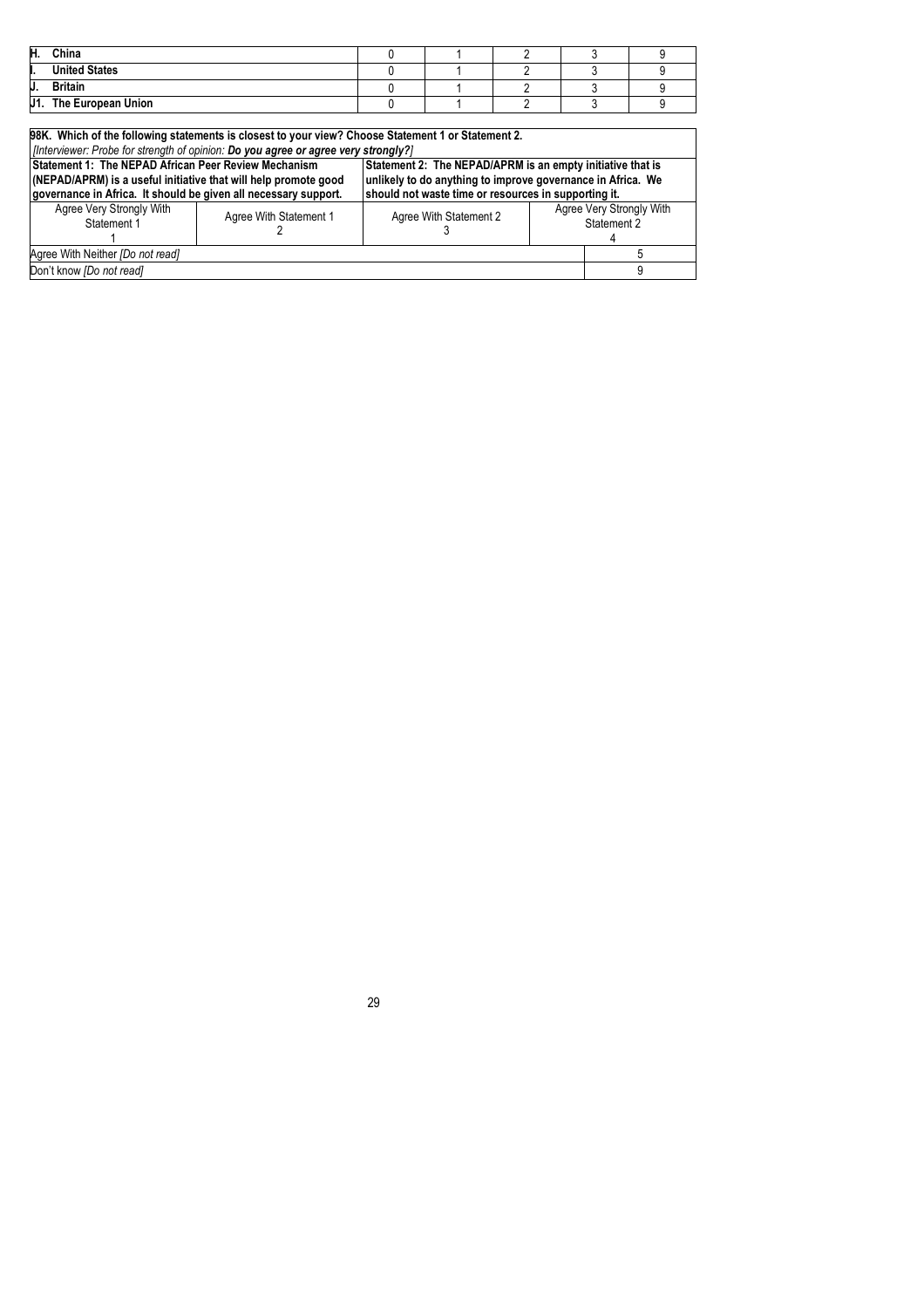| 99. | Do you think that each of the following has too little, too much, or about the right amount of influence over your government?<br>[Interviewer: Probe for strength of opinion.] |                               |            |              |          |                                   |              |  |  |
|-----|---------------------------------------------------------------------------------------------------------------------------------------------------------------------------------|-------------------------------|------------|--------------|----------|-----------------------------------|--------------|--|--|
|     |                                                                                                                                                                                 | <sup>∣</sup> Far too little I | Somewhat I | About the    |          | Somewhat Far too muchl Don't know |              |  |  |
|     |                                                                                                                                                                                 |                               | too little | right amount | too much |                                   | <i>IDNR1</i> |  |  |
| A.  | International donors and NGOs                                                                                                                                                   |                               |            |              |          |                                   |              |  |  |
| B.  | International businesses and investors                                                                                                                                          |                               |            |              |          |                                   |              |  |  |
| IC. | Malawian civic organizations and NGOs                                                                                                                                           |                               |            |              |          |                                   |              |  |  |

| No one                                                                                     | 0              |
|--------------------------------------------------------------------------------------------|----------------|
| Government                                                                                 |                |
| Government (General)                                                                       | 1              |
| National / Union Government                                                                | $\overline{2}$ |
| Provincial / Regional Government                                                           | 3              |
| Local Government                                                                           | 4              |
| President's / Prime Minister's Office                                                      | 5              |
| Parliament / National Assembly                                                             | 6              |
| Government Census / Statistics Office                                                      | 7              |
| National Intelligence / Secret Service                                                     | 8              |
| Education or Social Affairs Department / Ministry                                          | 9              |
| <b>Tax or Finance Department / Ministry</b>                                                | 10             |
| Health Department / Ministry                                                               | 11             |
| Other Government Department / Ministry                                                     | 12             |
| Constitutional Commission                                                                  | 13             |
| National Electoral Commission                                                              | 14             |
| National Planning Commission                                                               | 15             |
| <b>Public Utility Company</b>                                                              | 16             |
| <b>Private</b>                                                                             |                |
| <b>NGO</b>                                                                                 | 17             |
| Political Party / Politicians                                                              | 18             |
| Research Company / Organization / Programme (including the Afrobarometer National Partner) | 19             |
| Newspapers / Media                                                                         | 20             |
| University / School / College                                                              | 21             |
| Private company                                                                            | 22             |
| International Organization                                                                 | 23             |
| God or a Religious Organization                                                            | 24             |
| Other                                                                                      | 995            |
| Refused to answer                                                                          | 998            |
| Don't know                                                                                 | 999            |

## **THANK YOU VERY MUCH. YOUR ANSWERS HAVE BEEN VERY HELPFUL.**

|                                                                                                    | Hour | Minutes |  |  |
|----------------------------------------------------------------------------------------------------|------|---------|--|--|
| <b>ENDTIME.</b> Time interview ended <i>[Interviewer: Enter hour and minute, use 24 hr. clock]</i> |      |         |  |  |
|                                                                                                    |      |         |  |  |
| <b>LENGTH.</b> For Office Use: Duration of interview in minutes                                    |      |         |  |  |

### *END INTERVIEW*

## *DON'T FORGET TO COMPLETE NEXT SECTION!*

*ALL SUBSEQUENT QUESTIONS SHOULD BE ANSWERED BY THE INTERVIEWER AFTER THE INTERVIEW IS CONCLUDED* 

| 101. Respondent's gender |  |
|--------------------------|--|
| Male                     |  |
| Female                   |  |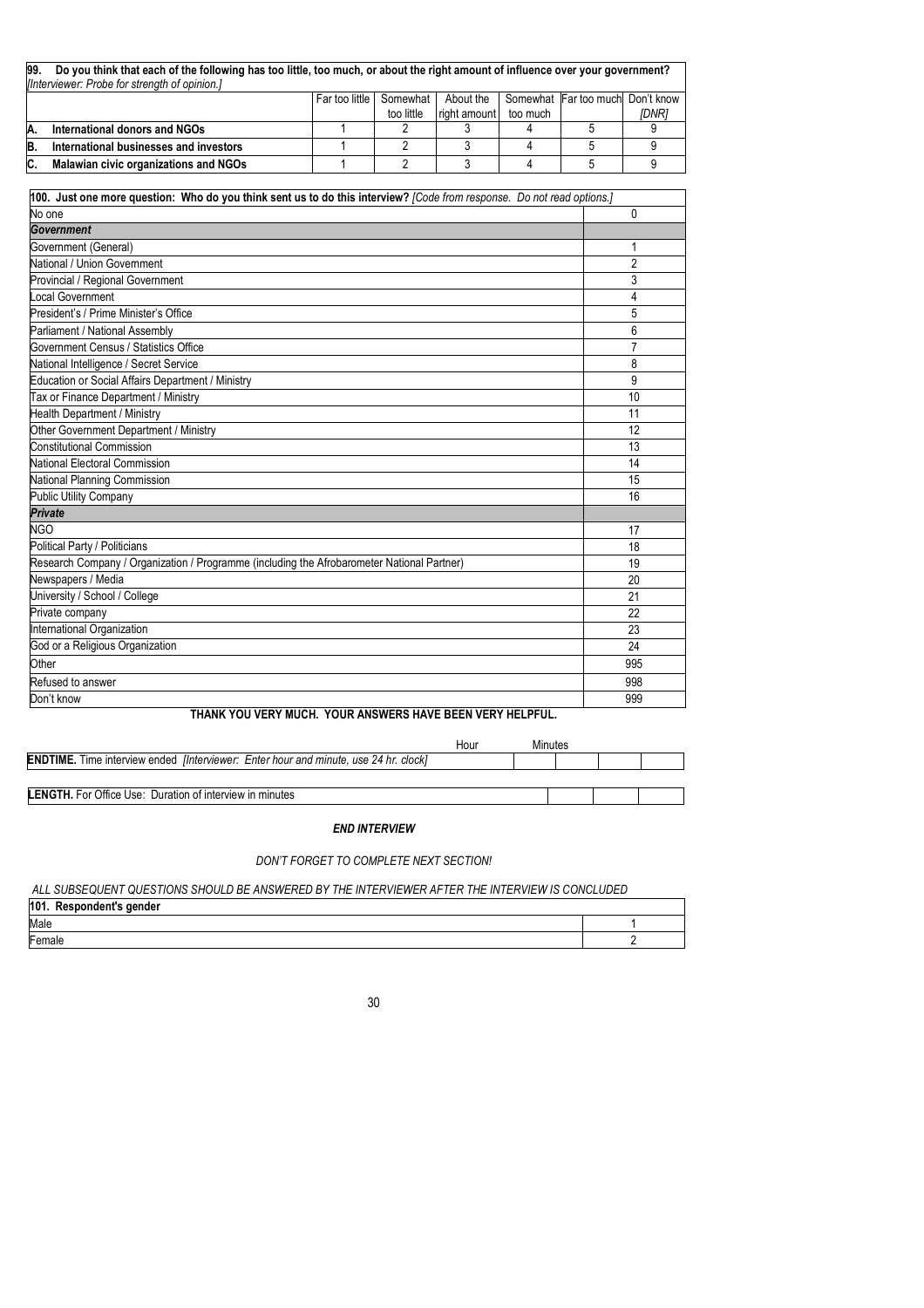| 102. Respondent's race?         |                                                |    |
|---------------------------------|------------------------------------------------|----|
| Black / African                 | South Asian (Indian, Pakistani, etc.)          |    |
| White / European                | East Asian (Chinese, Korean, Indonesian, etc.) |    |
| Coloured / Mixed race           | Other                                          | 95 |
| Arab / Lebanese / North African |                                                |    |

| 103.<br>What was the primary language used in the interview? |     |                  |              |  |  |
|--------------------------------------------------------------|-----|------------------|--------------|--|--|
| English                                                      |     |                  |              |  |  |
| Tumbuka                                                      | 460 |                  |              |  |  |
| Chewa                                                        | 463 |                  |              |  |  |
| Yao                                                          | 464 |                  |              |  |  |
|                                                              |     | Other [Specify]: | Post<br>code |  |  |

| 104.<br>Were there any other people immediately present who might be listening during the interview? |  |
|------------------------------------------------------------------------------------------------------|--|
| No one                                                                                               |  |
| Spouse only                                                                                          |  |
| Children only                                                                                        |  |
| A few others                                                                                         |  |
| Small crowd                                                                                          |  |

| 105.                                                                             | Yes | No |
|----------------------------------------------------------------------------------|-----|----|
| A. Did the respondent check with others for information to answer any question?  |     |    |
| B. Do you think anyone influenced the respondent's answers during the interview? |     |    |
| C. Were you approached by community and/or political party representatives?      |     |    |
| D. Did you feel threatened during the interview?                                 |     |    |
| E. Were you physically threatened during the interview?                          |     |    |

| 106. | What proportion of the questions do you feel the respondent had difficulty answering? |  |
|------|---------------------------------------------------------------------------------------|--|
| All  |                                                                                       |  |
| Most |                                                                                       |  |
| Some |                                                                                       |  |
| Few  |                                                                                       |  |
| None |                                                                                       |  |

| 107.<br>Which questions did the respondent have trouble answering? <i>[Identify up to three.</i> If the respondent had trouble with less than |  |  |
|-----------------------------------------------------------------------------------------------------------------------------------------------|--|--|
| three, enter "000" in the boxes.                                                                                                              |  |  |
| A. First question                                                                                                                             |  |  |
| <b>B.</b> Second question                                                                                                                     |  |  |
| <b>C.</b> Third question                                                                                                                      |  |  |

| 108.<br>What was the respondent's attitude toward you during the interview? |             |            |               |
|-----------------------------------------------------------------------------|-------------|------------|---------------|
| A. Was he or she                                                            |             |            |               |
|                                                                             | Friendly    | In between | Hostile       |
| B. Was he or she                                                            |             |            |               |
|                                                                             | Interested  | In between | <b>Bored</b>  |
| C. Was he or she                                                            |             |            |               |
|                                                                             | Cooperative | In between | Uncooperative |
| D. Was he or she                                                            |             |            |               |
|                                                                             | Patient     | In between | Impatient     |
| E. Was he or she                                                            |             |            |               |
|                                                                             | At ease     | In between | Suspicious    |
| F. Was he or she                                                            |             |            |               |
|                                                                             | Honest      | In between | Misleading    |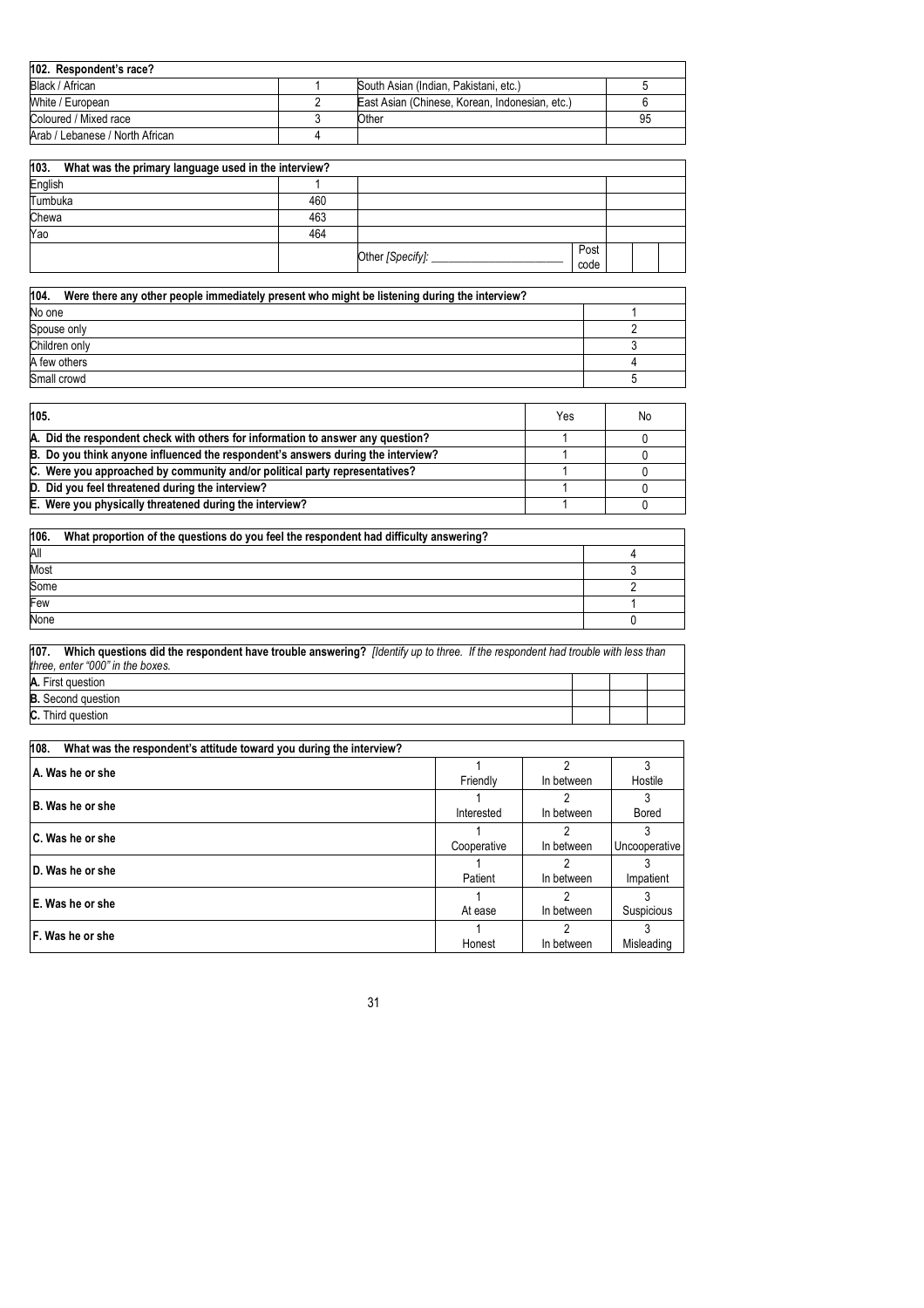|      | <b>INTERVIEWER DETAILS</b>    |   |   |  |  |
|------|-------------------------------|---|---|--|--|
| 109. | Interviewer's Name [Write in] |   |   |  |  |
| 110. | Interviewer's Number          | M | W |  |  |
| 111. | Interviewer's Age             |   |   |  |  |

|        | 112. Interviewer's gender                    |  |
|--------|----------------------------------------------|--|
| Male   |                                              |  |
| Female |                                              |  |
|        |                                              |  |
|        | 113. Do you come from a rural or urban area? |  |
| Rural  |                                              |  |
| Urban  |                                              |  |

| 114.<br>Interviewer's home language: |     |                           |      |     |
|--------------------------------------|-----|---------------------------|------|-----|
| English                              |     | Lomwe                     |      | 466 |
| Kiswahili                            | 4   | Mang'anja                 |      | 467 |
| Tumbuka                              | 460 | Sena                      |      | 468 |
| Nkhonde                              | 461 | Sukwa                     |      | 469 |
| Lambya                               | 462 | Senga                     |      | 470 |
| Chewa                                | 463 | Tonga                     |      | 471 |
| Yao                                  | 464 |                           |      |     |
| Ngoni                                | 465 | Post<br>Other [Specify] _ |      |     |
|                                      |     |                           | code |     |

| 115. Interviewer's highest level of education                                                             |  |
|-----------------------------------------------------------------------------------------------------------|--|
| Primary school completed                                                                                  |  |
| Some secondary school / high school                                                                       |  |
| Secondary school / high school completed                                                                  |  |
| Post-secondary qualifications, other than university e.g. a diploma or degree from a technikon or college |  |
| Some university                                                                                           |  |
| University completed                                                                                      |  |
| Post graduate                                                                                             |  |